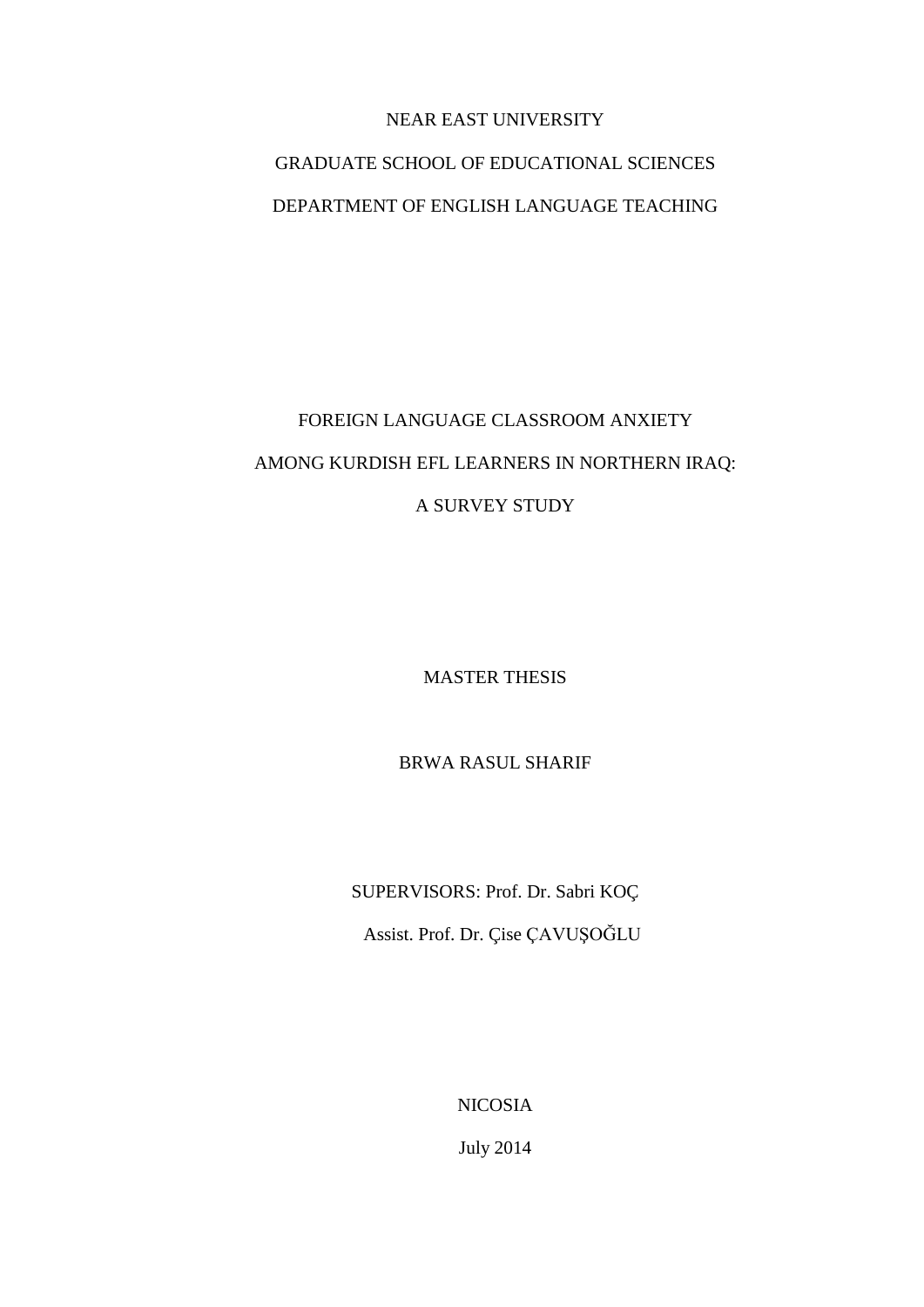We certify that we have read the thesis submitted by Brwa Rasul Sharif titled "Foreign Language Classroom Anxiety among Kurdish EFL Learners in Northern Iraq: A Survey Study" and that in our combined opinion it is fully adequate, in scope and quality, as a thesis for the degree of Master of Arts.

……………………………………………………….

Assist. Prof. Dr. Çise Çavuşoğlu

Head of the Committee

Co-Supervisor

……………………………………………………….

Prof. Dr. Sabri Koç

Co-Supervisor

……………………………………………………….

Assist. Prof. Dr. Oytun Sözüdoğru

Committee Member

Approved for the

Graduate School of Educational Sciences

…………………………………………………………….

Prof. Dr. Orhan Çiftçi

Director of Graduate School of Educational Sciences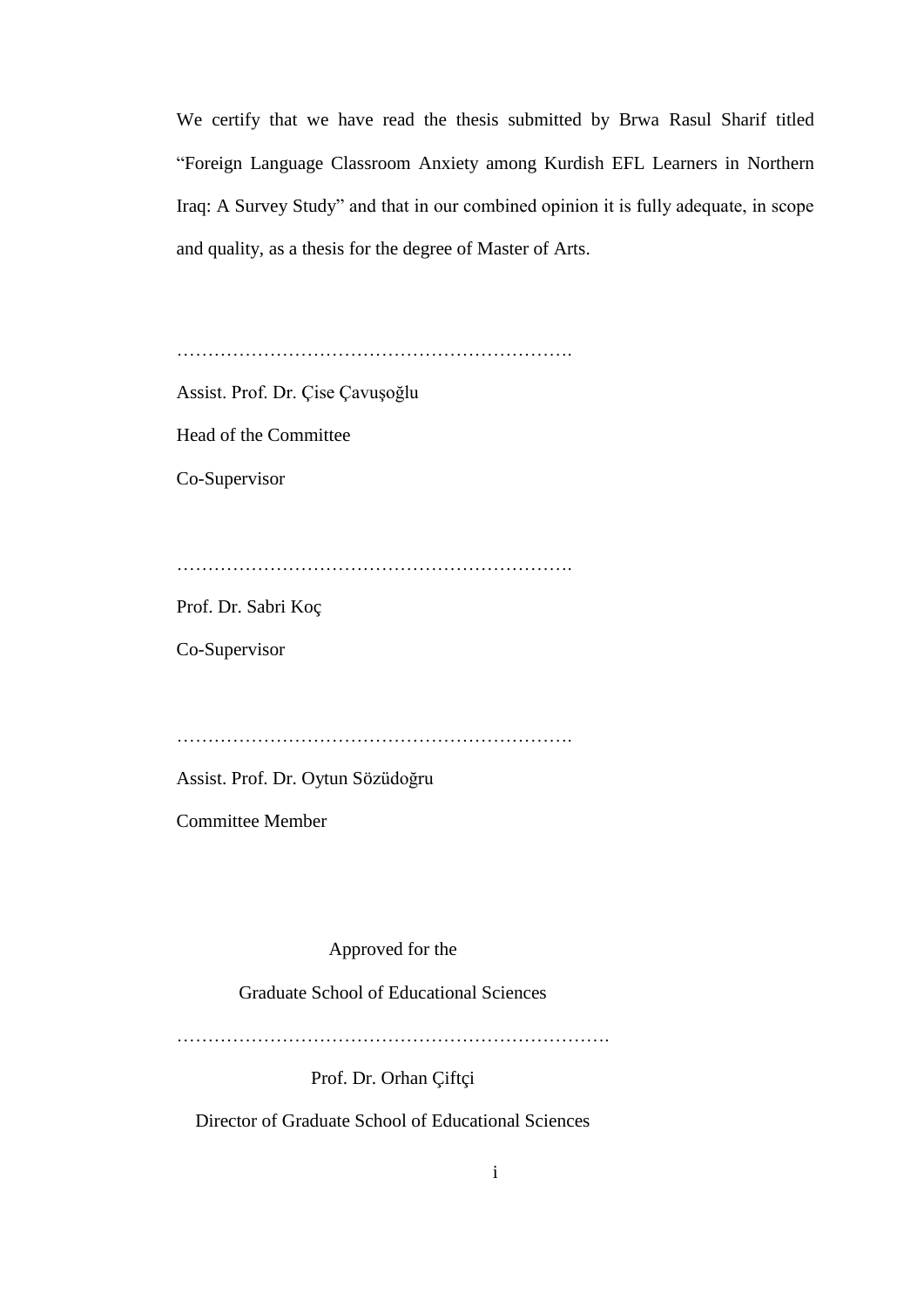#### **DECLARATION**

I hereby declare that all information in this document has been obtained and presented in accordance with academic rules and ethical conduct. I also declare that, as required by these rules and conduct, I have fully cited and referenced all materials and results that are not original to this study.

**Name, Middle name and Last name: Brwa Rasul Sharif**

**Signature: …………………….**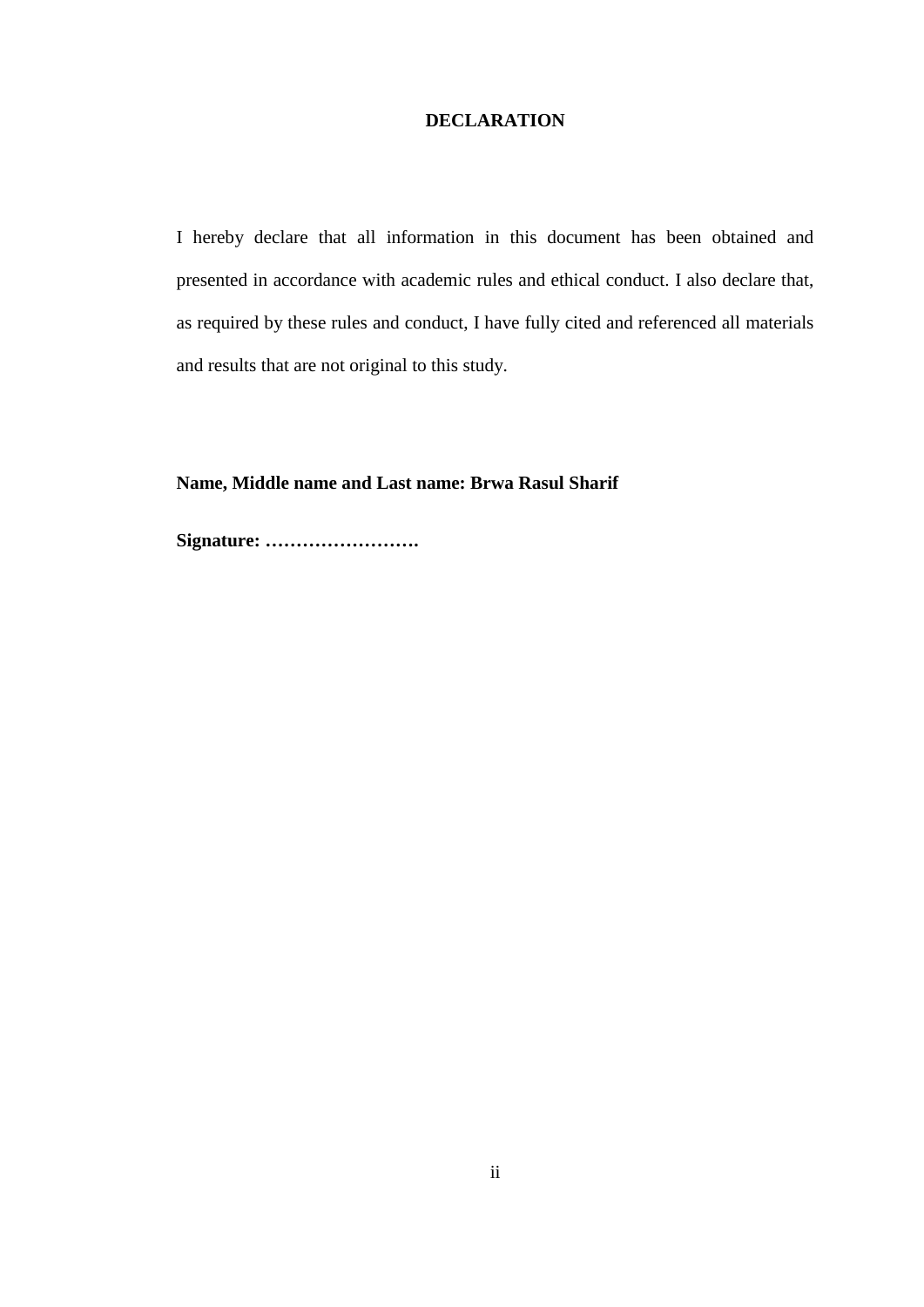#### **ACKNOWLEDGMENTS**

Writing this MA thesis has been an enjoyable process with its hard work. When I felt frustrated there was someone who advised and helped me to write this MA thesis, therefore I would like to express my deepest gratitude to my co-supervisor, Prof. Dr. Sabri Koç, for his continuing encouragement, invaluable suggestions and feedback, and careful reading and critical comments, even at weekends. I also want to show my gratitude to my co-supervisor, Assist. Prof. Dr. Çise Çavuşoğlu for her invaluable suggestions. My heartfelt thanks go to the instructors the ELT Department at Near East University, from Assist. Prof. Dr. Mustafa Kurt to the others for the way they taught and helped me to finish my MA studies with valuable information.

I am enormously indebted to my parents and family members for their support to encourage me from the beginning to the end and whose prayers have always been a source of encouragement and inspiration for me to complete this MA thesis. I would like to express my profound gratitude to all friends who helped me without mentioning their efforts but their best wishes for me.

I am extremely thankful to University of Raparin for their help and I would also wish to thank the participants at the English Department, Faculty of Education who provided me with rich data for this MA thesis.

Last, but by no means least, I would like to express my fundamental gratitude to my wife, whose deep and warm emotion is the most important source of motivation to turn my dreams into reality. Without her support, I could never have started and finished my MA successfully.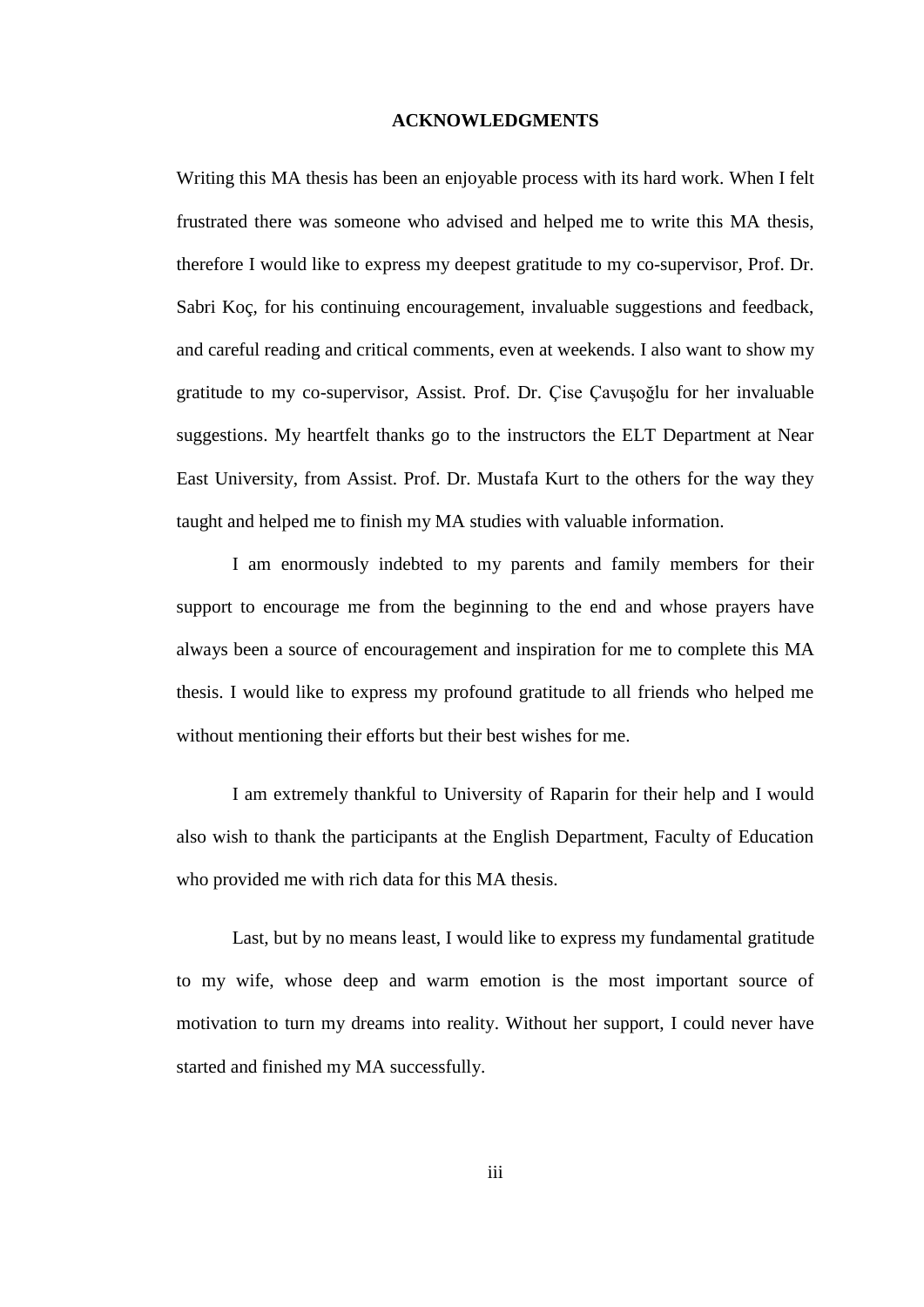## **DEDICATION**

*This thesis is dedicated to: My parents, who have been bringing me up continuously and successfully. My wife, who has been encouraging me to turn my dreams into reality. My siblings, nephews and nieces, who have been teaching me to think that even the most difficult tasks can be accomplished. My friends, who have been helping me in my life.*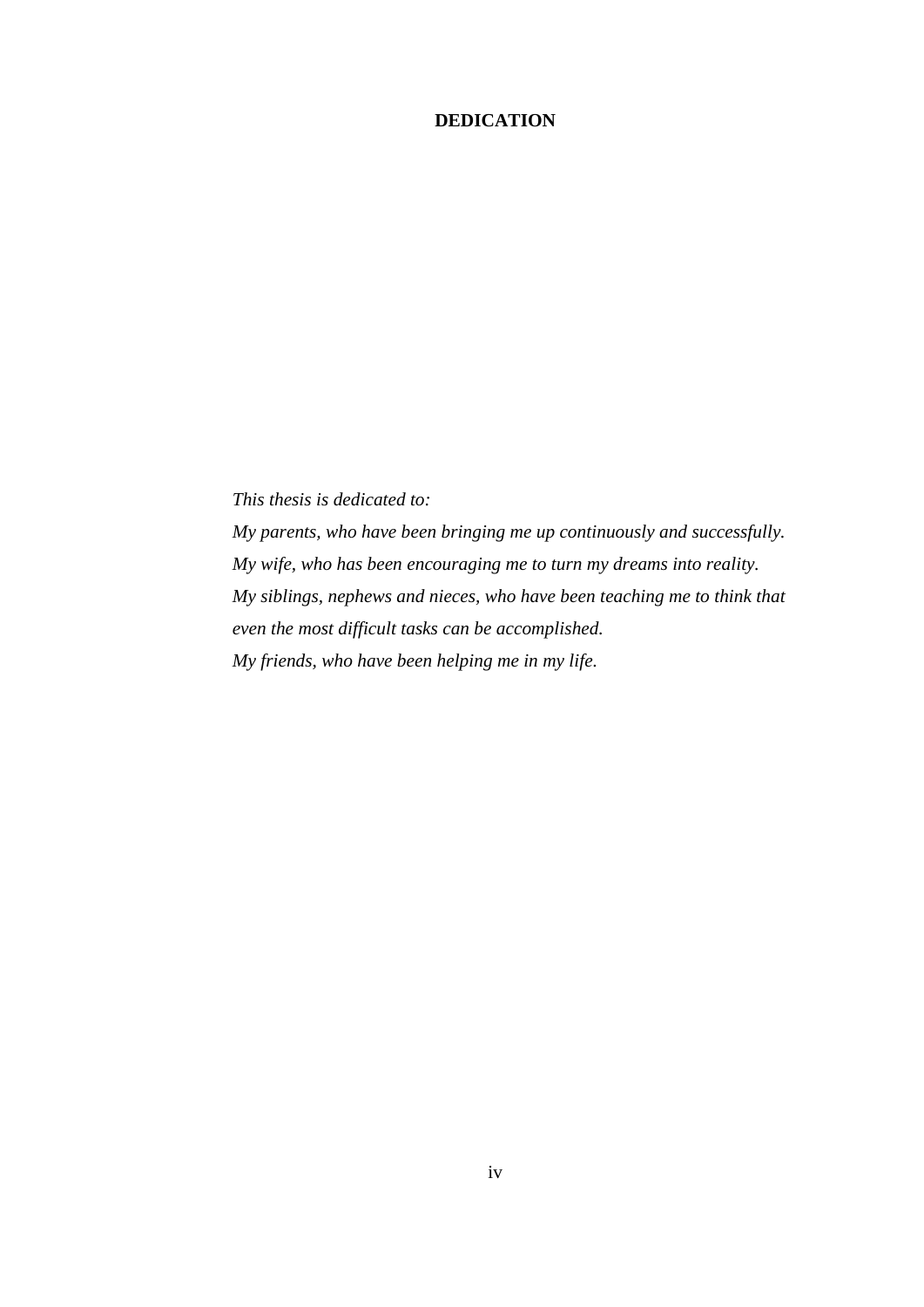#### **ABSTRACT**

# **FOREIGN LANGUAGE CLASSROOM ANXIETY AMONG KURDISH ELF LEARNERS IN NORTHERN IRAQ:**

## **A SURVEY STUDY**

#### **Sharif, Brwa Rasul**

#### **MA Program in English Language Teaching**

#### **Supervisors: Prof. Dr. Sabri Koç**

#### **Assist. Prof. Dr. Çise Çavuşoğlu**

#### **July 2014, 84 pages**

The aim of this study was to investigate the level of foreign language classroom anxiety (FLCA) among Kurdish English as a Foreign Language learners at university level. It seeked to explore the most and least influential factors that contribute to FLCA. In addition, it explored the strategies that Kurdish EFL learners used to cope with FLCA.

The study followed a survey design using both quantitative and qualitative data collection and analysis methods. One hundred and twenty one out of 180 Kurdish EFL learners at four grade levels in the English Department, Faculty of Education at University of Raparin in Rania District in Northern Iraq constituted the sample of the study. A questionnaire was adapted from FLCA Scale developed by Horwitz et al. (1986) with two sections collecting information about personal background of the participants and their FLCA levels. The results showed that most of the Kurdish EFL learners had a moderate level of FLCA. The most influential factors that caused FLCA were language teachers asking questions for which students have not prepared for, first language anxiety, lack of enough knowledge of English langugae, quizzes, and underestimating students' abilities. The strategies that Kurdish EFL learners used in coping with FLCA were considering making mistakes as a part of language learning, creating self-confidence, practicing and using more FL, preparing for speaking in English well before class, and more other strategies.

*Keywords:* English as a foreign language, foreign language anxiety, foreign language speaking anxiety.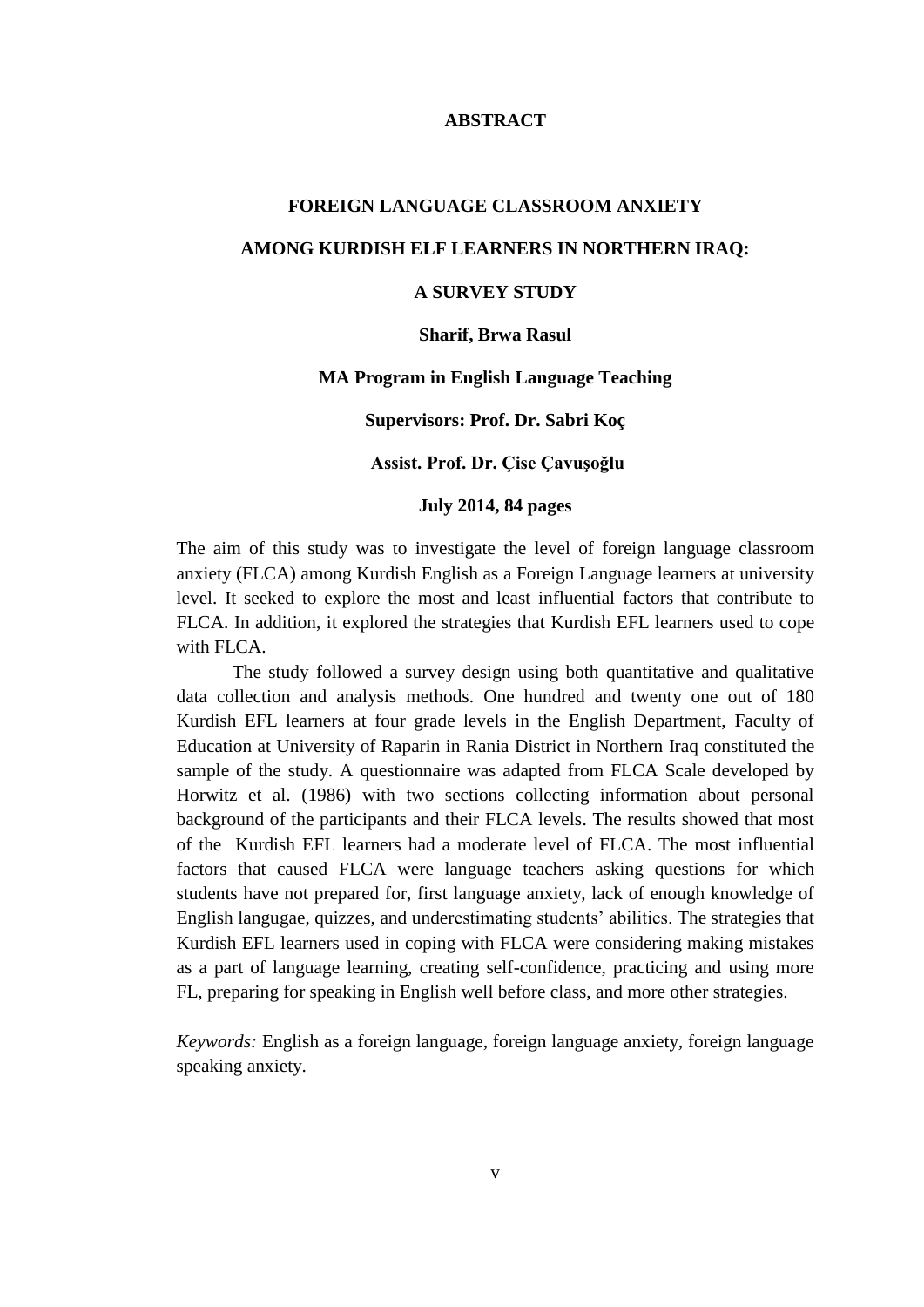## **KUZEY IRAK'TA YABANCI DİL OLARAK İNGİLİZCE ÖĞRENEN KÜRT ÖĞRENCİLERİN YABANCI DİL SINIFI KAYGI SEVİYESİ: BİR ANKET ÇALIŞMASI**

#### **Sharif, Brwa Rasul**

#### **Yüksek Lisans, İngilizce Öğretmenliği Anabilim Dalı**

#### **Danışman: Prof. Dr. Sabri Koç**

#### **Assist. Prof. Dr. Çise Çavuşoğlu**

#### **Temmuz 2014, 84 sayfa**

Bu çalışmanın amacı, üniversite seviyesinde yabancı dil olarak İngilizce (YDİ) öğrenen Kürt öğrenciler arasında yabancı dil sınıfı kaygısının (YDSK) seviyesini ölçmektir. Bu çalışma ayrıca YDSK'nın ortaya çıkmasında en çok ve en az etkisi olan faktörleri araştırmayı amaçlamıştır. Ayrıca katılımcı öğrencilerin YDSK ile başaçıkmak için kullandıkları stratejileri ortaya koymak da çalışmanın amaçları arasında yer alır.

Bu çalışma anket çalışması şeklinde desenlenmiş olup, hem hem nicel hem de nitel veri toplama ve analizi yöntemleri kullanılmıştır. Kuzey Irak'ın Raina bölgesindeki Raparin Üniversitesi İngilizce Bölümü'nde, dört ayrı seviyedeki 180 öğrenciden 121'i bu çalışmanın örneklemini oluşturmuştur. Araştırtma sorularını bulmak için, Horwitz ve diğerleri (1986) tarafından geliştirilen YDSK Ölçeği adapte edilmiş, iki ayrı kısımda kişisel bilgi ve YDSK seviyeleri ile ilgili bilgi toplanmıştır. Araştırmanın sonuçları, YDİ öğrenen Kürt öğrencilerin YSDK'larının orta seviyede olduğunu göstermektedir. YSDK'ya sebep olan faktörler ise öğrencilerin hazır olamdığı öğretmen soruları, anadil kaygısı, İngilizce dili hakkında yeterli bilgiye sahip olmama, sınıf ortamında verilen sınavlar ve öğrencilerin yeteneklerinin aşağılanması olarak ortaya çıkmıştır. Katılımcıların YSDK'nın üstesinden gelmek için sık kullandıkları stratejiler ise sırasıyla hata yapmanın öğrenmenin bir parçası olduğunu düşünmek, özgüven yaratmak, daha fazla yabancı dil pratiği yapmak ve yabancı dili faklı ortamlarda kullanmak, ders öncesi iyi hazırlanmak olarak ortaya çıkmıştır.

*Anahtar kelimeler:* Yabancı Dil olarak İngilizce, Yabancı Dil Kaygısı, Yabancı Dil Sınıf Kaygısı, kaygı giderme stratejileri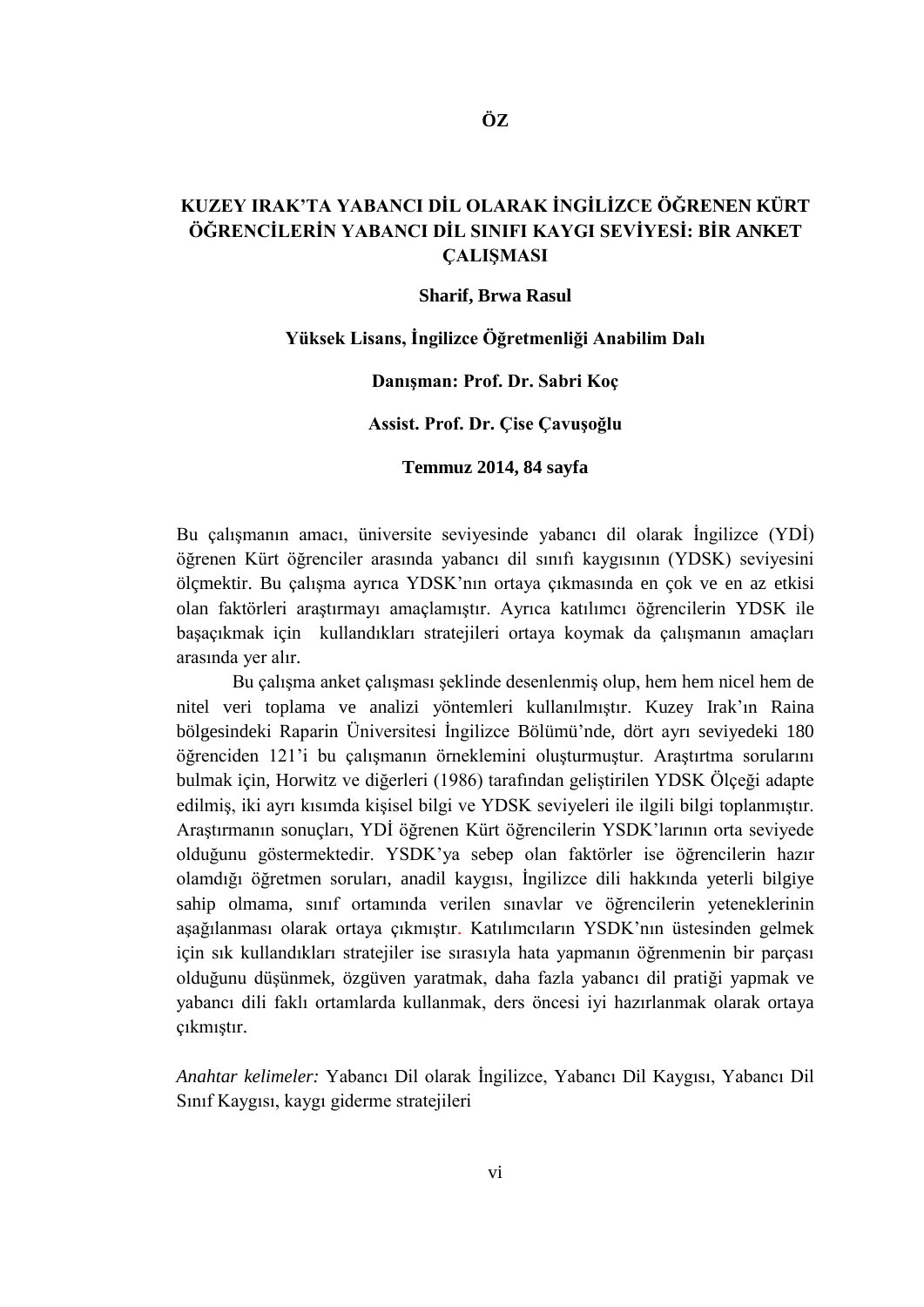## **TABLE OF CONTENTS**

| 10 |  |  |  |  |
|----|--|--|--|--|
|    |  |  |  |  |
|    |  |  |  |  |
|    |  |  |  |  |
|    |  |  |  |  |
|    |  |  |  |  |
|    |  |  |  |  |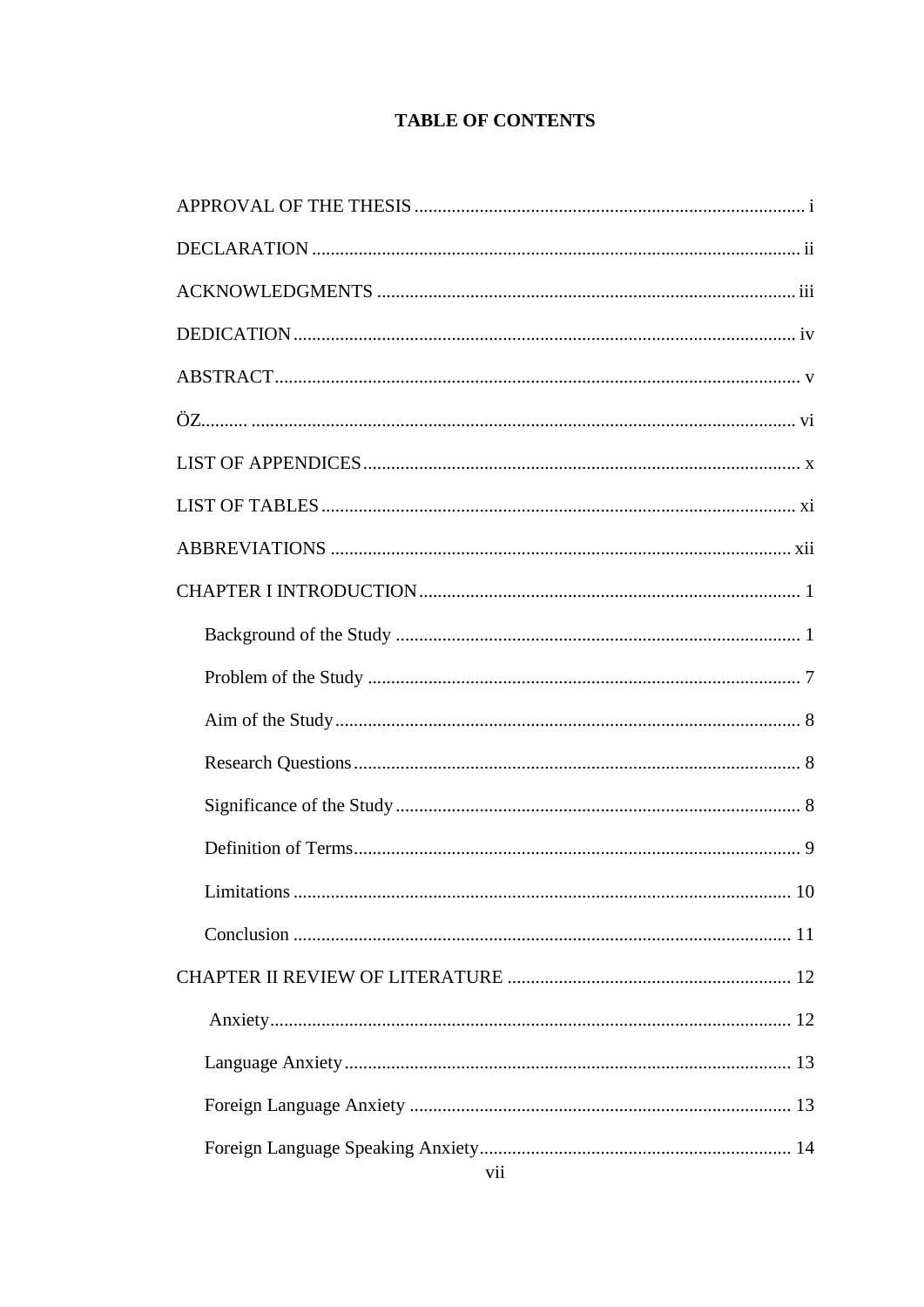| CHAPTER V. CONCLUSION AND RECOMMENDATIONS  47 |  |
|-----------------------------------------------|--|
|                                               |  |
|                                               |  |
|                                               |  |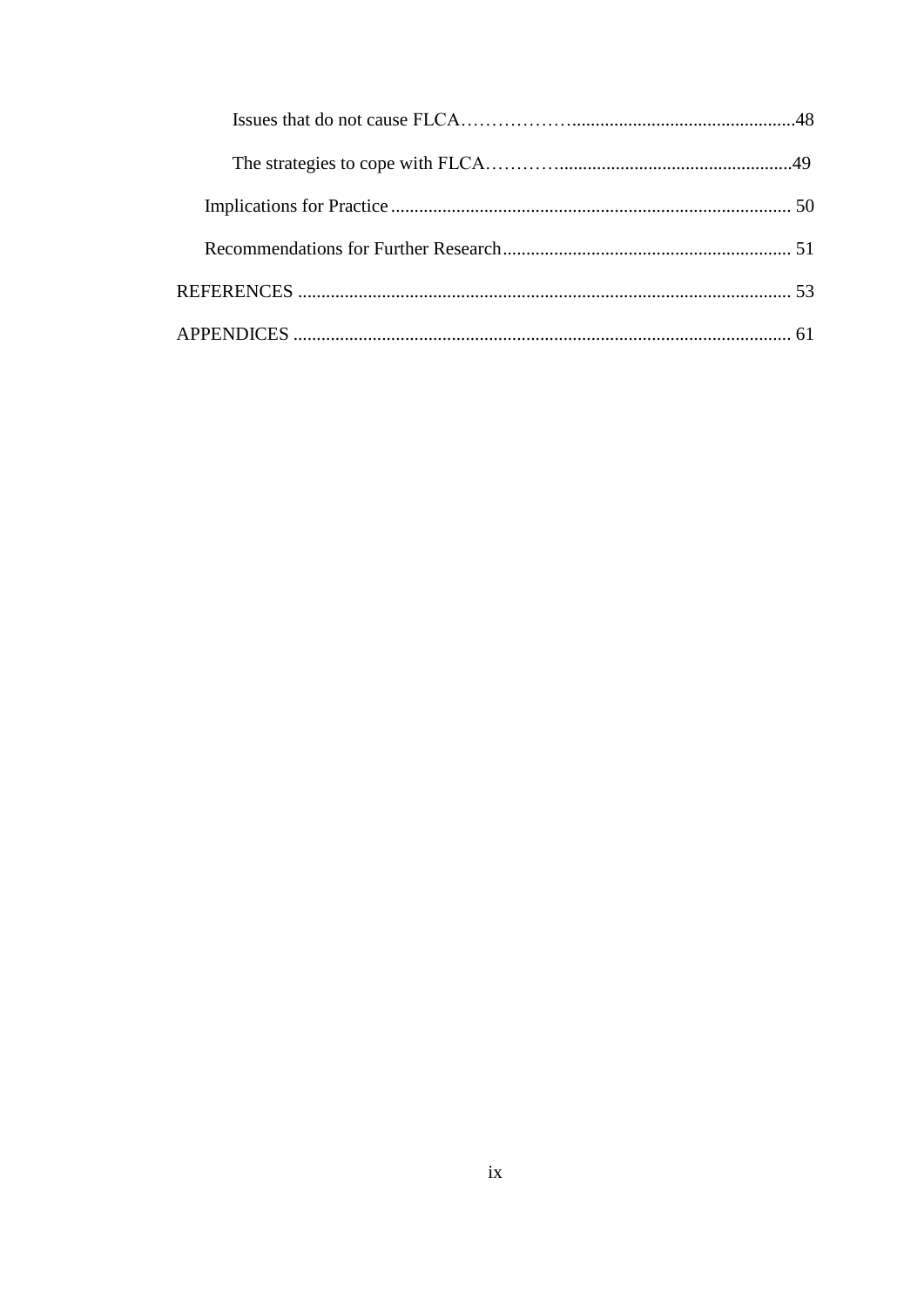## **LIST OF APPENDICES**

| Appendix D A Letter by Prof. Dr. Horwitz on Determining Students' Anxiety |  |  |
|---------------------------------------------------------------------------|--|--|
|                                                                           |  |  |
| Appendix E Permission for Using Foreign Language Classroom Anxiety        |  |  |
|                                                                           |  |  |
| Appendix F Approval Letter to apply the Questionnaire at University of    |  |  |
|                                                                           |  |  |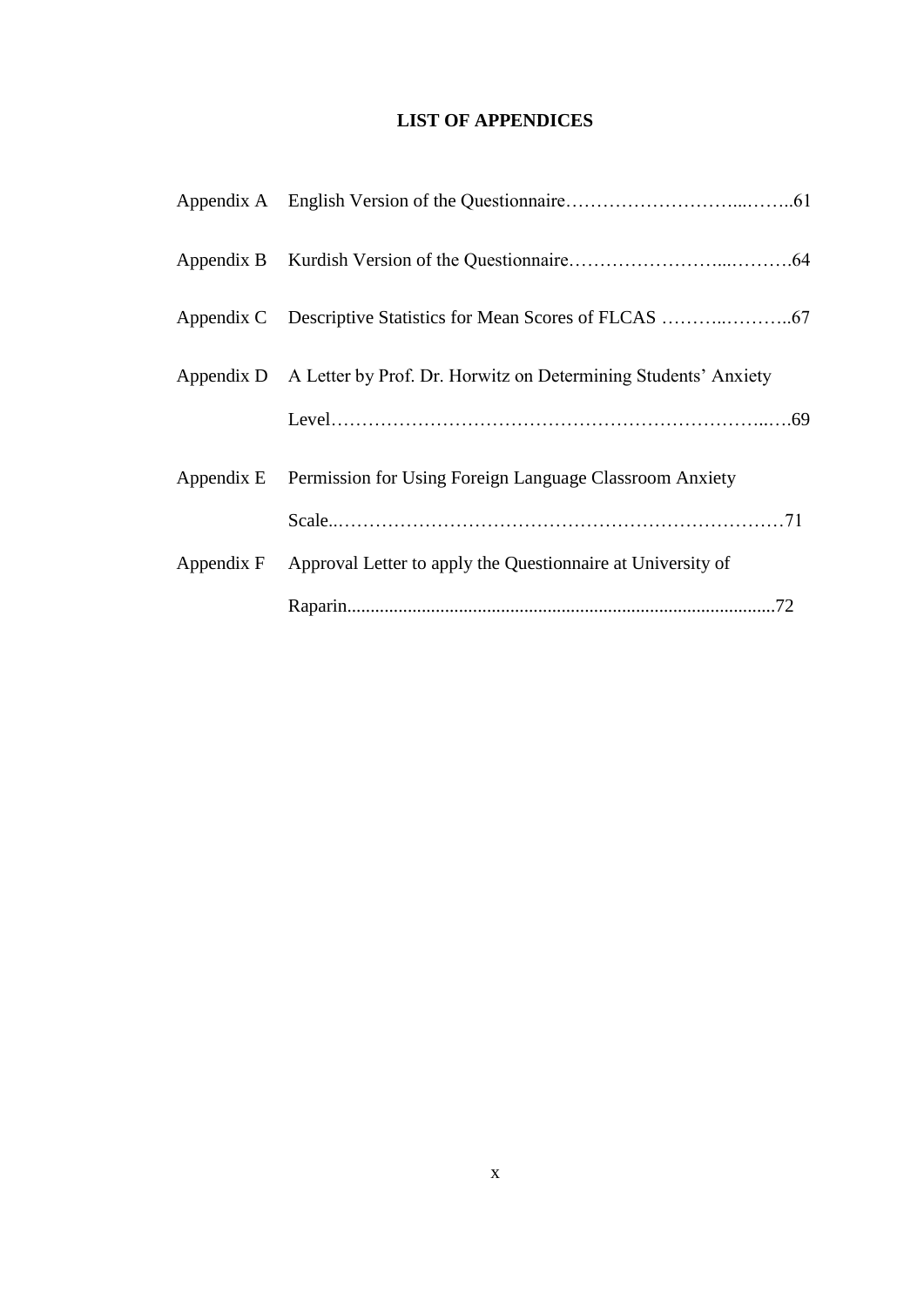## **LIST OF TABLES**

| Table 1 |                                                         |  |
|---------|---------------------------------------------------------|--|
| Table 2 |                                                         |  |
| Table 3 | Reliability Statistics for Kurdish Version of FLCAS 26  |  |
| Table 4 | Summary Item Statistics for Kurdish Version of FLCAS 26 |  |
| Table 5 |                                                         |  |
| Table 6 |                                                         |  |
| Table 7 |                                                         |  |
| Table 8 |                                                         |  |
| Table 9 |                                                         |  |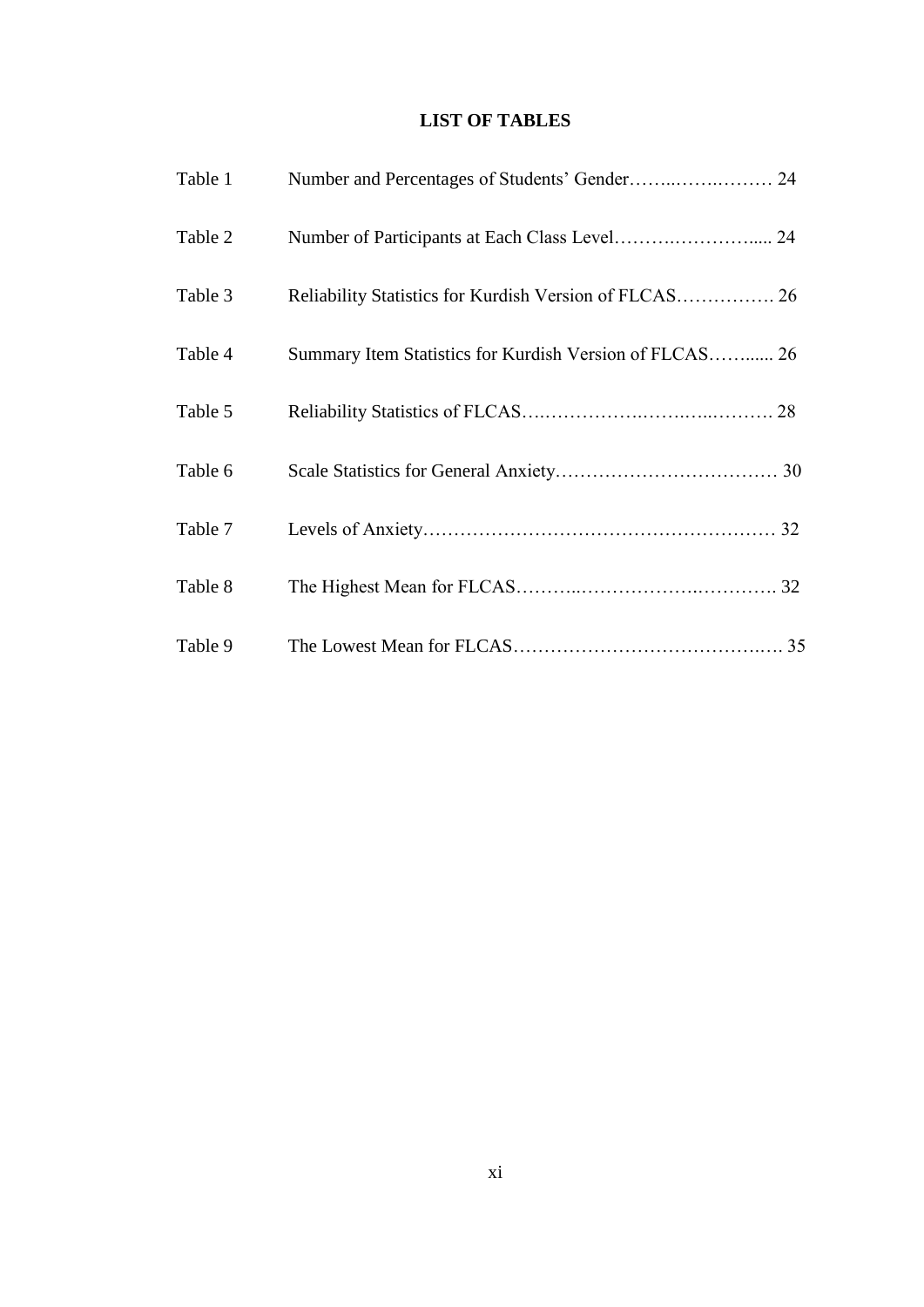## **ABBREVIATIONS**

| CA           | $\ddot{\cdot}$ | <b>Communication Apprehension</b>              |
|--------------|----------------|------------------------------------------------|
| <b>EFL</b>   | $\ddot{\cdot}$ | English as a Foreign Language                  |
| <b>ESL</b>   | $\ddot{\cdot}$ | English as a Second Language                   |
| FL           | $\ddot{\cdot}$ | Foreign Language                               |
| <b>FLA</b>   | :              | Foreign Language Anxiety                       |
| <b>FLCA</b>  | $\ddot{\cdot}$ | Foreign Language Classroom Anxiety             |
| <b>FLCAS</b> | :              | Foreign Language Classroom Anxiety Scale       |
| <b>FLSA</b>  | :              | Foreign Language Speaking Anxiety              |
| L1           | $\ddot{\cdot}$ | Mother Tongue or First Language                |
| M            | $\ddot{\cdot}$ | Mean                                           |
| SA           | :              | <b>Speaking Anxiety</b>                        |
| SD           | $\ddot{\cdot}$ | <b>Standard Deviation</b>                      |
| <b>SPSS</b>  |                | <b>Statistical Package for Social Sciences</b> |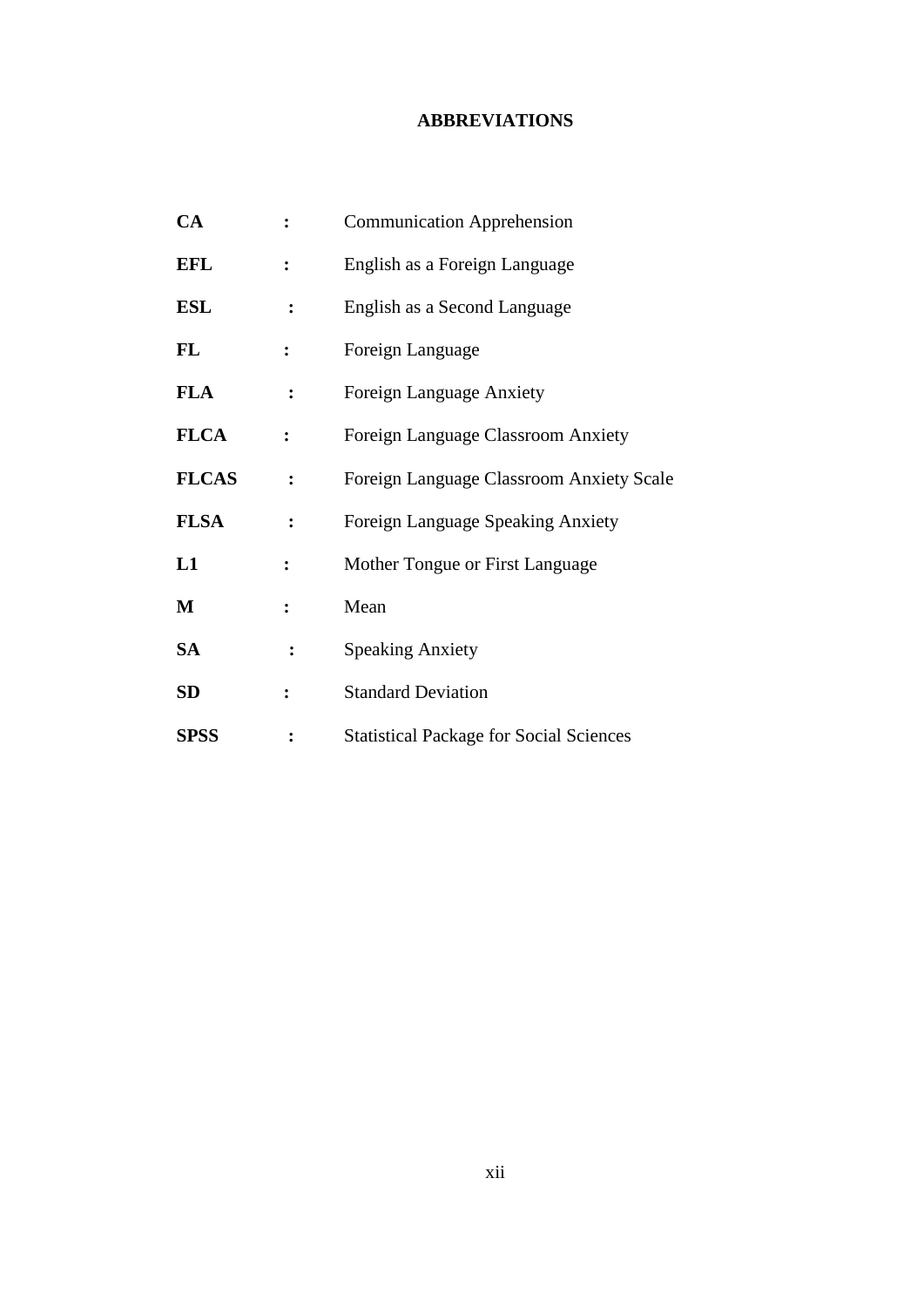#### **CHAPTER I**

#### **INTRODUCTION**

In the present chapter, background of the study, the problem of the study, aim of the study, research questions, and significance of the study followed by definition of terms, acronyms, and limitations are presented.

#### **Background of the Study**

The most important and widely apparent form of verbal communication is language. Spoken and written modes are two media of linguistic communication. It is clear that among human beings speech is universal and people are generally able to speak a specific language, but not necessarily write in it (Al-Emara, 1983). English as an international language has become an area of interest to many people, and recently knowing English means being able to communicate with everybody.

Speaking in a language skillfully needs a mastery of its sound system. In order a message to be comprehensible, it must be articulated properly. Therefore, it requires a good mastery of the sound system of that language. The acquisition of vocabulary is also important and basic to know foreign language, as some learners report that there is no word in their mind to say while speaking (Deyuan, 2011). In order to know a language, one should know the structural patterns of that language. Since each language has its own structural patterns, the learners need to learn these structural patterns in order to be able to use the target language. In learning a foreign language, the similarities and differences between the foreign language and the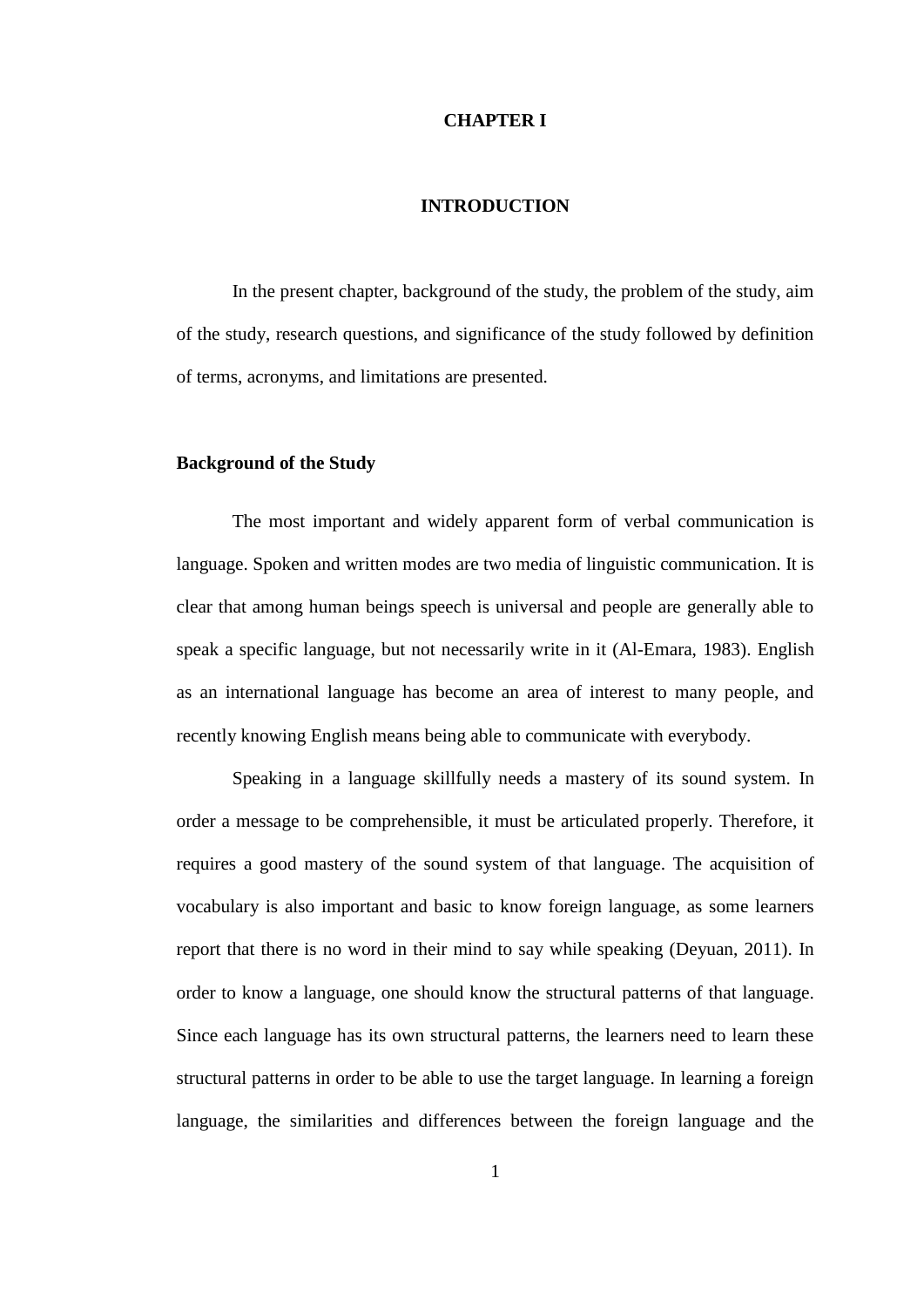native one can be made use of. As it relates to the speed of speaking, fluency is also a crucial factor in speaking a language. If it is too fast, the listener is unable to follow. If it is too slow, the listener cannot concentrate on the message to be conveyed (Al-Emara, 1983).

The wide-spread use of the English language has increased the demand to learn communication skills well. There are many reasons that we as human beings speak. We may want to be sociable, want something, want other people to do something, to do something for someone else, to respond to someone else, to express our feelings or opinion about something, to exchange information, to refer to an action or event in the past, present, or future, the possibility of something happening, and so on (Lindsay  $\&$  Knight, 2006). Therefore, it is very important to know English to communicate as it is clear now that English language is an international language.

Nowadays, on one hand, learning English has become a very important part of our life as we, the Kurdish English as a Foreign Language (EFL) learners in Northern Iraq, want to communicate with foreigners through using it. On the other hand, it has become a problematic issue because most Kurdish EFL learners have been recorded to have trouble while learning English. Most researchers attribute this problem to anxiety which is caused by communication apprehension, fear of negative evaluation, test anxiety, and fear of English classes (Tanveer, 2007; Al-Sibai, 2005). Thinking of other factors are also problems for learning a new language specifically speaking such as pronunciation, fluency, thinking in English, vocabulary, comprehension, grammar, and the like that affect learning English (Fang-peng  $\&$ Dong, 2010).

The speaking skill is one of the most needed skills for communication. Everyone should have the ability of speaking to communicate with others whether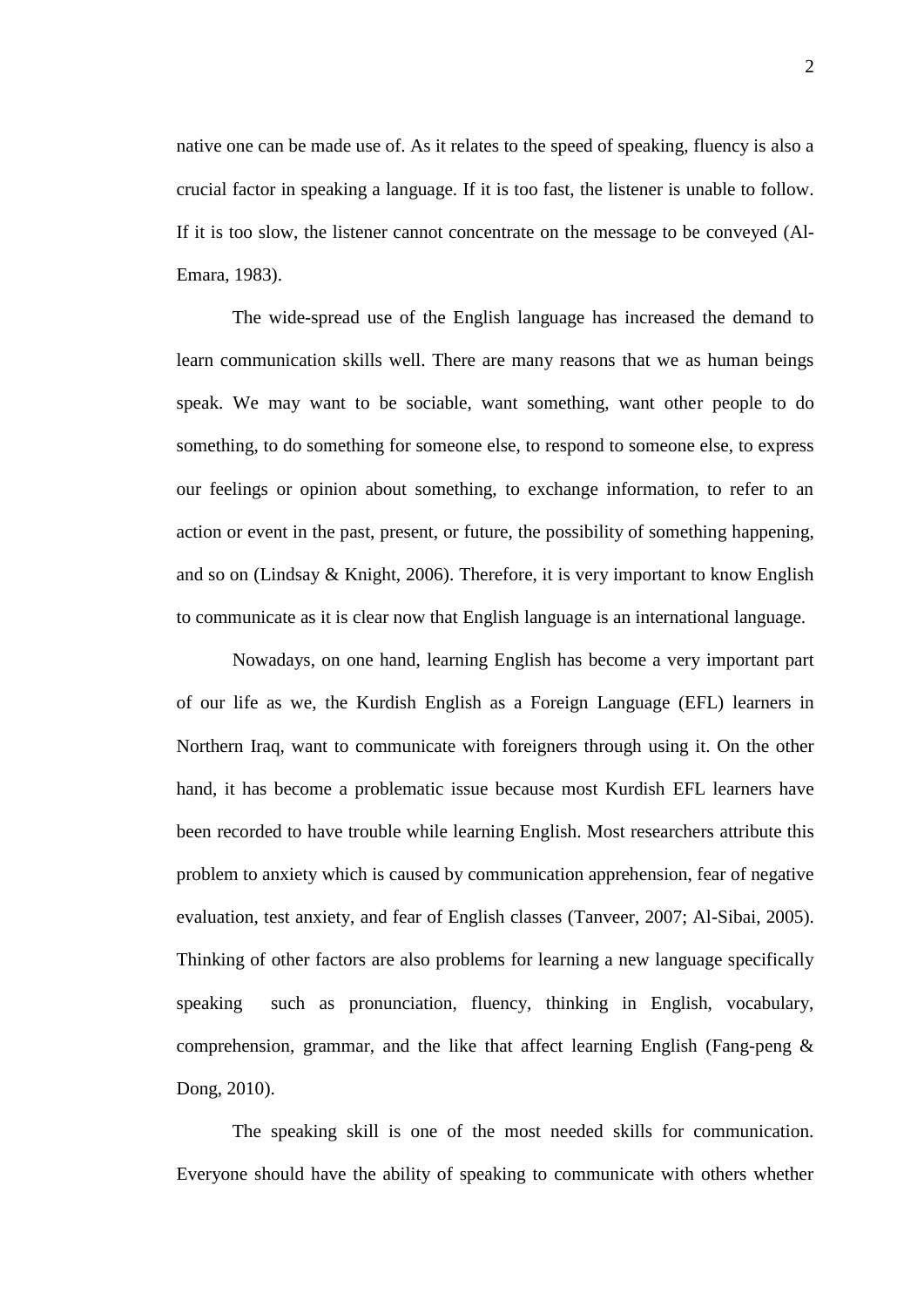that ability is in the first language or second/foreign language. Some researchers (e.g. Öztürk & Gürbüz, 2014) showed the relation between speaking ability and speaking anxiety, and they report that the less the students have the speaking skill or the ability to speak in second/foreign language, the more they have anxiety. Fangpeng and Dong (2010) declare that those students who have higher anxiety in spoken English, have lower ability in spoken English. In their results, Fang-peng and Dong (2010) show that pronunciation, motivation, and translating from English into the mother tongue and translating the ideas into English from mother tongue can be a great source of provoking anxiety. Therefore, there is obviously a negative relationship between speaking ability and the experience of anxiety.

Effects of anxiety on learning EFL have been revealed in many language research studies since the 1970's (Chaokongjakra, 2012). Without being affected by the advanced teaching methods and techniques, foreign language anxiety (FLA) continues to exist in foreign language classrooms. Therefore, FLA is very important to be considered in language teaching and learning. In this respect, FLA has been considered as one of the important parts in second/foreign language teaching and learning. In the past, FLA was not concentrated enough to be considered by both the teachers and students. However, recently, with the increasing need for the oral English ability for students since some students claim that proficiency in English language is one of the areas for getting another certificate or getting new jobs, many students do their best to enhance their English levels.

Teachers and students generally feel that anxiety is the main obstacle to be overcome in learning a second/foreign language (Horwitz, Horwitz, & Cope, 1986). Many researchers confirm that anxiety slows down speaking (Basic, 2011) and obstructs learning a second/foreign language (Qian, 2012). Having to speak in the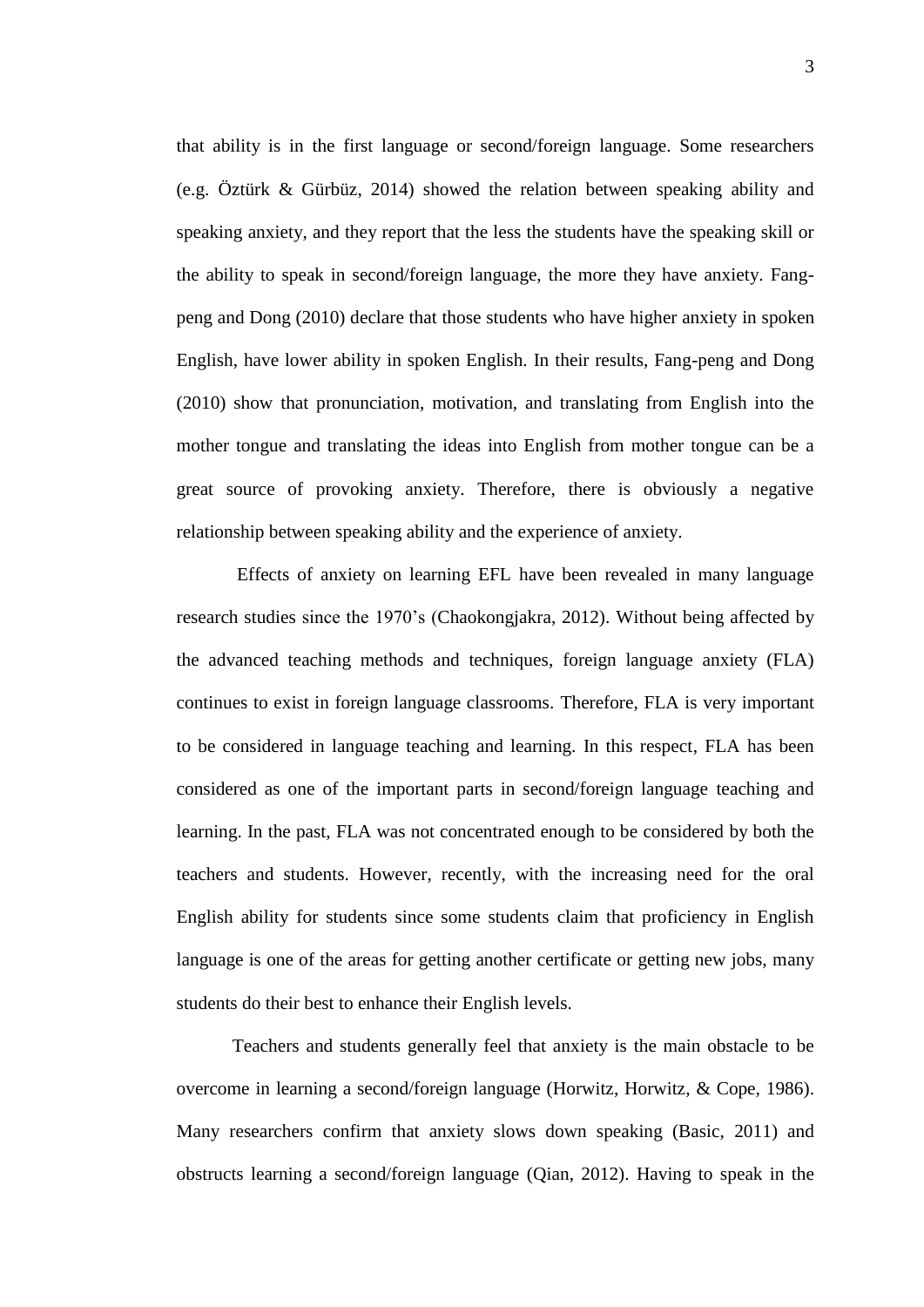foreign language in front of others appears to be the most provoking anxiety source (Price, as cited in Young, 1990). In addition, Ferdous (2012) states that from a careful examination of the EFL classroom, it was spotted that the first-year non-English undergraduate students of the International Islamic University Chittagong (IIUC) in Bangladesh had a moderate level of anxiety that hindered their learning. Many educators and researchers think that the more speaking activities are done, the less speaking anxiety will be experience, while Young (1990) states that "the dilemma is that activities that encourage creative and authentic oral communication may also tend to encourage student anxiety" (p. 540). For this reason, teachers should be aware of authentic and oriented speaking activities in order not to raise FLA among EFL learners.

Attwell (2006) believes that anxiety may warn the body or mind that something happens whether it is a happy or apprehensive coming incident, so it could be a kind of preparation or anticipation of a coming event. In a complex manner with self-esteem, nervousness and risk-taking, the establishment of anxiety has an important position in second language acquisition (Brown, 2000), which influences individual's response to situations (Gardner & MacIntyre, 1993). According to Orsillo and Roemer (2005), anxiety is identified as a natural, complex response to both freedom and responsibility related to making daily choices about how to live one's life. Having said that, from a traditional mental health view, the universal human experience of anxiety can cause a series of responses that signal the presence of a psychological disorder (Orsillo & Roemer, 2005, p. 3). Furthermore, the fear of speaking in a second or foreign language is probably related to various psychological constructs such as communication apprehension, self-esteem, and social anxiety.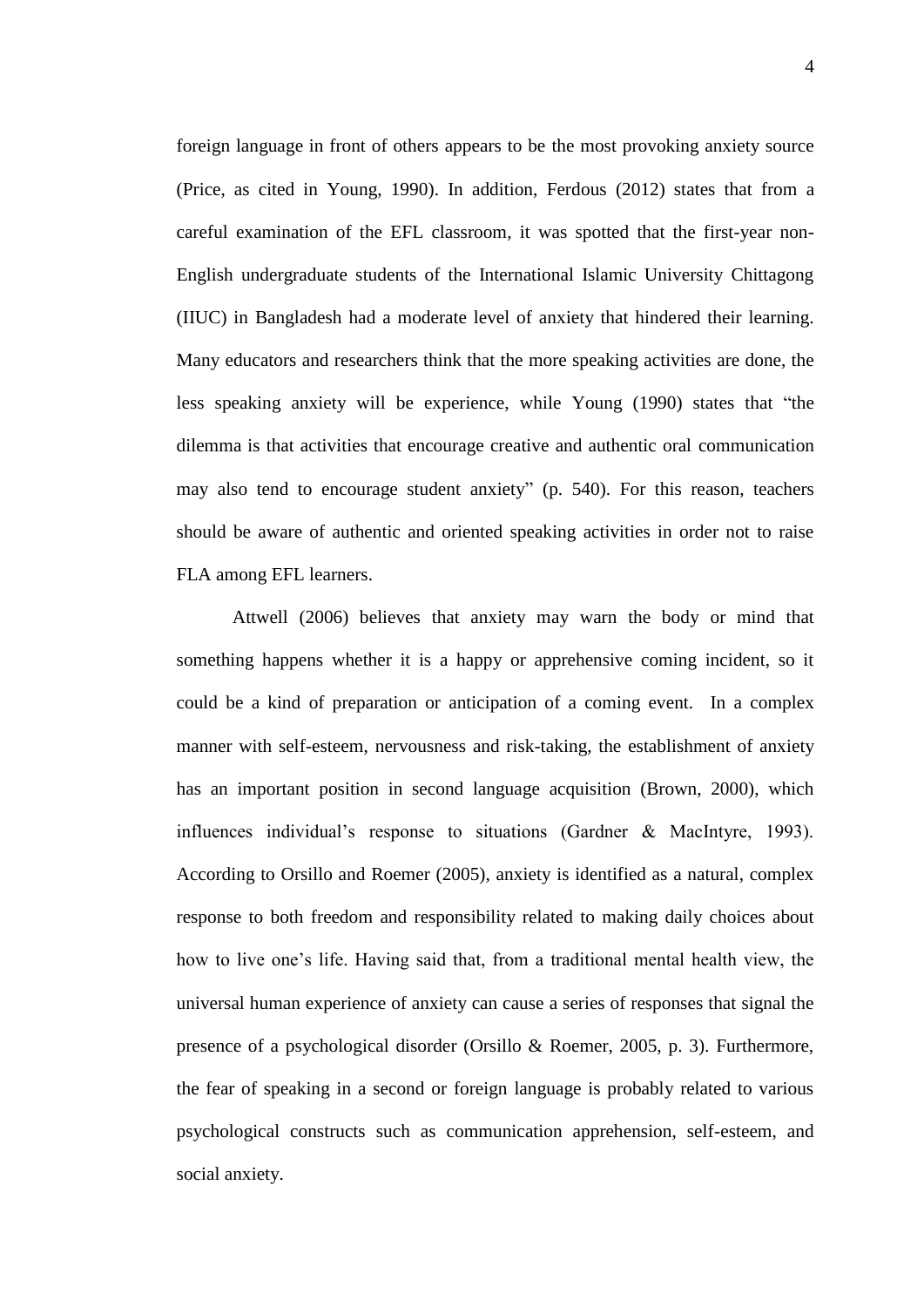According to MacIntyre and Gardener (1991), three different types to anxiety have been identified: The trait anxiety, which is a permanent predisposition to be anxious, the state anxiety which is related to the same particular event or act, and the situation specific anxiety, which refers to the anxiety experienced in a well-defined situation. In addition, a distinguished pattern of anxiety has recently been identified as Foreign Language Anxiety (FLA) by Horwitz et al. (1986) who developed the Foreign Language Classroom Anxiety Scale (FLCAS), a standard instrument in order to test an individual's response to the specific stimulus in relate to language learning.

FLA, and more specifically foreign language classroom anxiety (FLCA) is thought to be a situational anxiety experienced in the well-defined situation of the foreign language classroom (MacIntyre & Gardner, 1991). In addition, FLCA has a direct relationship with teaching and learning foreign languages. Young (1990) believes that self-esteem may also be associated to speaking and language anxiety. Young also thinks that the language learners who have low self-esteem are likely to have high levels of anxiety, communication apprehension, and social anxiety. Therefore, EFL teachers should know how students feel about anxiety in foreign languages.

FLA has been of concern to language educators for many years. The psychological construct of FLA is multidimensional (Horwitz, Horwitz, & Cope, 1986; Young, 1992). Some researchers argue that FLCA might contribute to the feelings of tension, apprehension, nervousness, and worry (Arnold & Brown, 1999; Gardener & MacIntyre, 1993; Oxford, 1999, as cited in Mesri, 2012), while other researchers thought a level of anxiety may actually increase foreign language performance (Chastain, 1975; Scott, 1986; Steinberg, 1982, as cited in Mesri, 2012; Al-Sibai, 2005). There seems to be consensus, however, that high levels of FLA, and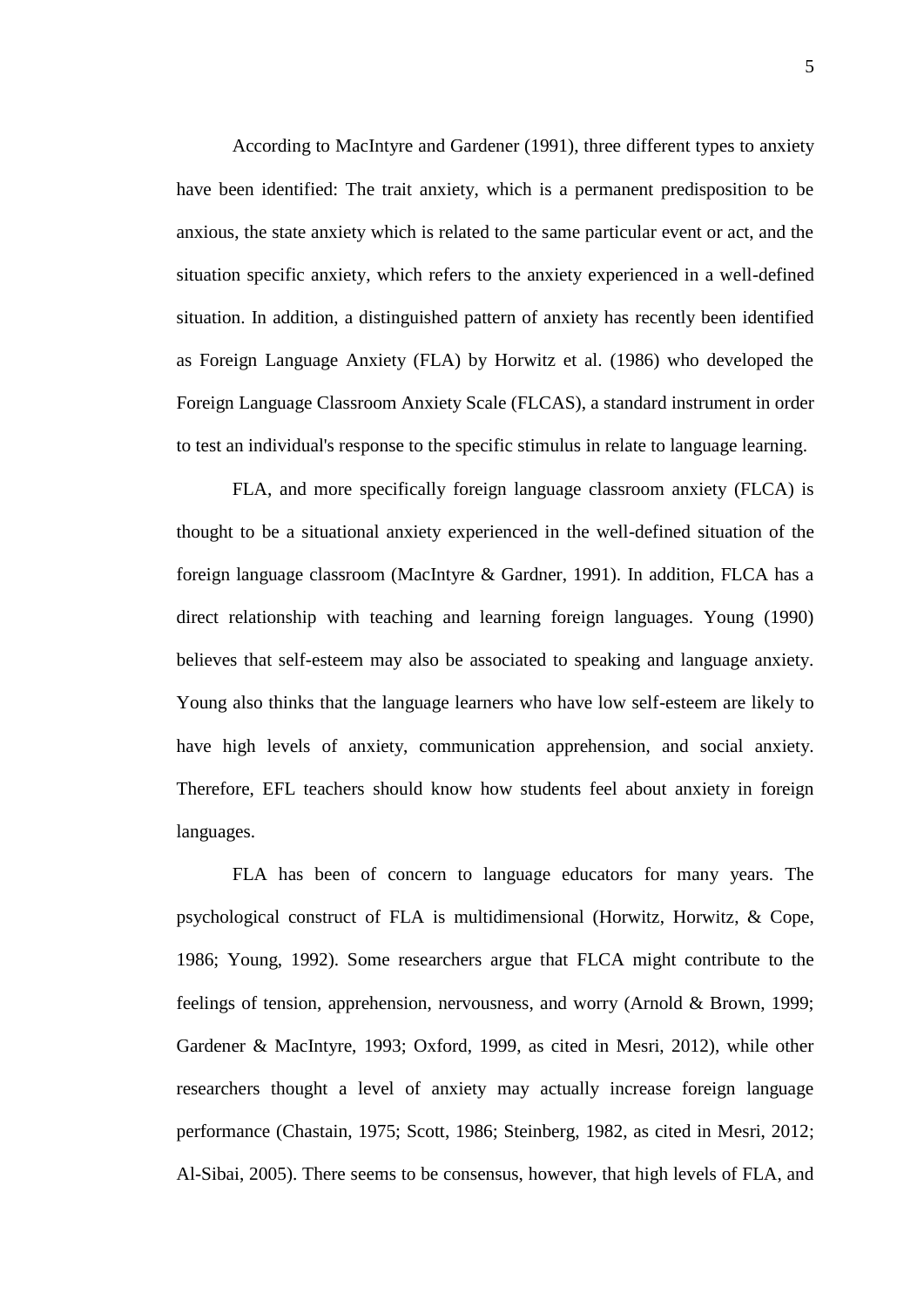consequently FLCA inhibits learning a foreign language. In this respect, Horwitz (1986) thinks that FLA "plays an important role in language learning" (p. 561).

Reflecting worry or emotionality can be categorized under anxiety reactions (Leibert and Morris, 1967, as cited in Woodrow, 2006). Emotionality can be referred to physiological reactions, such as blushing or racing heart, and behavioral reactions, such as, stammering and fidgeting. Worry can be related to cognitive reactions, such as self-deprecating thoughts or task irrelevant thoughts (Zeidner, 1998; Naveh-Benjamin, 1991, as cited in Woodrow, 2006).

Speaking in some different contexts may create anxiety whether it is in the first or second/foreign languages. In some situations, specifically public speaking, a high level of anxiety has been recorded among low proficiency students (Nazarova, 2013), not only in second or foreign language but also in the first language. When speaking in the foreign language, additional factors such as having to pay attention to pronunciation, grammar, vocabulary, is not very anxiety provoking. Schlenker and Leary (1982, as cited in Wan Mustapha, Ismail, & Ratan Singh, 2010) show that the students who already have some level of communication apprehension in their native language will encounter more anxiety when communicating in a second/foreign language.

MacIntyre and Gardner (1991) mention that some analyses show anxiety provoking in French tasks as the second language more than on English tasks as the first language. As a result, anxiety in second/foreign language oral activities is more provoking than those in the first language. According to Mak (2011), one of the factors that increases speaking-in-class anxiety is while students are in those activities which are in foreign languages and not allowed to speak in their first language, which means second/foreign language speaking in the class leads to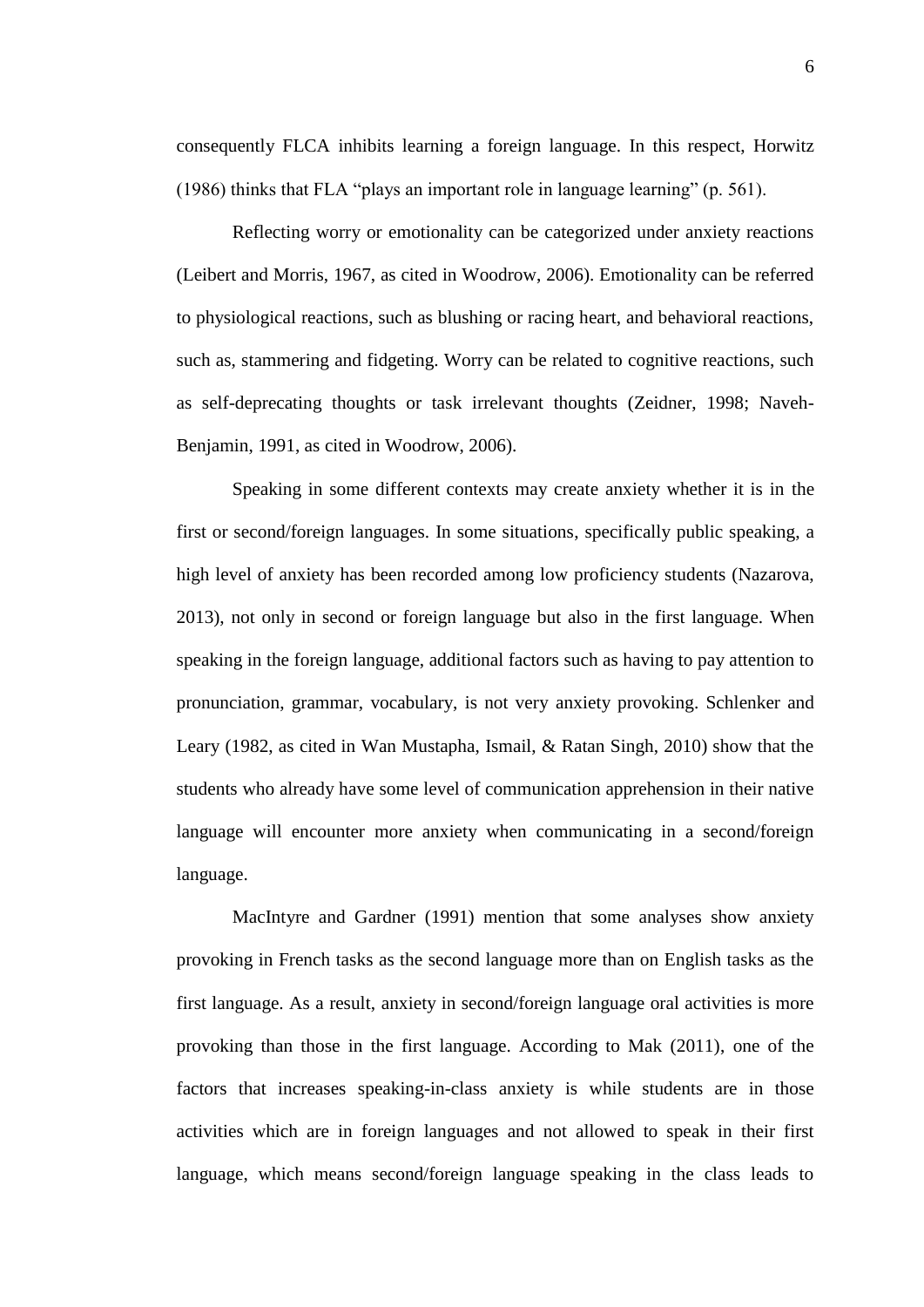anxiety provoking but allowing the use of the first language may decrease to a low level of anxiety.

#### **Problem of the Study**

Since one of the important variables which affect foreign language learning is anxiety (Öztürk & Gürbüz, 2014), many research studies were carried out on FLA (Suleimenova, 2013). It is reported that many students showed symptoms of a psychological situation during learning English language, specifically during verbal activities. Although there have been a lot of tips for inducing and decreasing anxiety felt during learning and using a foreign language, still it exists among students who want to learn EFL. Therefore, the most important aspect which affects learning a foreign language is probably anxiety. Students' feelings have a direct relationship with language learning. Therefore, it is crucial to concentrate on how the students are in their psychological aspects, specifically anxiety. Kurdish EFL learners are not out of these contexts and they face a lot of problems concerning psychological aspects specifically FLA. Through the researcher's own experience, it was observed that EFL students cannot learn under pressure. The researcher noticed that a lot of Kurdish EFL learners claimed to have problems with anxiety in the class in English language at university level. Therefore, it is crucial to investigate further this kind of anxiety since it refers physically and emotionally to uncomfortable experiences for the learners, this kind of experience of students makes it necessary to explore the existence of FLCA and the most and least influential factors of FLCA among Kurdish students learning EFL, and how they cope with anxiety in their foreign language classrooms. Furthermore, foreign language anxiety needs to be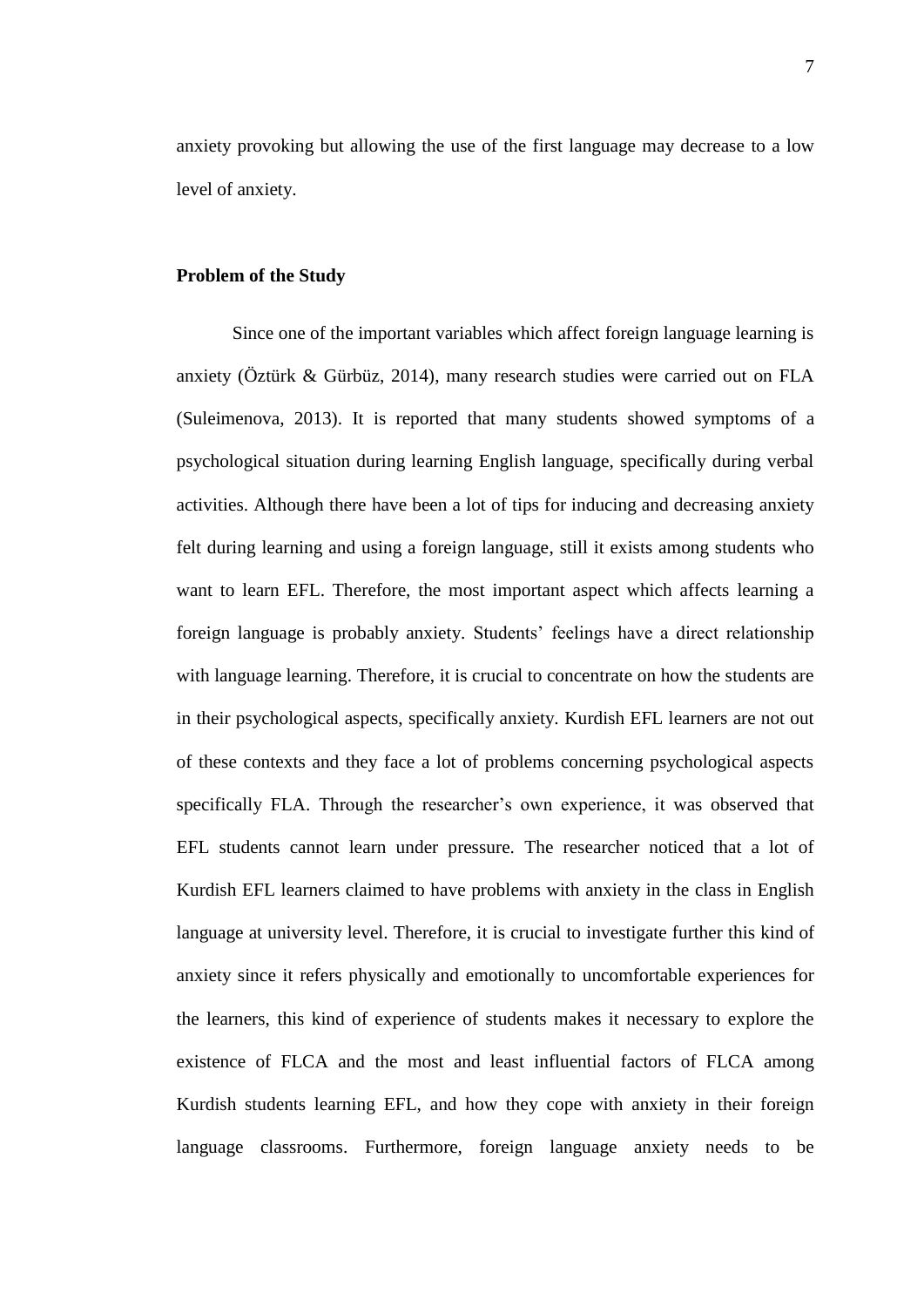comprehensively examined in order to find out its source and effects among Kurdish speakers learning EFL, the most and least influential factors which face Kurdish EFL learners, and how the learners are coping with anxiety during activities in class.

#### **Aim of the Study**

The aim of this study is to find out the level of FLCA among Kurdish EFL learners at tertiary level (university level) in Kurdistan Region, Northern Iraq. It also aims to find out the most and least influential factors that cause FLCA among the Kurdish EFL learners. It also seeks to find out the strategies that Kurdish EFL learners use to cope with their FLCA.

#### **Research Questions**

This study aims at answering the following research questions:

- **1)** What is the level of students' foreign language classroom anxiety (FLCA) among Kurdish EFL learners at university level in northern Iraq?
- **2)** What are the most and least influential factors that cause FLCA among the Kurdish EFL learners?
- **3)** What strategies do the Kurdish EFL learners at university level use to cope with FLCA?

#### **Significance of the Study**

Despite the fact that this study can contribute to the knowledge of language learning by adding information about the foreign language anxiety, specially, foreign language classroom anxiety, it has another significance, which is the scarcity of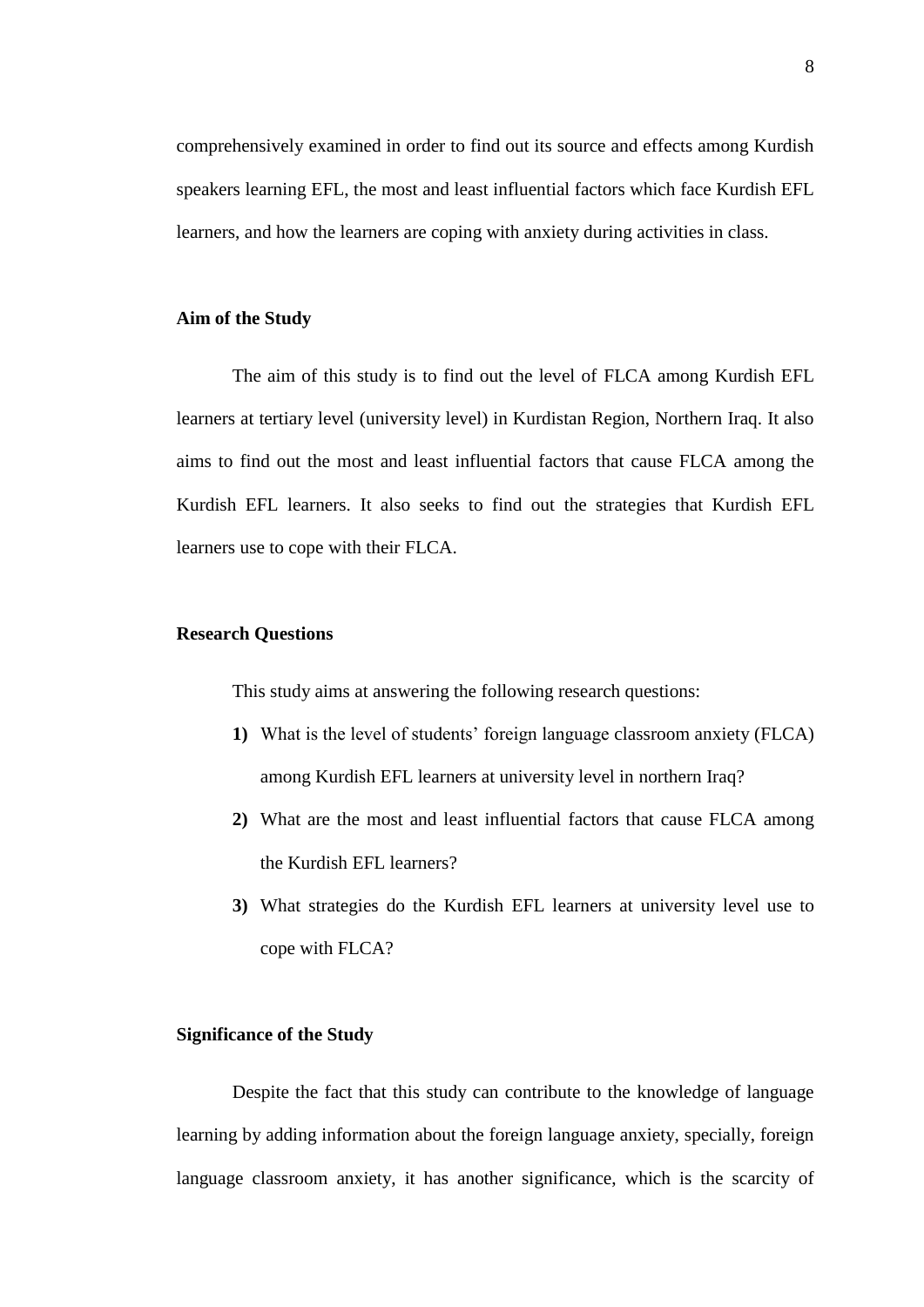research on foreign language anxiety in English classes in Kurdistan Region of Iraq, as FLCA has not been studied in this region yet. Furthermore, there has not been any research study regarding FLCA in Rania District. Furthermore, this study will find the most and least influential factors of FLCA among students learning English at the university level that can be added to the literature on other factors of FLCA in other cultures. This study sheds further light on the strategies that Kurdish EFL learners use to cope with their FLCA from students' perspectives which can be also added to the general strategies of coping FLCA.

#### **Definition of Terms**

**Anxiety:** It is defined as "the state of feeling nervous or worried that something bad is going to happen" in (Oxford Advanced Learner's Dictionary, 2011). According to Merriam-Webster Dictionary (2013), anxiety is defined as "an abnormal and overwhelming sense of apprehension and fear often marked by physiological signs (as sweating, tension, and increased pulse), by doubt concerning the reality and nature of the threat, and by self-doubt about one's capacity to cope with it" (para. 2).

**Anxiety in language learning:** It is defined by Scovel (1978) as "a state of apprehension, an unclear fear" (p. 134). In relation to the experience of learning a new language.

**Speaking anxiety**: It is a kind of glossophobia, which is the fear of trying to speak or speaking in public, and that fear may cause sweating, tension, redden, or freezing (Glossophobia, 2013).

**Foreign language:** According to Richards, Schmidt, Kindricks, and Kim (2002), foreign language is: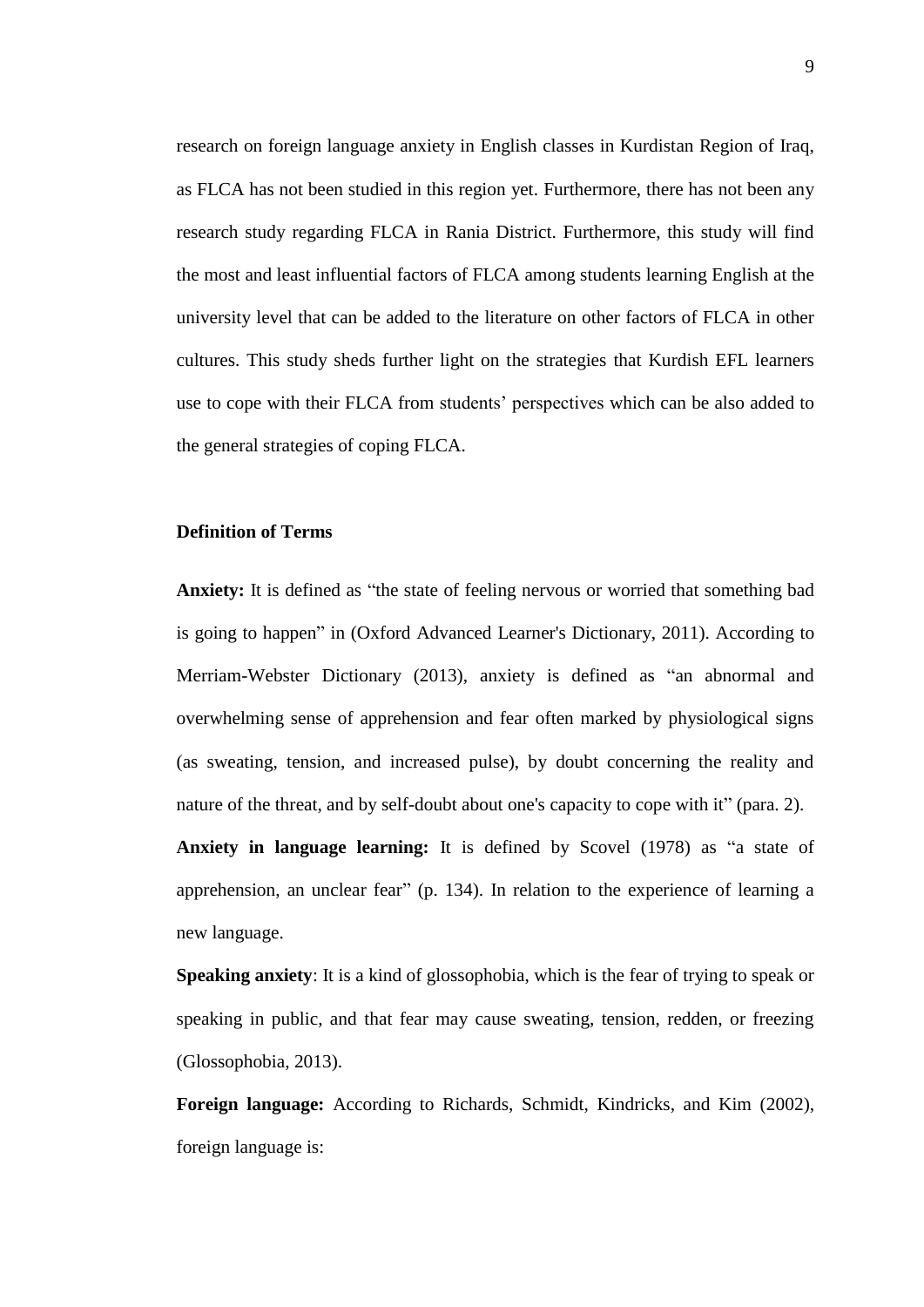a language which is not the native language of large numbers of people in a particular country or region, is not used as a medium of instruction in schools, and is not widely used as a medium of communication in government, media, etc. Foreign languages are typically taught as school subjects for the purpose of communicating with foreigners or for reading printed materials in the language. (p. 206)

As it is not the native language of a country or a region, and it is not widely spoken in a particular area. Therefore, in Kurdistan region, it can be said that the English language is a foreign language, because the language they are communicating with is Kurdish language, and second language is publicly Arabic language.

**Foreign Language Anxiety:** According to Horwitz et al, (1986) foreign language anxiety was defined as "a distinct complex of self-perceptions, beliefs, feelings, and behaviors related to classroom language learning arising from the uniqueness of the language learning process" (p. 128). It can be further explained in literature review.

**Foreign Language Classroom Anxiety:** It is defined by MacIntyre and Gardner (1991) as a situational anxiety experienced in the well-defined situation of the foreign language classroom.

#### **Limitations**

The results of this present study are limited because the participants were undergraduate students in one university which is University of Raparin in Rania District. To generalize the results in Kurdistan Region of Northern Iraq, the study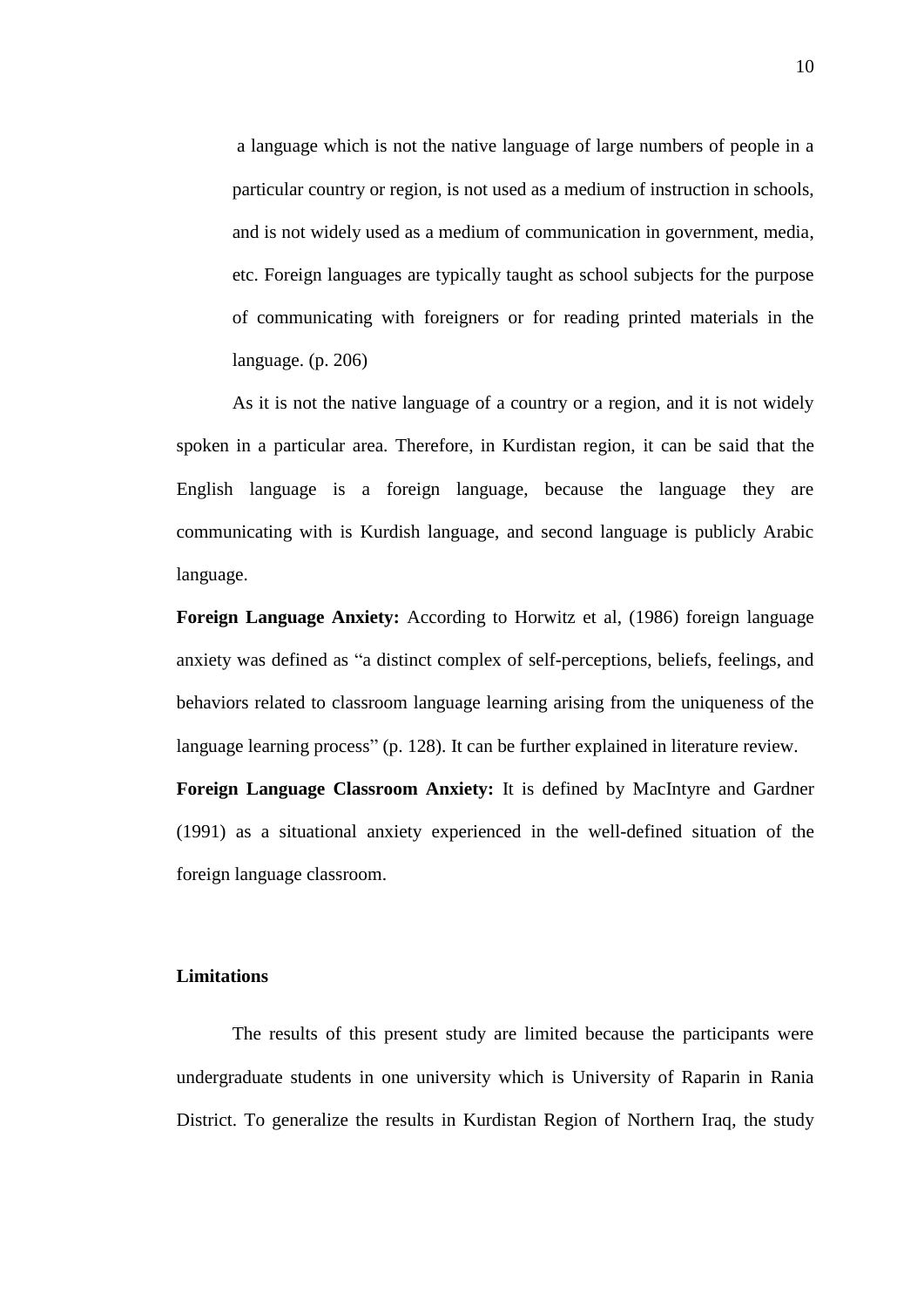should be replicated with students in other universities across Kurdistan Region of Northern Iraq.

The study also used a questionnaire to find out the answers for the research questions. Therefore, the results presented here only reflect the factors identified within the items of the questionnaire and are limited in scope with the scope of the FLCA Scale (FLCAS) used. Other possible existing factors should be studied using different instruments, such as interview and other kinds of questionnaires.

#### **Conclusion**

In this chapter, FLCA was discussed in the background of the study, followed by problem of the study in which FLCA might be problematic for Kurdish EFL learners. Then aim of the study was explained before the three research questions of the study. After that, the significance of the study was showed and then defining the terms related to the present study. Finally, explaining limitations ended chapter one.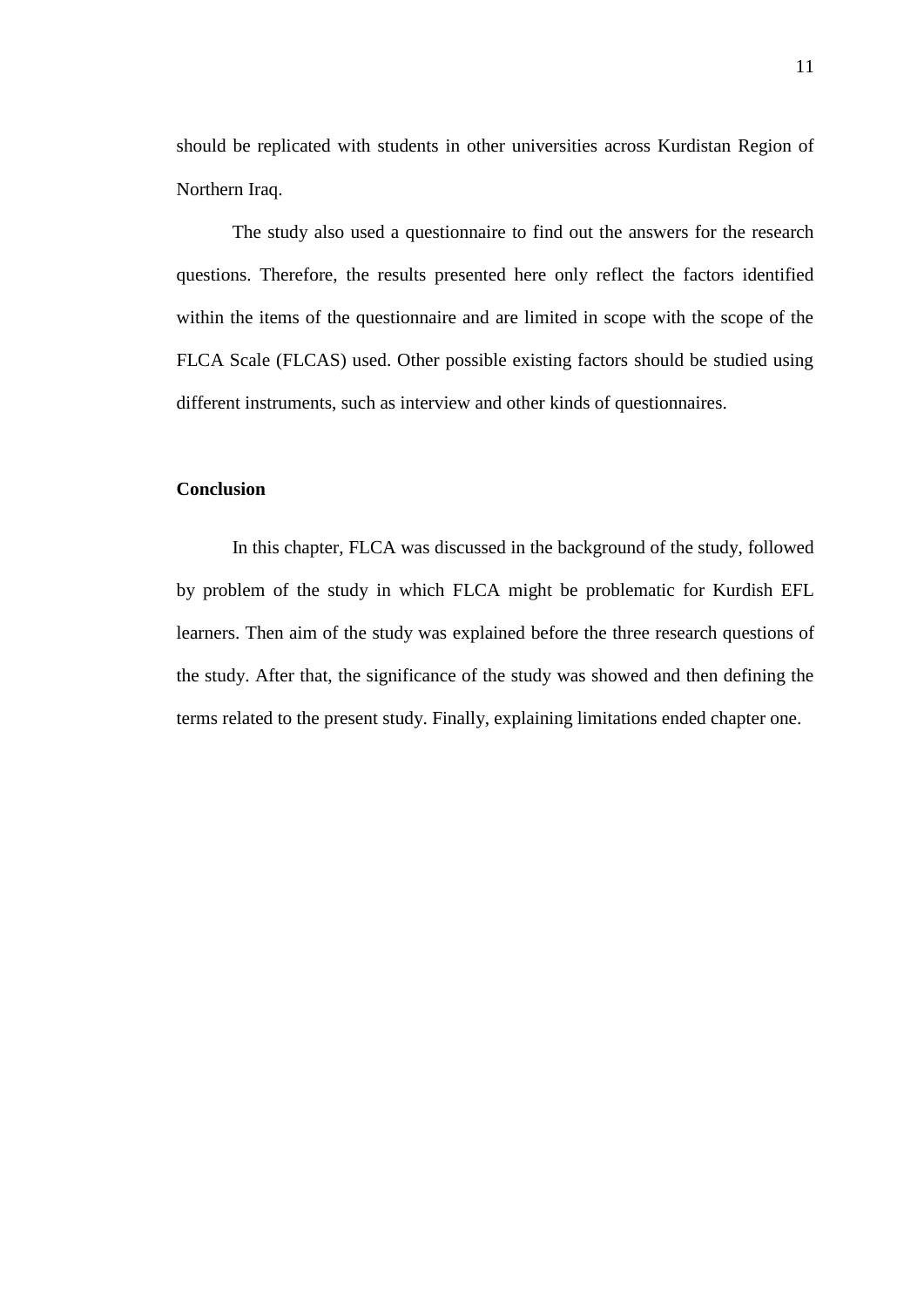#### **CHAPTER II**

#### **REVIEW OF LITERATURE**

In this chapter a review of the existing literature on foreign language classroom anxiety (FLCA) will be presented. First, anxiety and language anxiety in general will be discussed in brief. Then foreign language anxiety and foreign language speaking anxiety will also be discussed. After that, reactions and sources/factors of foreign language classroom anxiety will be presented. Finally, strategies that are reported in the literature to cope with foreign language anxiety will be presented.

#### **Anxiety**

Anxiety can be defined as the subjective feeling of tension, apprehension, and worry related to an arousal of an automatic nervous system (Spielberger, 1983, as cited in Deyuan, 2011). The most common or frequently occurring mental disorders are anxiety disorders (Kennedy, 2010). Anxiety is very common among the other mental disorders and it is not only in the USA concerned, but all over the world as well as Kurdish culture as it is reported (Kennedy, 2010) that anxiety disorders are not common only in the United States, but they are everywhere it is in human cultures. Anxiety can work for as the body's warning system that something bad could happen to the body (Attwell, 2006). Anxiety may have some factors, as MacIntyre & Gardner (1991) reported that there were three factors that obtained and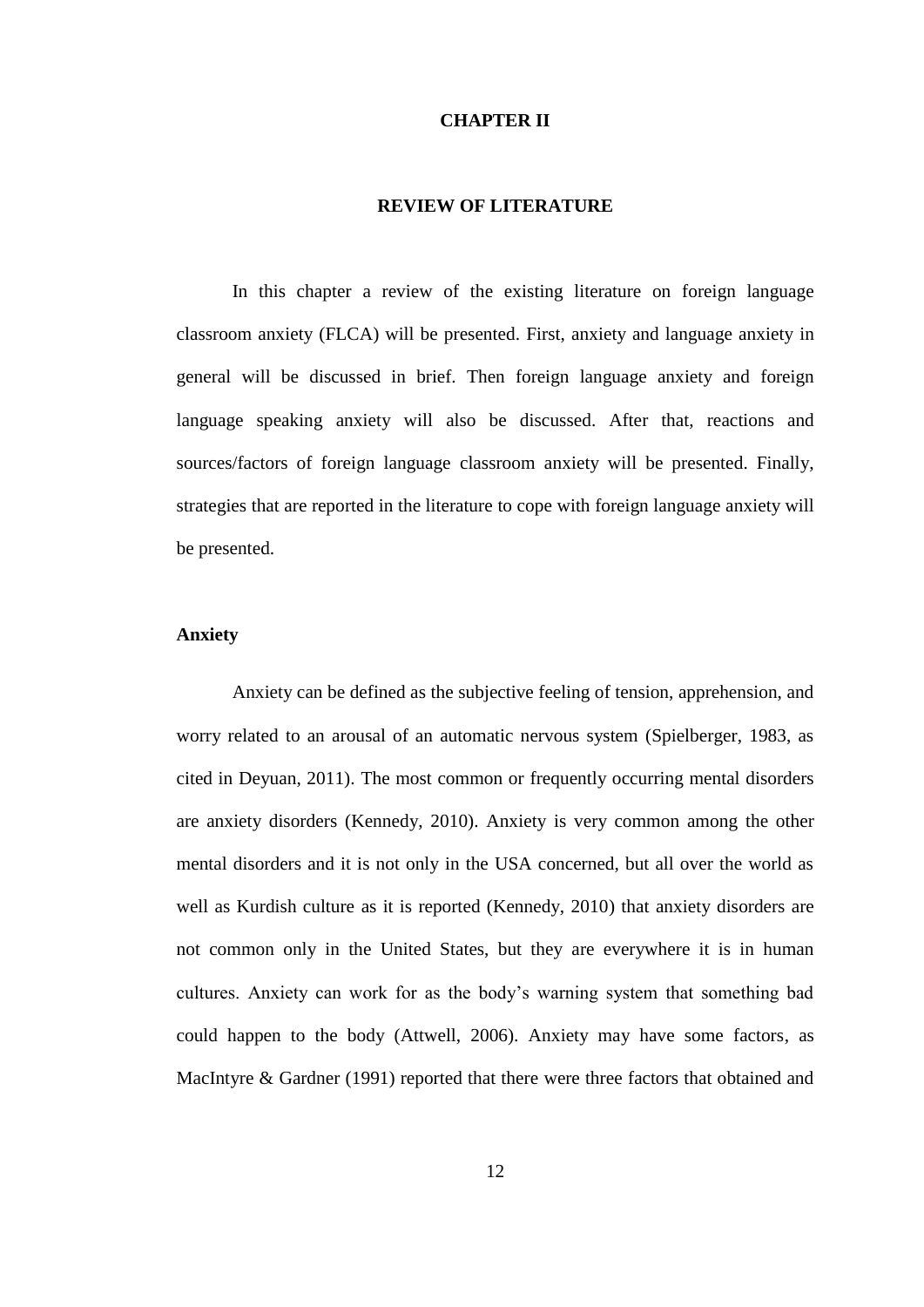identified in their study as social evaluation anxiety, state anxiety, and language anxiety.

#### **Language Anxiety**

Language anxiety (LA) has been distinguished from other types of anxieties. According to Mesri (2012), LA is different from other types of anxieties. LA obstructs students from learning languages. Generally, language learners have reported to have anxiety and it makes them feel uncomfortable in language class and even obstructs from learning. According to Wörde (2003), learners of foreign and second language experience language anxiety and cause potential problems. As a result, LA should be reduced among language learners so that the students will learn language effectively. Young (1990) believes that if language anxiety is debilitated among students, the language learning process will have profound consequences.

#### **Foreign Language Anxiety**

Learning a English as foreign language is a complicated process possibly because of anxiety which has a negative consequences on foreign language learning. Foreign language anxiety (FLA) can be defined by Horwitz et al. (1986) as "a distinct complex of self-perceptions, beliefs, feelings, and behaviors related to classroom language learning arising from the uniqueness of the language learning process" (p. 128). Therefore, FLA can have bad effects on learners of languages and it impedes learning English language. Three factors of foreign language anxiety have been reported by Horwitz, Horwitz, & Cope (1986) which are communication apprehension, fear of negative evaluation, and test anxiety. On the other hand, four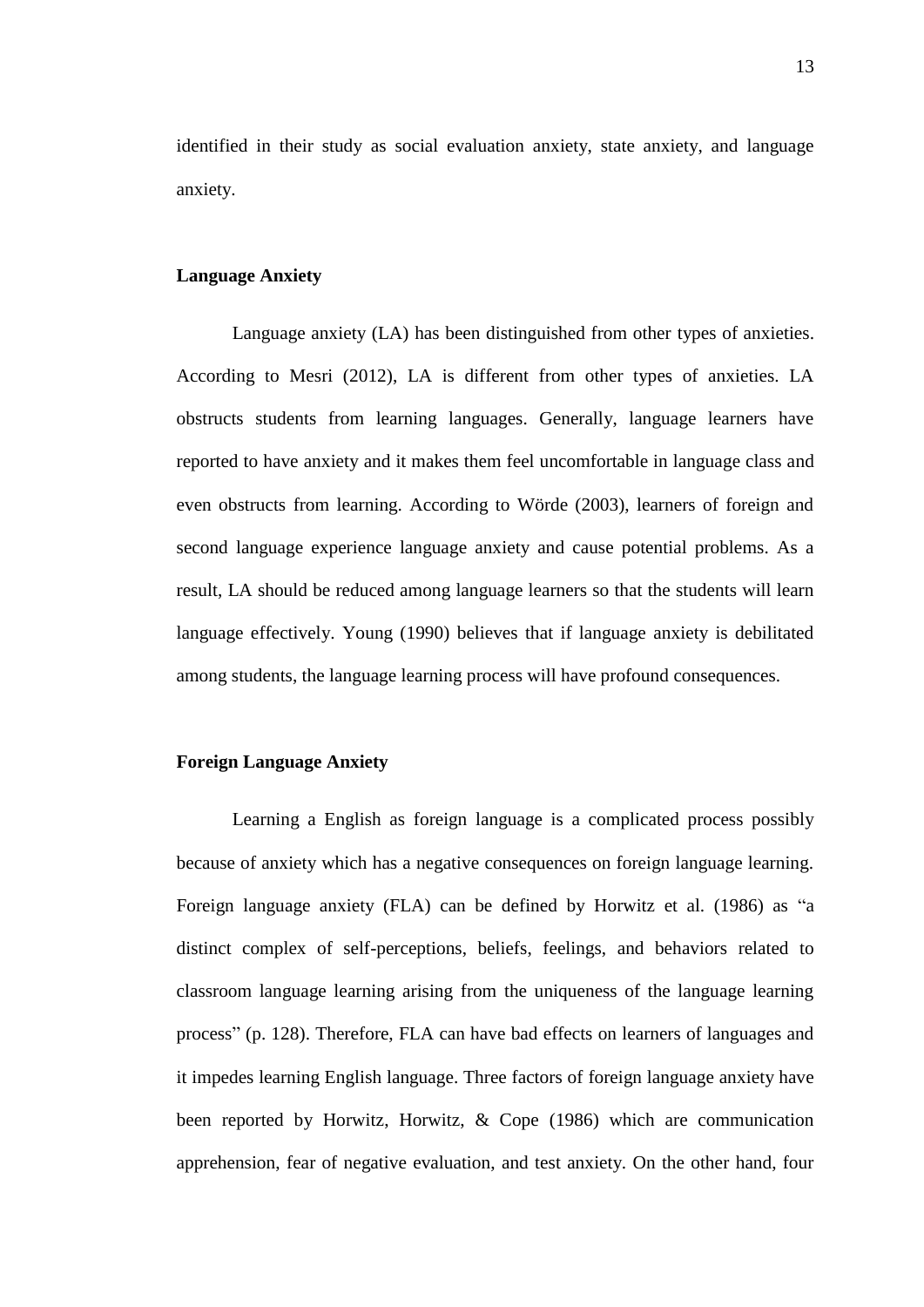factors were recorded by Zhao (2007, as cited in Cao, 2011) which are communication apprehension, test anxiety, fear of negative evaluation, and anxiety of English class. The students who have communication apprehension, or are not comfortable while communicating in the target language, it is possibly because of having low proficiency of a foreign language. The students who have fear of negative evaluation may look at mistakes as a threat to their identity instead of a natural component of learning foreign language and the students who feel test anxiety, regard foreign language process specifically oral activities as test situation or examination instead of improving their language skills specially speaking (Keramida, 2009).

#### **Foreign Language Speaking Anxiety**

Many students have anxiety in speaking while they are practicing the speaking skill in learning a foreign language. The literature suggests that the speaking skill is extremely anxiety-provoking among many language students and is often seen to arouse more anxiety than the other skills, and students often mention that speaking is the most anxiety-producing experience. Furthermore, some researchers (Tanveer, 2007) have found that in the classroom speaking a foreign language can be very anxiety provoking. Young (1992) manifests that speaking courses are the most anxiety inducing courses compared to reading, writing, and listening. Chaokongjakra (2012) in her research states that "FL speaking anxiety had an influence on the process of language learning. That is, speaking anxiety played a crucial role in acquiring the productive or active skill in language learning that is speaking and writing skills" (p. 49).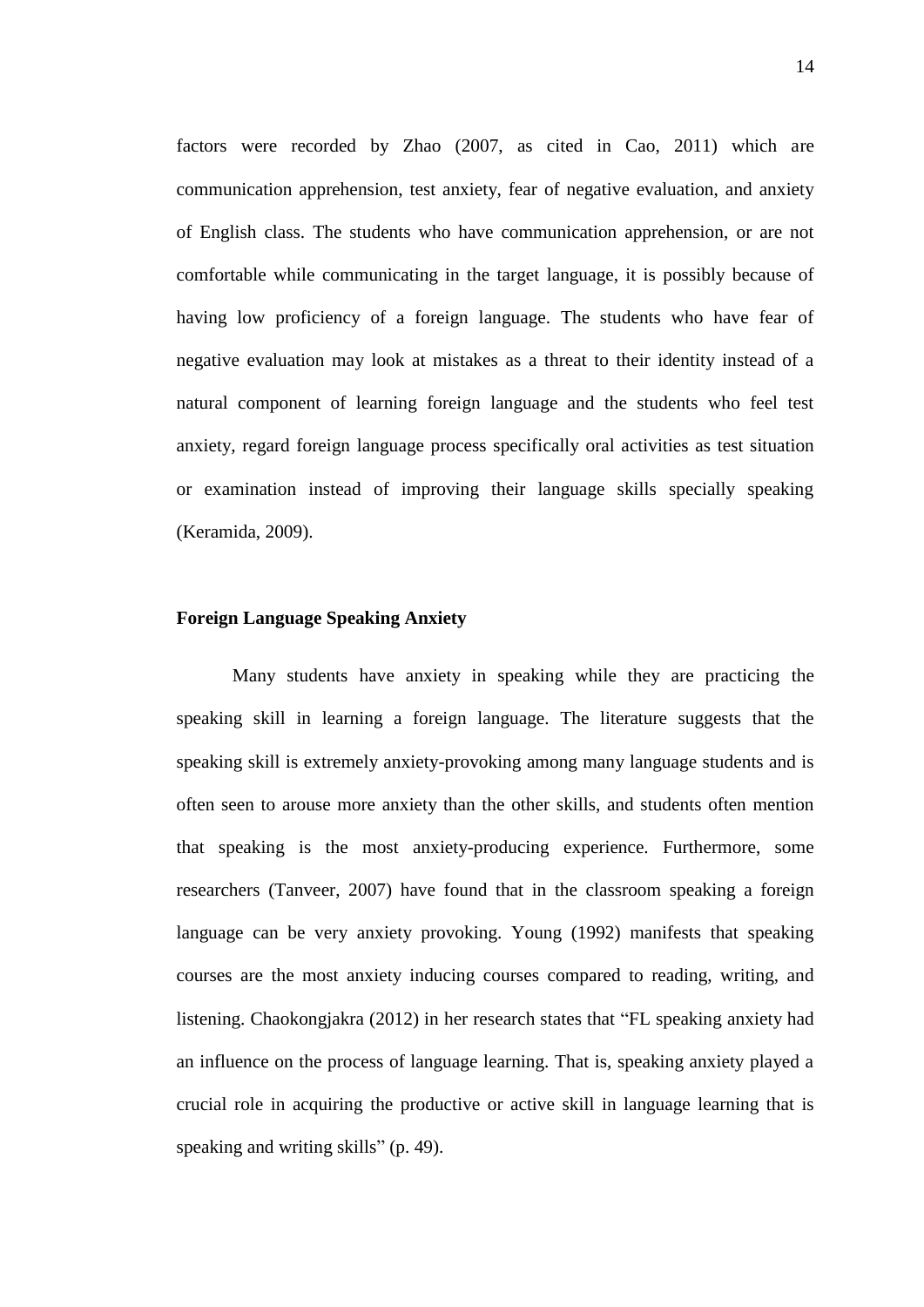Generally, speaking anxiety is a kind of fear of speaking and it affects the speaker's speech and feeling, therefore it is as communication apprehension which can be interpreted in both cognitive processes (Ayres, 1990) and psychological perceptions (Ayres, 1986, as cited in Wan Mustapha, Ismail, & Ratan Singh, 2010). Arnaiz and Guillén (2012) state that 'Communication apprehension refers to the uncomfortable feeling an individual experiences when expressing himself/herself in front of others' (p. 6). Those students who experience communication apprehension in academic settings in which any form of oral communication is required will attempt to avoid the circumstances in which they need communication (McCroskey, Booth-Butterfield, and Payne, 1989).

In earlier studies, it has been explained that the students who have some level of anxiety in their first language communication will face more communication apprehension in foreign language speaking (Wan Mustapha, Ismail, and Ratan Singh, 2010). As a result, communication apprehension or speaking anxiety in first language may negatively and increasingly affect second/foreign language speaking anxiety.

In conclusion, it is obvious that speaking in a foreign or second language is the greatest anxiety-producing source. Therefore, communication apprehension in a variety of settings occurs and often leads to negative outcomes for both speakers and listeners. As a result, foreign and second language teachers should be aware of their students' anxiety in order to present a good method of teaching foreign language.

#### **Reactions to Foreign Language Anxiety**

Anxiety reactions may create facial effects on learners such as distortion of sounds, inability to reproduce the intonation and rhythm of the language, freezing up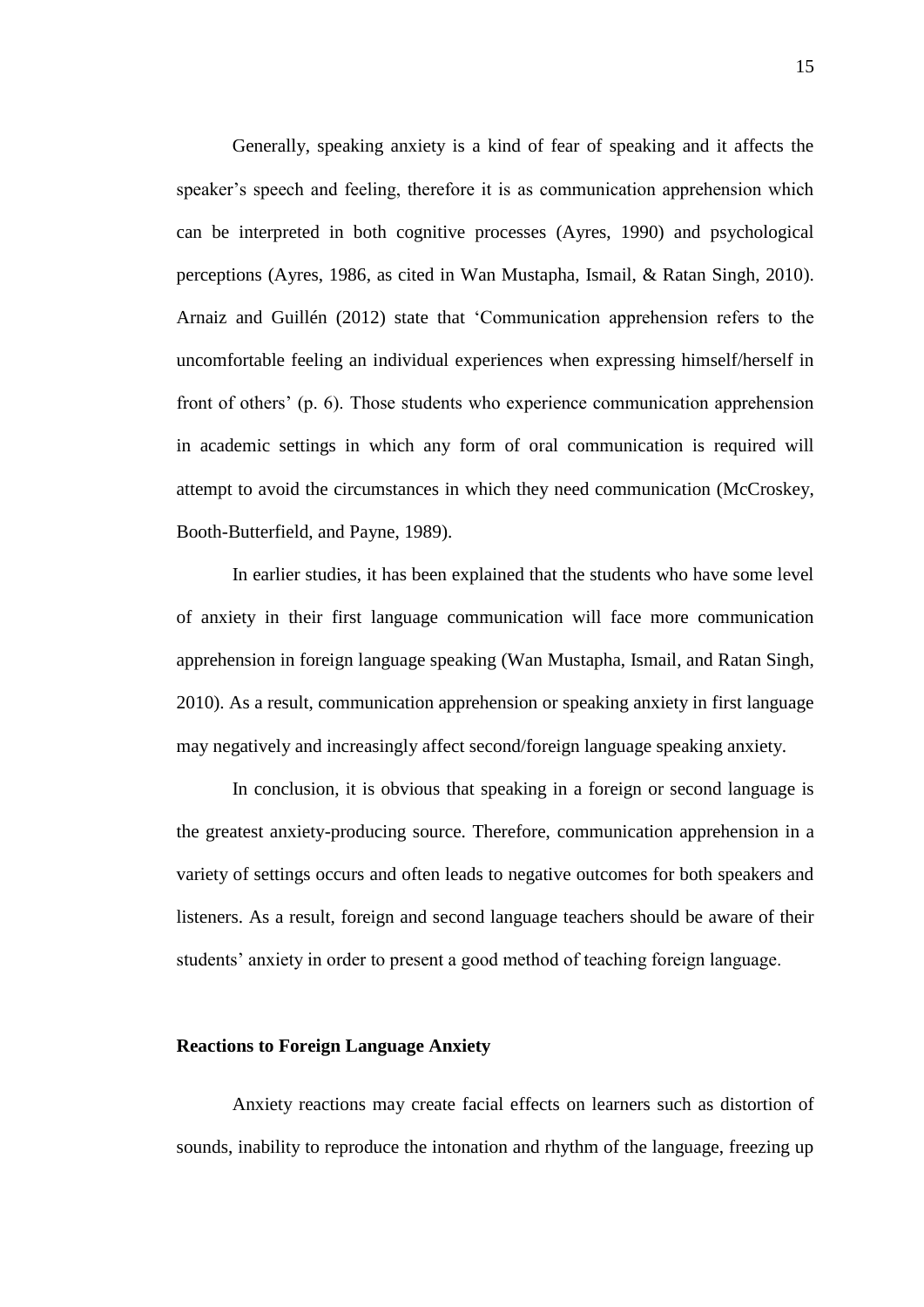when they are called on to perform, and cognitive effects such as; forgetting words or phrases just learned or simply refusing to speak and remaining silent (Young, 1991). Furthermore, Boyce et al. (2007) state that nausea, sweating, weak knees and a dry mouth are the other symptoms associated with anxiety. Furthermore, speaking anxiety may create cognitive effects on learners, as Subaşı (2010) states that Turkish EFL students mostly avoid speaking and prefer to remain silent because of having FLA. He indicates that high anxious students are frustrated because of not being able to communicate in the FL, then that frustration causes them to experience FL speaking anxiety.

In addition, FLSA reactions are of two types as physical and psychological, which include the following reactions from the most frequent to the least frequent ones (Deyuan, 2011): failing to recall familiar words, stammer, vacant mind, faster heart beats, trembling voice (or body), red or pale face, unconscious behaviors (touch hair), feeling embarrassed, not knowing where to put hands, panic, being afraid of looking at interlocutor, having an impulse to escape, and being annoyed.

#### **Sources/Factors of Foreign Language Anxiety**

Some researchers have shown that the lack of speaking ability in the foreign language can cause anxiety to increase. Fang-peng and Dong (2010) in their study reveal that the higher the spoken English anxiety students have, the lower the spoken English ability they have. Furthermore, paying attention to English pronunciation and intonation can also provoke anxiety. Fang-peng and Dong (2010) also state that the more attention the students pay attention to their intonation and pronunciation when they speak English, the more anxious they will be.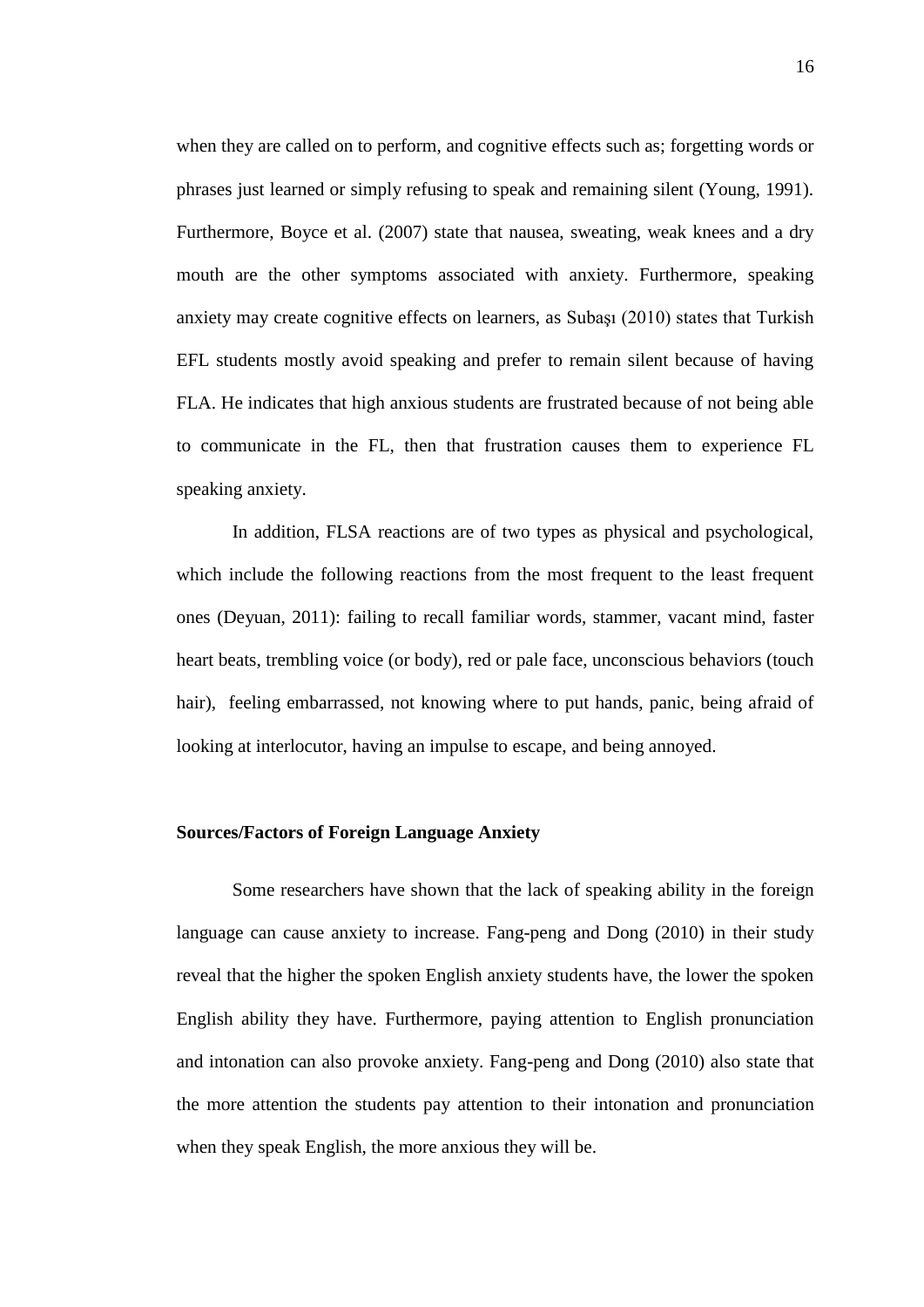Many factors of FLCA have been recorded in the literature that directly matched with FLA and FLSA. Mak (2011) shows the results using FLCAS of Horwitz et al, (1986) and reveals five factors causing speaking-in-class anxiety, including "speech anxiety and fear of negative evaluation; uncomfortableness when speaking with native speakers; negative attitudes towards the English classroom; negative self-evaluation; and fear of failing the class/consequences of personal failure" (p. 202). In addition, Mak (2011) also mentions other factors which produce speaking in class anxiety such as "speaking in front of the class without preparation, being corrected when speaking, inadequate wait-time and not being allowed to use the first language in a second language class" (p. 202).

Deyuan (2011) reports that there are many reasons to provoke anxiety among learners such as: fear of losing face, lack of vocabulary, trait anxiety, fear of making mistakes, worry about intelligibility, lack of oral practice, lack of conducive FL speaking environment, lack of confidence, poor FL proficiency, peer pressure, fear of speaking a FL with others, having too high self-expectations, fear of negative evaluation, failing to sort one's thinking, test anxiety, and being interrupted unexpectedly. Other factors of FLSA were recorded by Subaşı (2010) who believes that the main sources of the students' anxiety in oral practice are personal reasons, teachers' manners, teaching procedures, and previous experience.

Another factor is when students are thinking of their mother tongue because the more students are thinking and translating English into their mother tongue, while speaking, the more anxious they will be. Fang-peng and Dong (2010) demonstrate that the more students think about a question in the mother tongue when they speak English, and then translate the ideas into English word by word, the more anxious they will be. In addition, the internal factors of speaking may include pronunciation,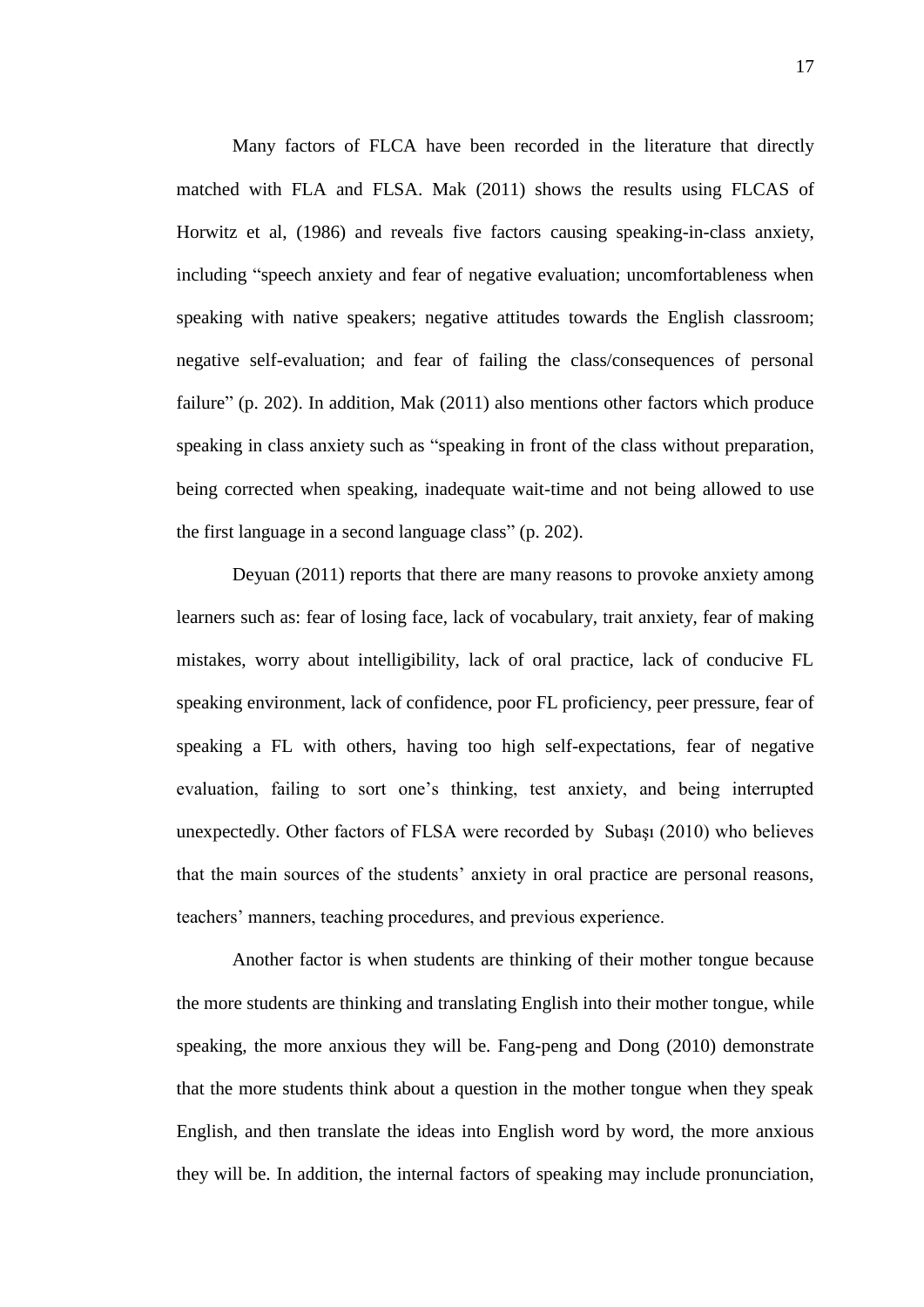intonation, and fluency that are very important for foreign language learners (Occhipinti, 2009).

#### **Strategies to Cope with Foreign Language Anxiety**

The literature shows that students who learn foreign language have some levels of anxiety. Some have high levels which hinder them from learning, some reports to have moderate levels of anxiety which is better to learn new languages, and some have low levels that may also hinder them in leaning (Abdullah & Abdul Rahman, 2010; Chaokongjakra, 2012). The main aim here is to let the students decrease their FLCA so that anxiety will not be an obstruction to learning foreign languages. There are many strategies students may use for coping with this anxiety or teachers may use to cope with students' anxiety.

There are many strategies to cope with anxiety when the sources are due to the deficit of speaking skill, as Fang-peng & Dong (2010) show that firstly teachers should make learners listen to English and think in English. Secondly they should ask them to imitate English intonation of the recordings and thirdly they should correct their pronunciation, and fourthly they should force them to speak English in class to increase motivation.

'Practice makes perfect' is also true for speaking activities. Young (1990) thinks that the more students practice, the more they feel confident about speaking in class. As a result, learners should be put in practice by the teachers in order to lower the learners' anxiety. Teachers have vital roles to let EFL learners cope speaking anxiety. Karkaş (2012) states that "the first step to reduce speaking anxiety is to raise teachers' awareness about their harmful manners towards learners. These might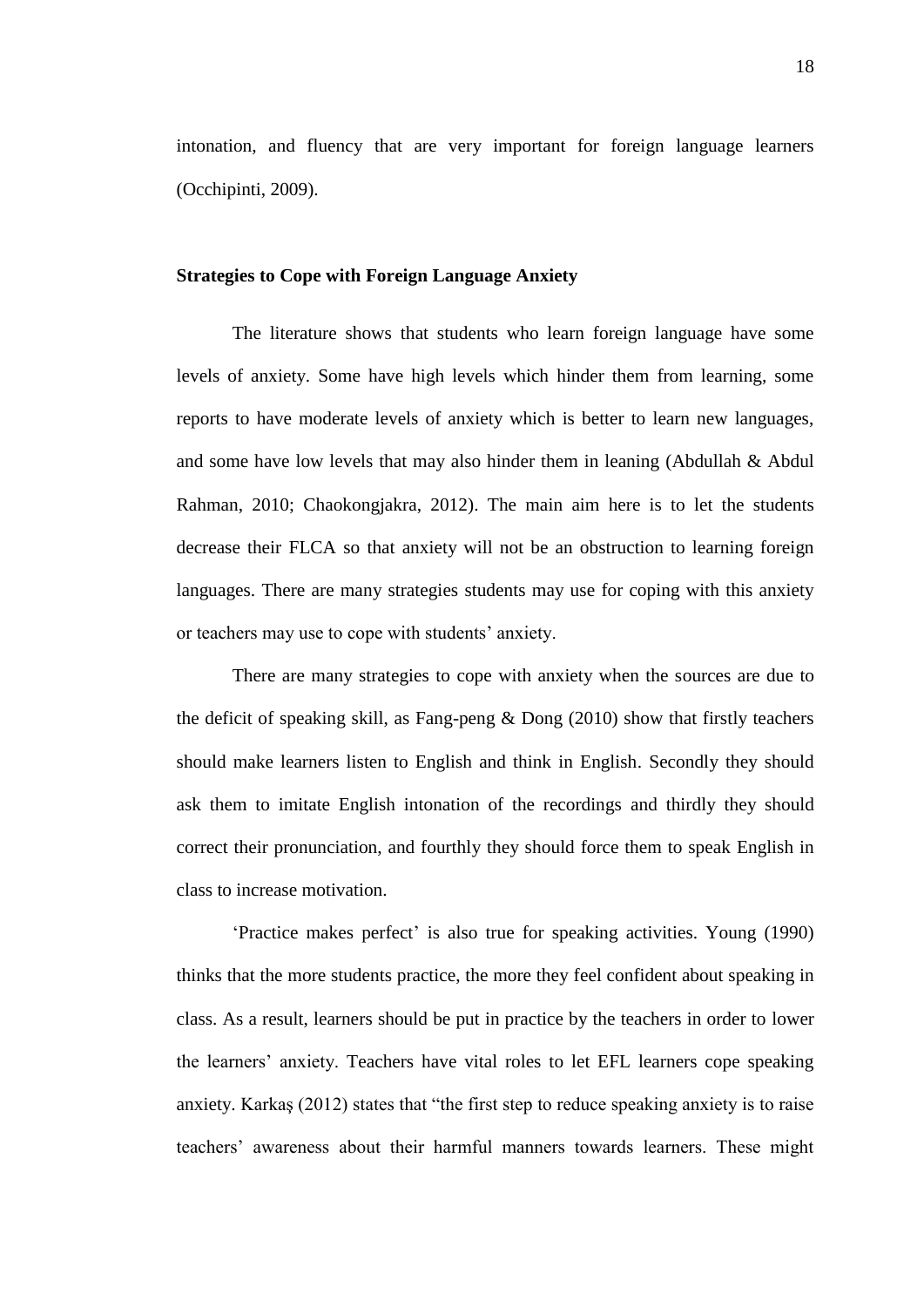include ways of error correction, comparing students to each other, forcing students to talk, humiliating students" (p. 2).

Another thing that can reduce anxiety among students is to let them volunteer an answer. As Young (1990) reports that students would rather volunteer an answer than a teacher call on to answer. She also suggests to have interesting topics to discuss in which it encourages the learners to practice more and feel less anxiety. In addition, she believes that group work and pair work activities may reduce their anxiety in foreign language anxiety.

Concerning teachers, they should use some strategies in order to lower students' anxiety. The students generally prefer doing group discussion as a way of lowering their communicative anxiety (Wan Mustapha, Ismail, & Ratan Singh, 2010). Furthermore, instructors should create a relaxed environment to let the students feel free so that they will reduce their FLCA. In addition, teachers can also clearly tell students about the inevitable existence of anxiety in learning English. They can advise learners that anxiety is probably lowered through the self-regulation of their thinking and studying (Wan Mustapha, Ismail, & Ratan Singh, 2010).

Chaokongjakra (2012) thinks that language teachers should consider their students' background such as their native languages, their level of education, their capacities, abilities, weaknesses and strengths, and their experiences which may affect their language learning. Furthermore, Young (1990) suggests through students' perspectives that teachers' positive, friendly, and relaxed attitudes can certainly reduce students' anxiety as well as a non-harsh attitude towards error correction.

Some researchers think that writing about anxiety on the blackboard in order to let the students know about all types of anxiety that they have will reduce their anxiety. Foss and Reitzel (1988, as cited in Occhipinti, 2009) recommend language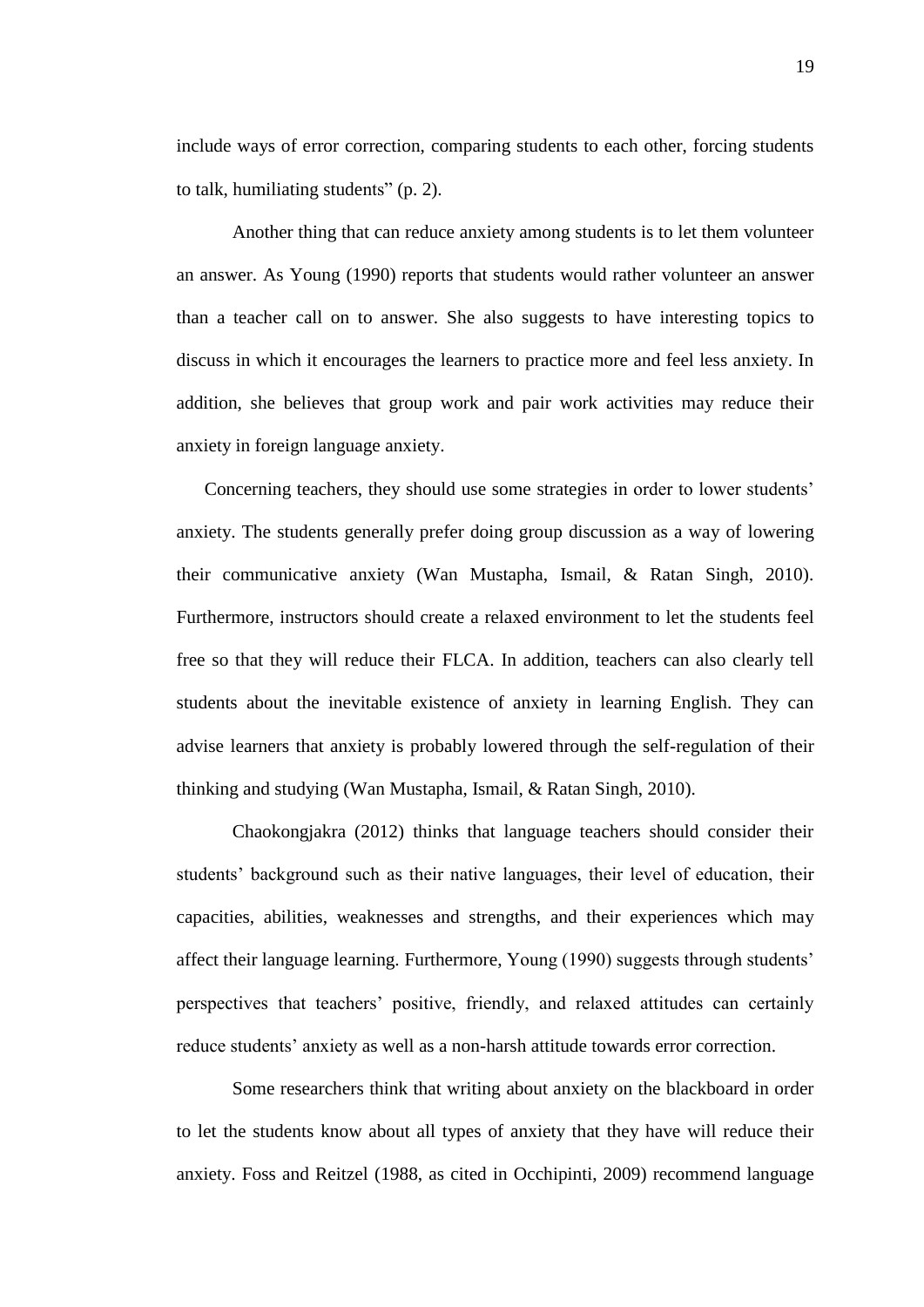teachers to tell the learners to write about their anxiety on the blackboard for sharing them with peers in the class.

#### **Conclusion**

This chapter reviewed the literature regarding previous literature in the field of foreign language classroom anxiety in general. Seven aspects concerning foreign language anxiety were explained. Firstly, anxiety was defined and anxiety with language was explained. After that, foreign language anxiety in general was shown to be understood, followed by foreign language speaking anxiety. Next, reactions of foreign language anxiety were illustrated when the learners of languages felt them. This was followed by sources or factors of foreign language anxiety and the chapter was ended by strategies to cope with FLA. The next chapter deals with methodology applied in the present study.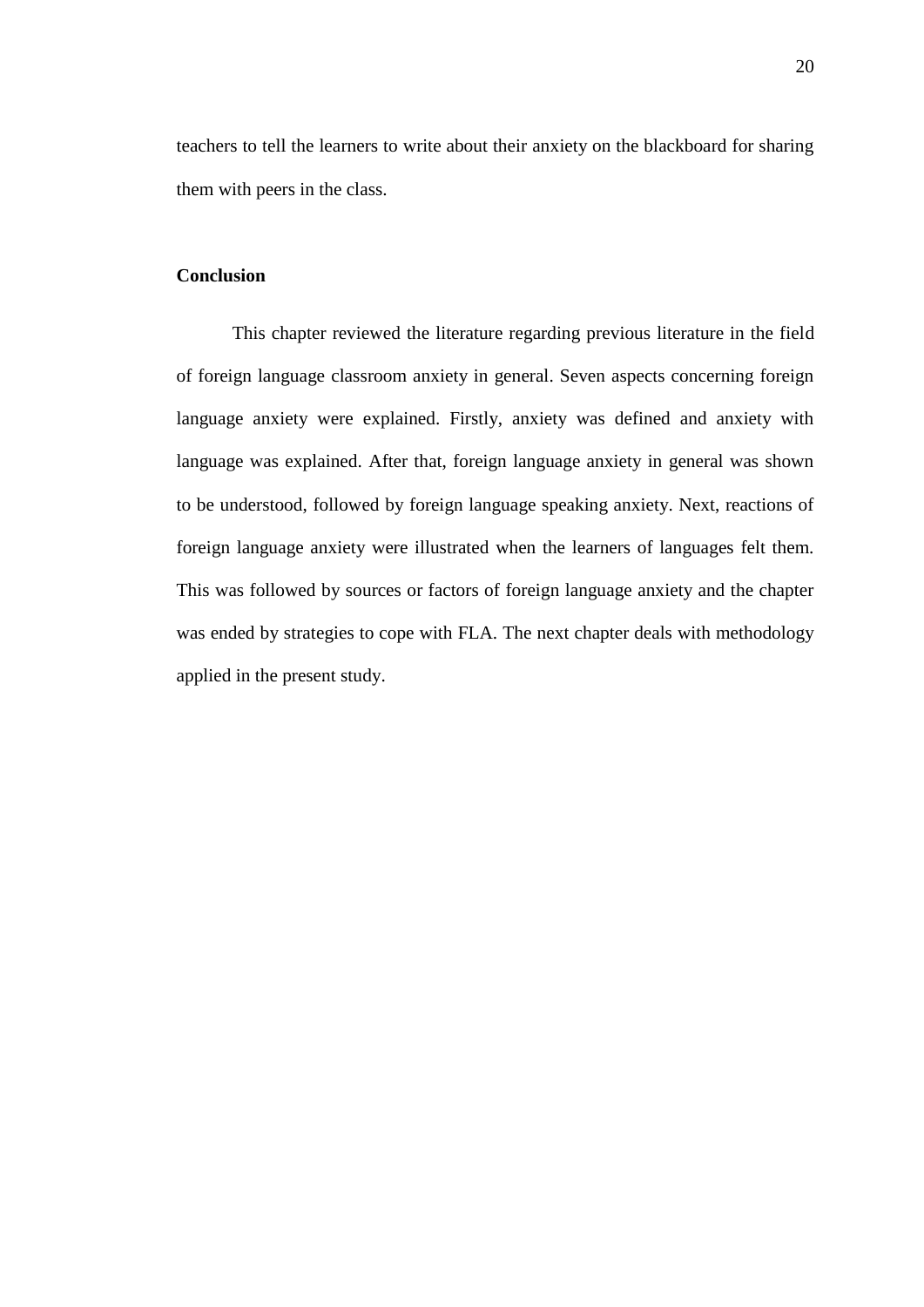#### **CHAPTER III**

#### **METHODOLOGY**

In this chapter, the research design, the context, participants, method of data collection, the description of the data collection instruments, and data collection procedure will be presented followed by the description of the data analysis method.

#### **Research Design**

The method of the research used in this study is quantitative as well as qualitative. In other words, since the approach of this study is not single, it is labeled as mixed methods approach including both quantitative and qualitative methods. According to Fraenkel, Wallen, and Hyun (2012), mixed-method studies can focus on one approach over the other. In the current study quantitative approach is more focused than qualitative, since more consideration is on closed-ended questions than the only one open-ended question in the questionnaire of the study.

For the purpose of finding answers to the research questions, a survey study was conducted in order to explore the characteristics of Kurdish English as a Foreign Language (EFL) learners regarding foreign language classroom anxiety (FLCA), since a survey can collect standardized information using the same instrument (Cohen, Manion, & Morrison, 2007). Furthermore, the main purpose of a survey is to know the characteristics of a population (Fraenkel, Wallen, & Hyun, 2012). In addition, they also state that instead of surveying the whole population, a sample is studied. It could be said that this is a cross-sectional survey, since Fraenkel, Wallen,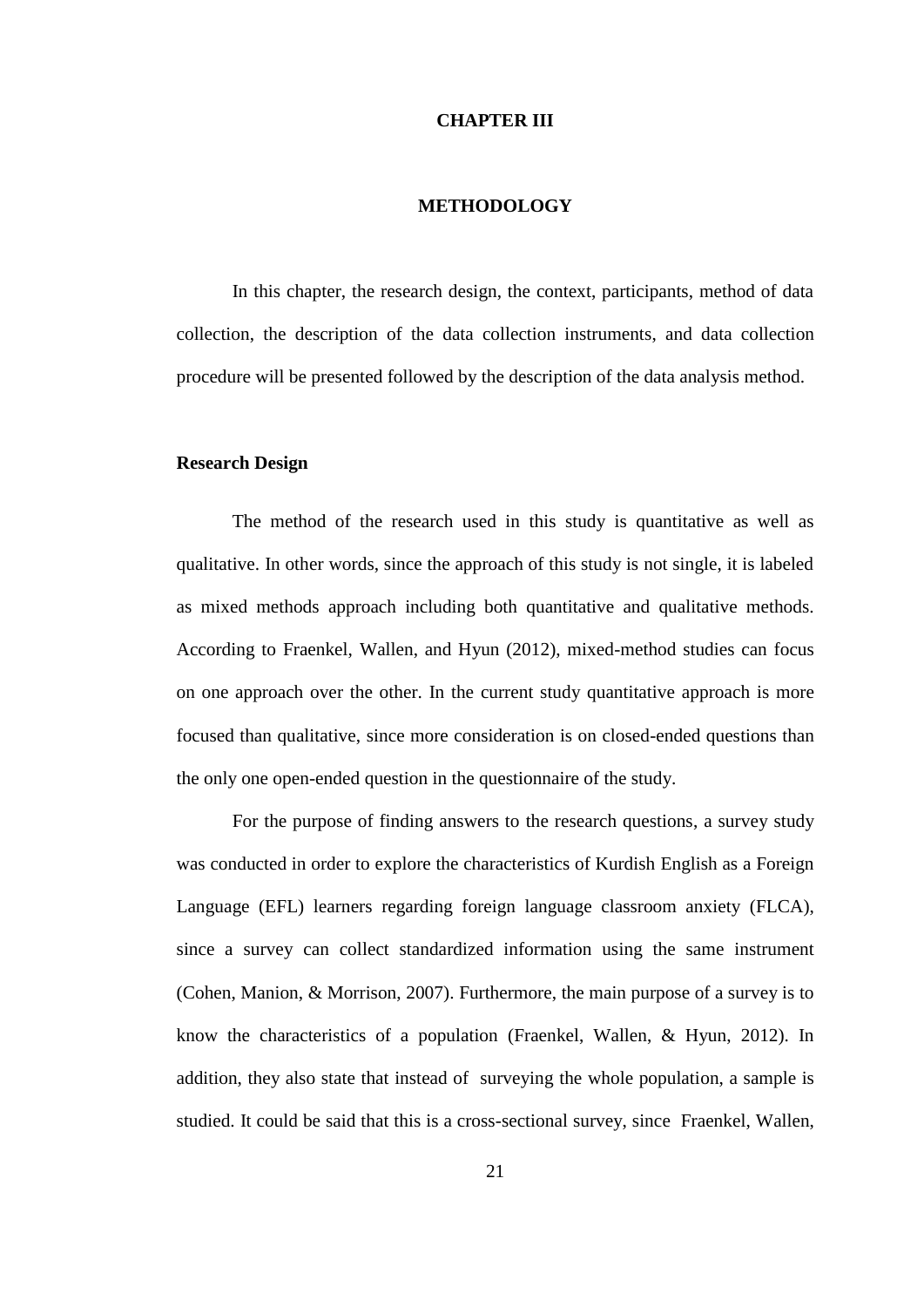and Hyun (2012) believe that in cross-sectional surveys data can be collected from a predetermined population at one point in time. Data for this research study were collected from a sample during twenty five minutes.

As a result, for this research study, a questionnaire consisting of two parts was designed. The first part collected data about personal information and the second part consisted of Foreign Language Classroom Anxiety Scale (FLCAS) developed by Horwitz et al, (1986). The researcher used quantitative analysis mostly, since most of the questionnaire items comprised close-ended questions. Fraenkel, Wallen, and Hyun (2012) state that "It is often common in surveys to use closed-ended questions that lend themselves to quantitative analysis" (p. 11). The researcher added an openended question to explore the strategies used by university students to overcome FLCA. The responses to this questionnaire were interpreted qualitatively, as Fraenkel, Wallen, and Hyun (2012) mention that "open-ended questions that permit qualitative analysis" (p. 11). To sum up, the research was designed using mixed methods approach.

**Context.** This research study was conducted in the English Department, Faculty of Education at University of Raparin in Kurdistan region, Rania District in Northern Iraq. One hundred and twenty one out of one hundred and eighty students in four grade levels attending the English Department, Faculty of Education at University of Raparin were randomly selected to participate in the research study. There are many reasons for choosing University of Raparin. First, it is the only university in Rania District. Second, the target population of participants was Kurdish EFL learners at the tertiary level and this university had the largest group of EFL students in the district. Third, the participants were at the English Department.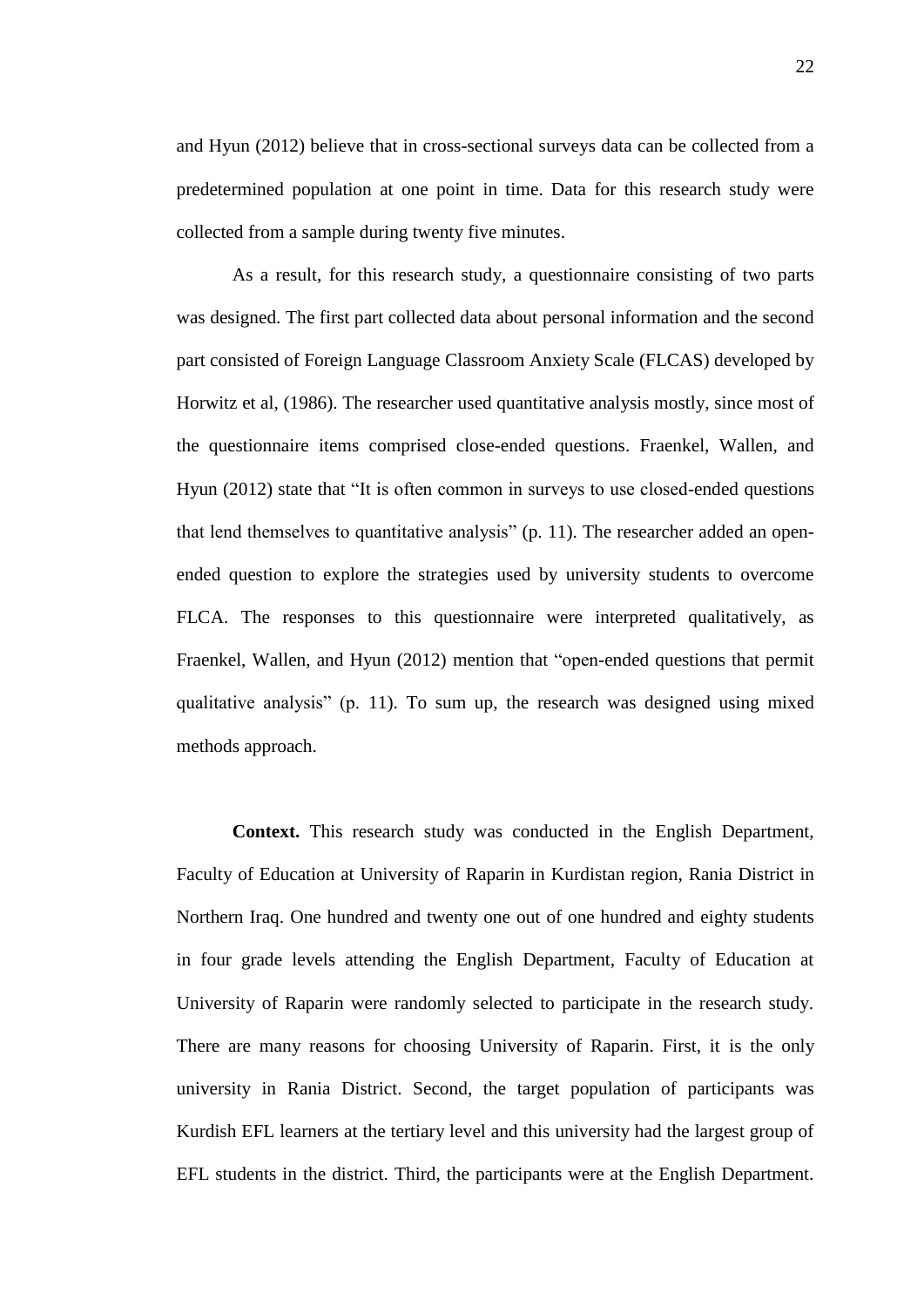Since this study is on FLCA, the participants may face it more than any other learners. When this research study was conducted, the students were attending the spring semester of the 2013-2014 academic year.

University of Raparin is a new public university and it was established in 2011, located in Rania District in Kurdistan Region of Iraq. At the time of the study, the university includes four colleges: Biology Department, Faculty of Education, Nursing School, and Basic Education and Humanities Sciences. Studying at University of Raparin runs in three languages; Kurdish, Arabic, English. Furthermore, Bachelor degrees can be obtained in thirteen departments at the University while Master of Science degree was offered at the Department of Nursing at time of the study. Faculty of Education includes three departments: English, Kurdish, and Arabic. In addition, to obtain a Bachelor of Arts (BA) degree, the students need four academic years and each year consists of two semesters.

Participants. The participants of the present study were students of the English Department, Faculty of Education at University of Raparin during the spring semester of the 2013-2014 academic year. One hundred and twenty one (72 females and 49 males) students (see Table 1) out of 180 students from eight groups of the first, second, third, and fourth grade levels (two groups at each grade level) constituted the participants of the study. There were 113 participants between the ages of 18 and 24 and there were eight students between the ages of 25 and 36.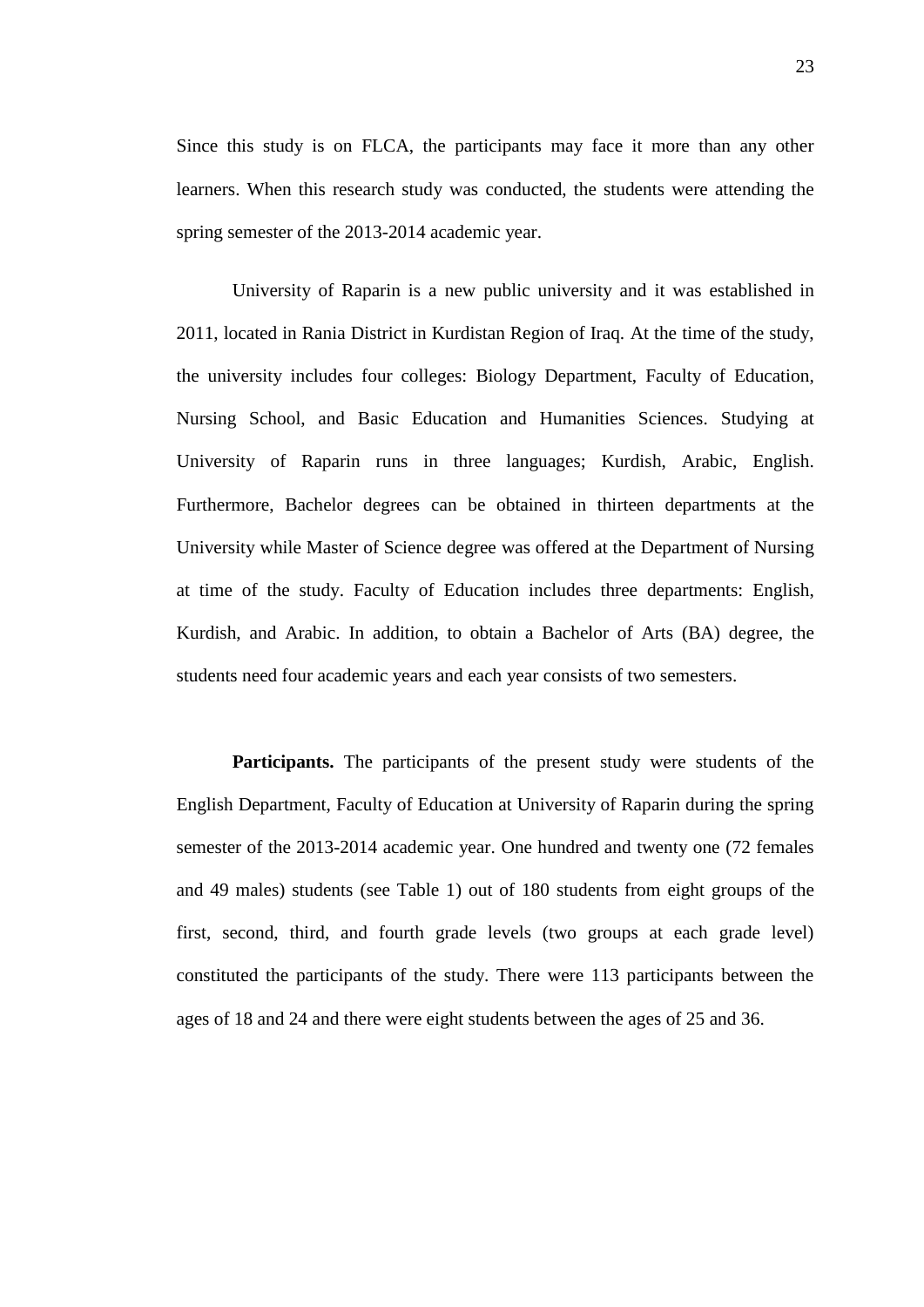# Table 1

|       |        | Frequency | Percent | <b>Valid Percent</b> |
|-------|--------|-----------|---------|----------------------|
| Valid | Male   | 49        | 40.5    | 40.5                 |
|       | Female | 72        | 59.5    | 59.5                 |
|       | Total  | 121       | 100.0   | 100.0                |

*Number and Percentages of Students' Gender*

All the participants who were registered in the English Department, they were in different grade levels, in which  $24\%$  (n = 29) in the first, 27.3% (n = 33) in the second, 17.4%  $(n = 21)$  in the third, and 31.4%  $(n = 38)$  in the fourth stages (see Table 2) in academic year of 2013-2014. They were studying to get a BA degree in English language. The students in each year were randomly required to participate so as to answer the questionnaire to point out the results of FLCA.

Table 2

*Number of Participants at Each Class Level*

| Grade Levels        | Frequency | Percent | <b>Valid Percent</b> |
|---------------------|-----------|---------|----------------------|
| <b>First Grade</b>  | 29        | 24.0%   | 24.0                 |
| Second Grade        | 33        | 27.3%   | 27.3                 |
| Third Grade         | 21        | 17.4%   | 17.4                 |
| <b>Fourth Grade</b> | 38        | 31.4%   | 31.4                 |
| Total               |           | 100.0%  | (0()()               |

### **Data Collection**

In this section, data collection instrument and data collection procedure will be presented. In other words, the way of the instrumentation of this research and the way of data collection procedure and the pilot study of the questionnaire for the process of back translation will be presented.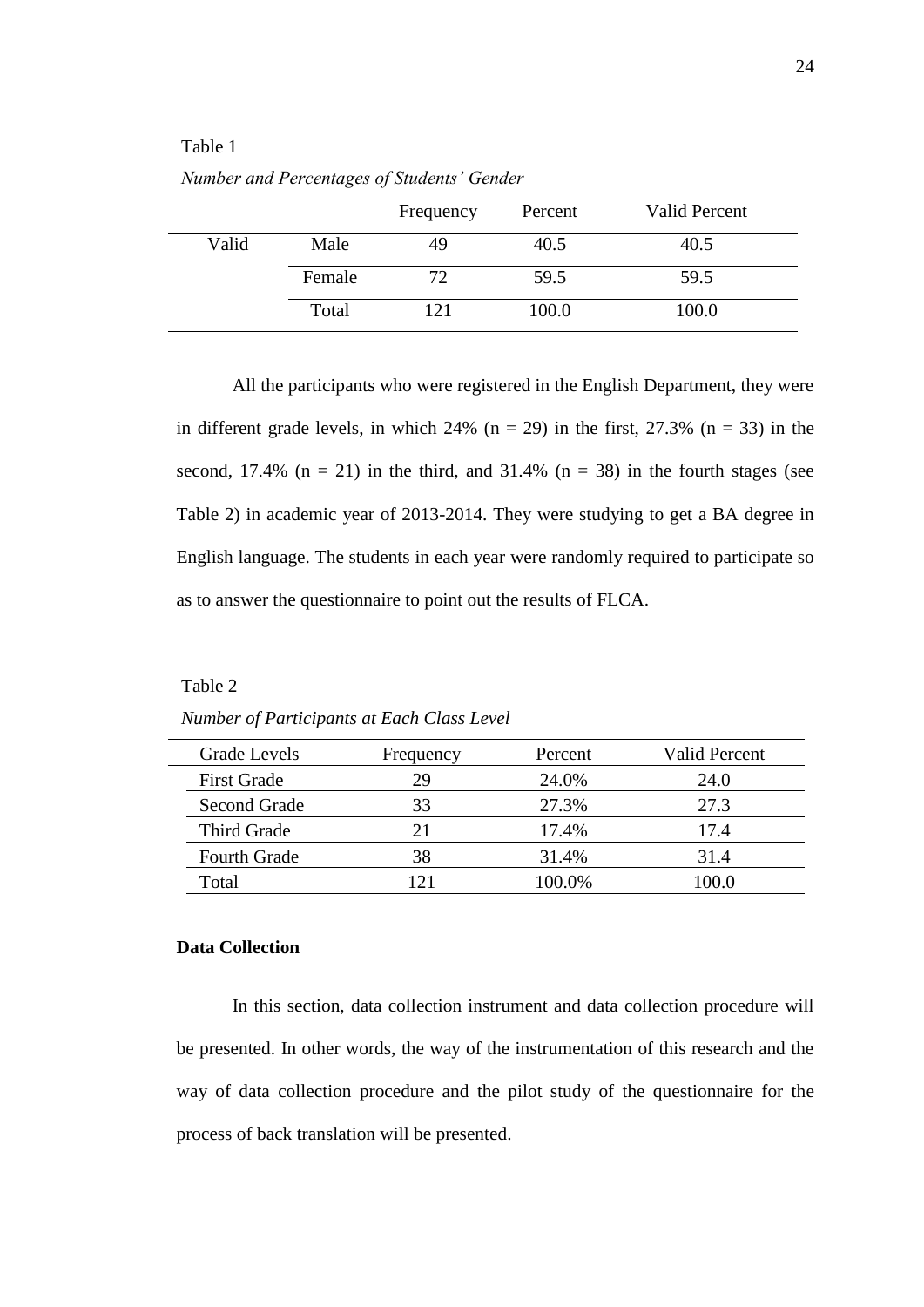**Data collection instrument.** After obtaining the permission from the authors of the FLCAS (see Appendix E) to be used in this study, a questionnaire consisting of two parts was developed. The first part contained items about personal information, i.e., the gender, age, and the class level of participants. The second part contained FLCAS developed by Horwitz et al, (1986) (see Appendix A). FLCAS consists of 33 items of 5-point Likert-scale ranging from Strongly Disagree (scale point 1), Disagree (scale point 2), Neither Agree or Disagree (scale point 3), Agree (scale point 4) to Strongly Agree (scale point 5). The reason for using FLCAS is that currently it is the most widely-established instrument available for the measurement of FLCA and it was found to be reliable and valid (Aida 1994; Cheng, Horwitz and Schallert 1999, as cited in Woodrow, 2006).

After reading the literature review about students' coping with anxiety, item 34, which is an open-ended question, was added in order to know students' opinions on how they cope with their anxiety, and to answer the fourth research question (see Appendix A).

Data collection procedure. First, the questionnaire was translated into Kurdish for participants to be able to comprehend and respond to the questions accurately. For this, process of back-translation was used. The FLCAS questionnaire was given to an instructor who taught English courses at University of Koya, Faculty of Language and Translation, in order to translate from English to Kurdish, since the participants' first language was Kurdish. Although they were English majors, they might not understand all the items. Therefore, the researcher thought the questionnaire in Kurdish would be better for the participants, especially for the first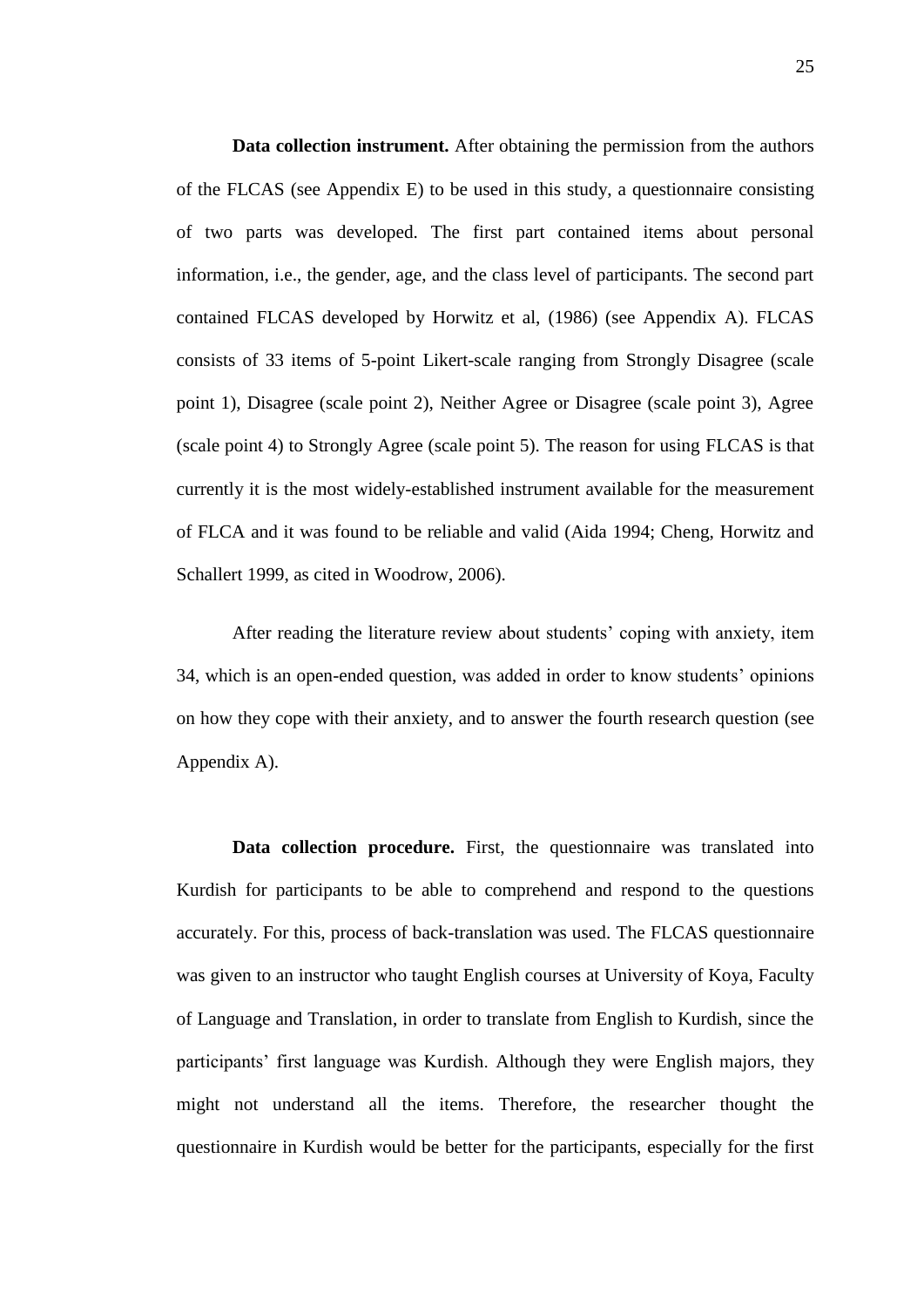two grade levels in order to collect reliable information from them. Then the Kurdish version was given to another instructor who taught English at University of Raparin to translate the Kurdish version back to English. Finally, both versions were compared and it was found out that the meanings of the items were not changed despite some tense and vocabulary changes.

For the process of back translation, a pilot study was done to get the reliability of the Kurdish version of the questionnaire. In that study, there were only 23 Kurdish EFL learners, who were asked to answer all the items of the Kurdish version of the questionnaire. Then the answers were put into the SPSS to be calculated. Then the Cronbach's was calculated as 0.788 (see Table 3 below) and the means of the items were 3.032 As a result the Kurdish version of the questionnaire can be interpreted as reliable since Fraenkel, Wallen, & Hyun (2012) show that the reliability of a questionnaire needs to be at least .70 and the higher the more reliable. Table 3

*Reliability Statistics for Kurdish Version of FLCAS*

| Cronbach's | Cronbach's Alpha Based on Standardized | N of Items |
|------------|----------------------------------------|------------|
| Alpha      | Items                                  |            |
| .788       | .778                                   | 33         |

Table 4

*Summary Item Statistics for Kurdish Version of FLCAS.*

|               |       |       |             | Mean Minimum Maximum Range Maximum / Variance N of<br>Minimum |     | Items |
|---------------|-------|-------|-------------|---------------------------------------------------------------|-----|-------|
| Item<br>Means | 3.032 | 2.391 | 3.565 1.174 | 1.491                                                         | ୀ06 | 33    |

For getting a permission to apply FLCAS, the researcher contacted the Ministry of Education, and the permission was obtained (see Appendix F). After that,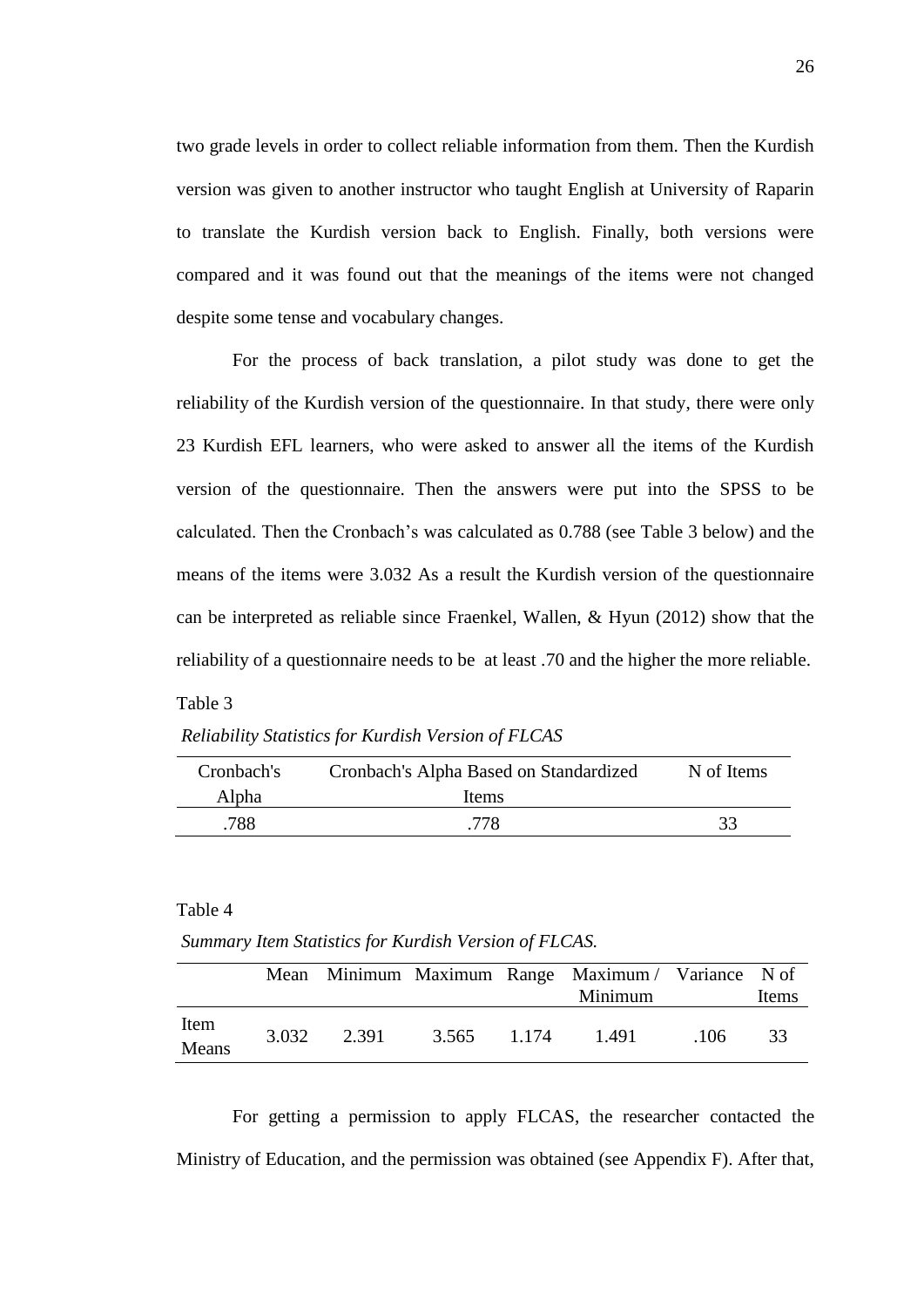the permission of the Head of the English Department was obtained to distribute the questionnaire among the Kurdish EFL learners.

The Kurdish version of the questionnaire was distributed to the students at the English Department, Faculty of Education at University of Raparin with the help of the instructors. After 20 minutes, the instructors collected the questionnaires and returned them to the researcher. The researcher was also present to answer any questions that could come from the participants in relation to the questionnaire. The surveys were collected and the data were entered into SPSS (Statistical Package for Social Sciences) program version 20.

### **Data Analysis**

After receiving the data through the questionnaire, the data were put into SPSS in order to be analyzed quantitatively. On the same program, the descriptive statistics were utilized to compute the frequencies and percentages of the collected data.

The FLCAS consists of 33 items of 5-point Likert-scale ranging from Strongly Disagree (scale point 1), Disagree (scale point 2), Neither Agree or Disagree (scale point 3), Agree (scale point 4) to Strongly Agree (scale point 5). Therefore, a low score that the participants choose from the five-point Likert-scale in each item in the FLCAS always indicates low anxiety that the students feel, and the higher the score, the more anxiety the students have. However, nine items (i.e., Items 2, 5, 8, 11, 14, 18, 22, 28, and 32) need reverse scoring. As a result, a response of "Strongly Disagree" in the item 2, "I don't worry about making mistakes in language class" and in other 8 items given above gets a score of 5 representing the highest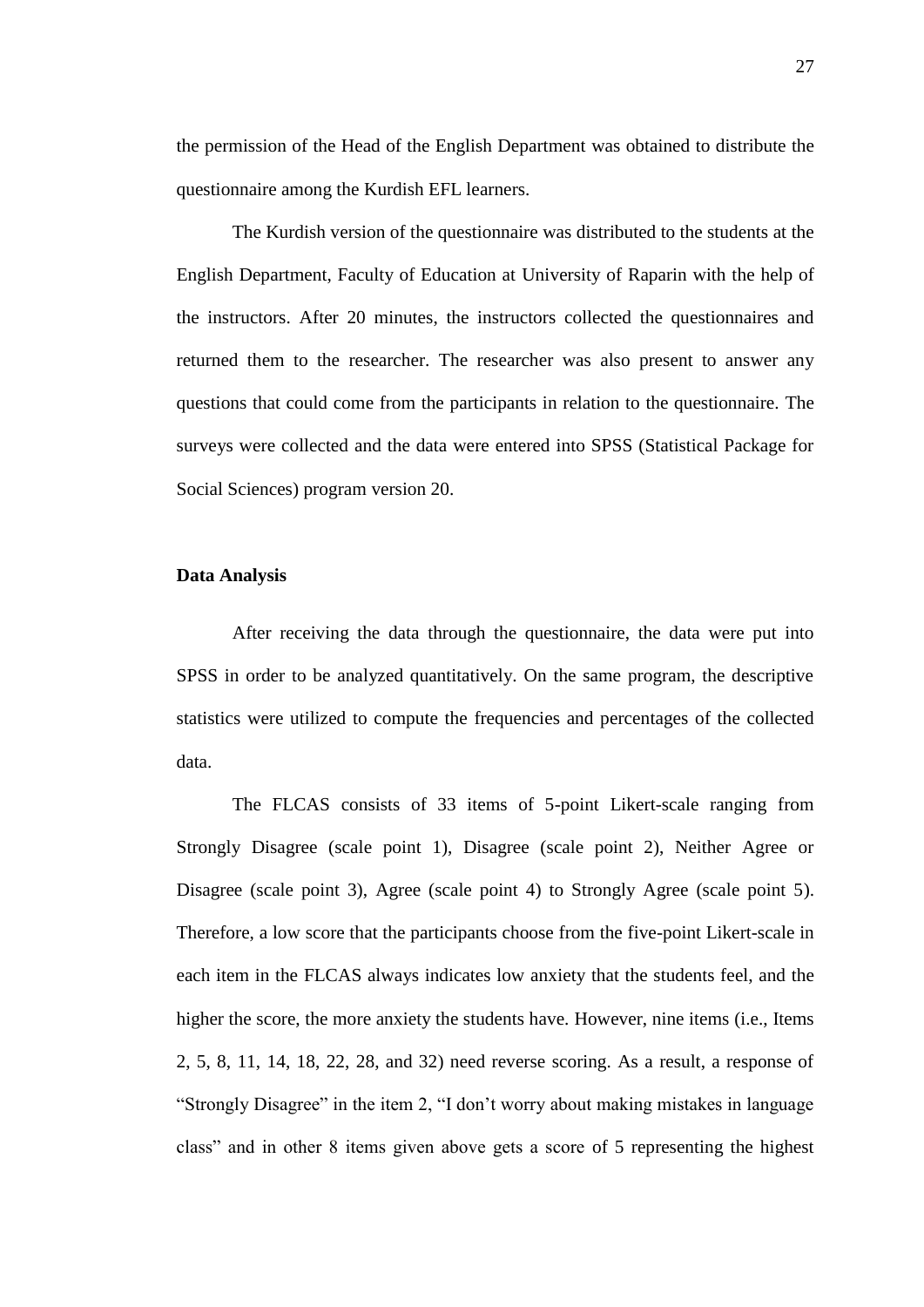anxiety, "Disagree" gets 4 points, "Neither Agree or Disagree' gets 3 points, "Agree" gets 2 points, and "Strongly Agree" gets 1 point.

To find out the participants' level of anxiety, each participant's total scores as well as the mean score were calculated. The possible levels of FLCA were divided into three based on the FLCAS (and E. K. Horwitz, personal communication, June 29, 2014, see Appendix D). The high level of anxiety was considered to be between 3.5 and 5 mean score, the moderate level of anxiety was between 2.5 and 3.5 mean score, the little or no anxiety is between 1 and 2.5 score. The overall FLCAS scores were calculated by taking the mean score of the mean score of the participants as a group.

The reliability of FLCAS was confirmed by several researchers (Aida, 1994; Ganschow & Sparks, 1996; MacIntyre & Gardner, 1989; Price, 1988; Schlesinger, 1995, as cited in Wörde, 2003). In order to find out the reliability of the questionnaire in the current study, the researcher used the Scale Reliability Analysis to calculate the Cronbach's Alpha (see Table 5). It appeared that the questionnaire was reliable (Cronbach's Alpha = .834).

### Table 5

| Cronbach's<br>Alpha | Cronbach's Alpha Based on Standardized<br>Items | N of Items |
|---------------------|-------------------------------------------------|------------|
| .834                | .830                                            | 33         |

|  | Reliability Statistics of FLCAS. |
|--|----------------------------------|
|  |                                  |

The second part of this study was analyzed qualitatively, since there was an open-ended question aimed at answering the fourth research question this was item 34 (see Appendix A). After reading literature, the researcher came to the conclusion that this open-ended question which was about students' opinion on how to cope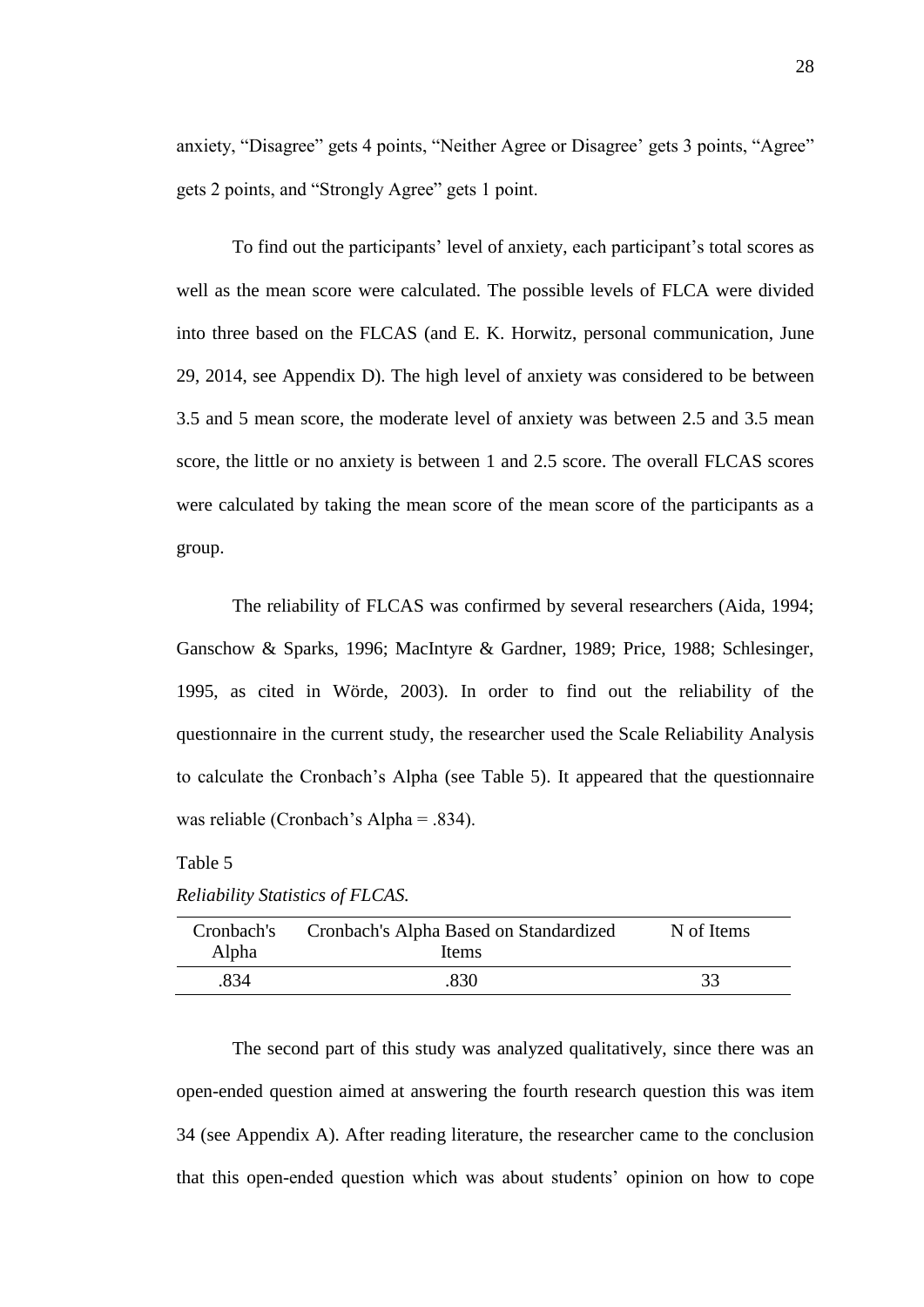with anxiety would better be analyzed qualitatively. Then the answers of Kurdish learners of English for item 34 were categorized into groups based on the strategies they suggested and these strategies were analyzed in relation to the strategies in the literature as well as findings of the questionnaire in the current study.

# **Conclusion**

In this chapter the methodology of the present study was shown in a way that the research design of the study was explained as a mixed method study. Then the context of the study was described followed by the description of the participants and the sampling method as purposive sampling. Next, data collection instruments and data collection procedures were presented. This chapter ended with the methods of data analysis used.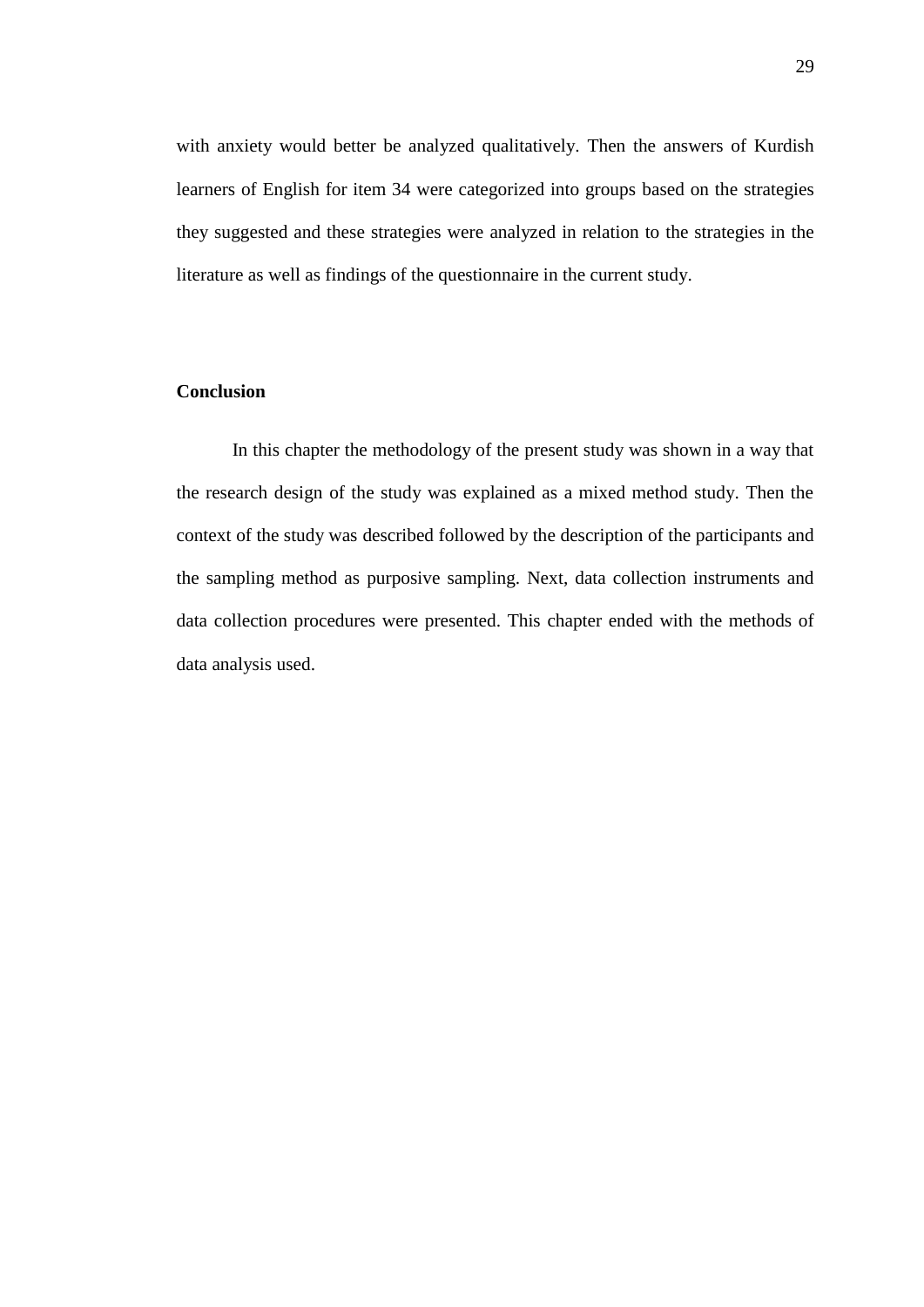### **CHAPTER IV**

### **RESULTS AND DISCUSSION**

To answer the research questions, the results of data collection and data analysis are addressed in this chapter. Firstly, the level of students' foreign language classroom anxiety (FLCA) among Kurdish EFL learners at university level in northern Iraq is illustrated. Then the most and least influential factors that cause Foreign Language Classroom Anxiety (FLCA) among Kurdish EFL learners are shown. Finally, the strategies that Kurdish EFL learners use to cope with FLCA are presented.

### **Results**

**Levels of FLCA among Kurdish EFL learners.** The aim of the first research question is to find out the level of students' FLSA in Kurdish EFL learners at university level in, northern Iraq. Through data analysis, it is found out that the majority of students have anxiety when they are in foreign language classrooms but it is at a moderate level. The mean of the items was  $2.82$  (SD = 18.63) (see Table 6) by using FLCAS developed by Horwitz et al. (1986).

### Table 6

*Scale Statistics for General Anxiety*

| Mean | Variance | <b>Std. Deviation</b> | N of Items |  |
|------|----------|-----------------------|------------|--|
| 2.82 | 347.41   | 18.63                 |            |  |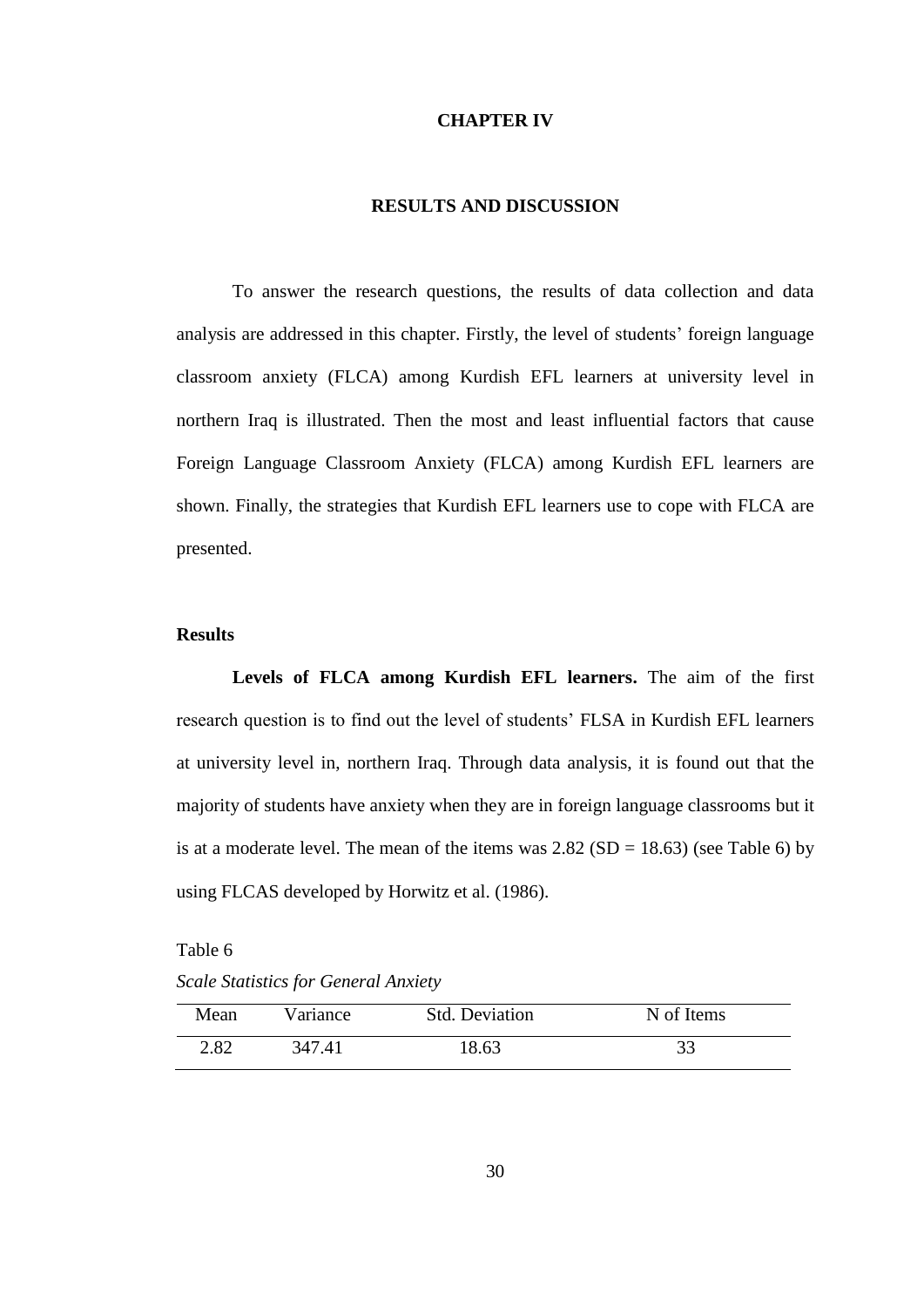The results show that Kurdish EFL learners at university level have different levels of FLCA. The results can be classified into three levels according to the scores achieved by participants. Thus, the first level can cover those students who scored below 2.5 in average. That is,  $24\%$  (n = 29) of Kurdish EFL learners whose scores are in this range can be considered to have a low or no level of speaking anxiety (see Table 7). FLCA, when it is in a low level among the learners of English may affect them positively, in a way that, the learners may not feel any kind of stress in the classroom or tests. As a result they may succeed in the acquisition of language.

The second group comprised of  $64.5\%$  (n = 78) of the participants of the current study, who scored 3 points in average. These can be labeled as having a moderate level of speaking anxiety. It may not be too bad to have a moderate level of anxiety, since Hadley (1992, as cited in Wan Mustapha, Ismail, & Ratan Singh, 2010) state that the existence of moderate level of anxiety could help students to have a desire to learn the target language and to motivate them to work harder. This may be because of the students' feelings in which they feel they need to do something better for the class.

The third group is for those Kurdish EFL learners who scored around 4 and above in average, which comprised of 11.6 % of the participants. Fourteen participants can be considered to have a high level of FLCA. Having a high level of FLCA may hinder the Kurdish EFL learners from progressing. In addition, having high level of FLCA can have a negative but significant correlation to FL learning (Abu-Rabia, 2004). This leads to the conclusion that most of the Kurdish EFL learners have a moderate level of FLCA. This result was not expected, since it was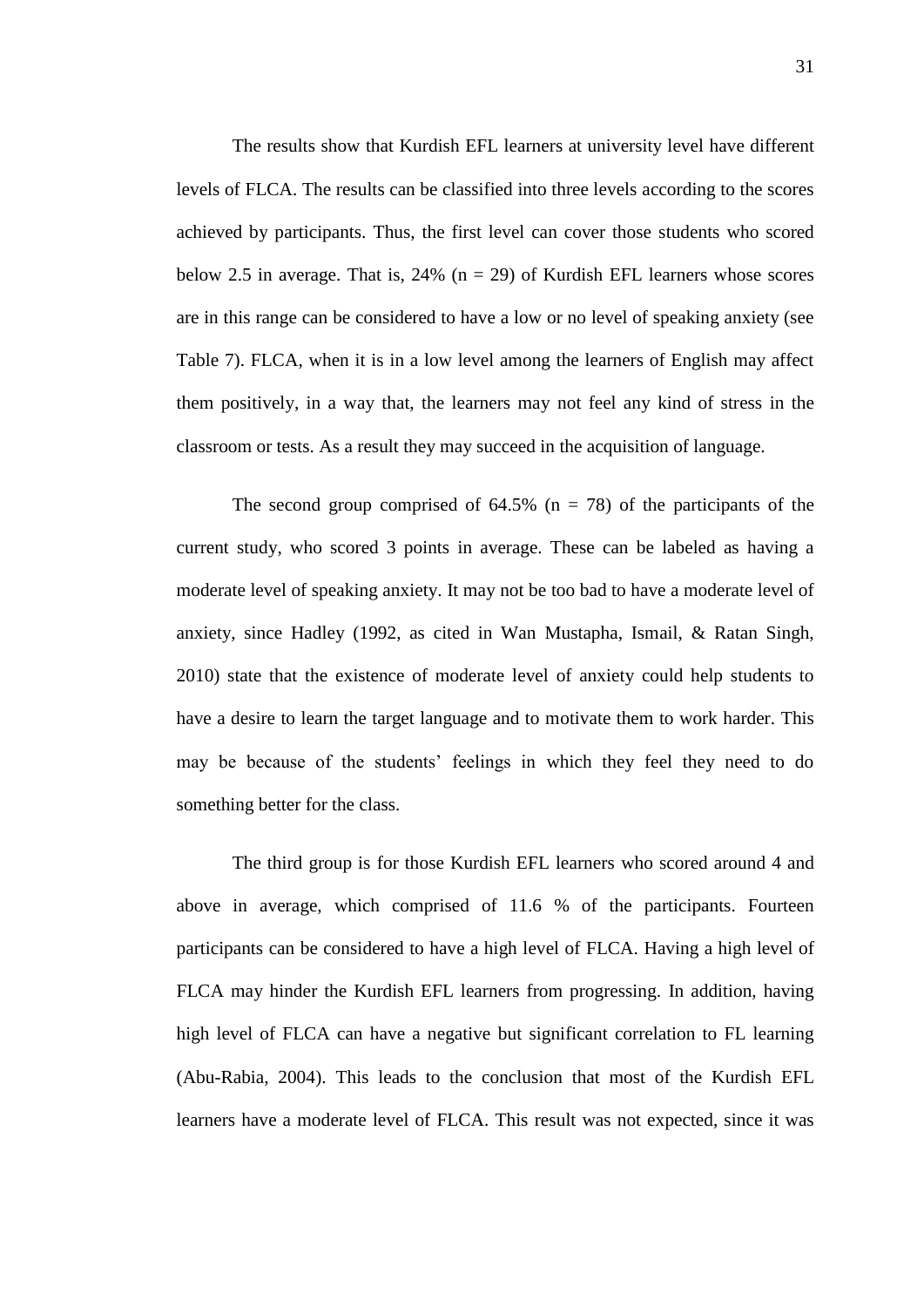| Levels of Anxiety         |           |         |         |            |
|---------------------------|-----------|---------|---------|------------|
| <b>Anxiety Level</b>      | Frequency | Percent | Valid   | Cumulative |
|                           |           |         | Percent | Percent    |
| Low level of anxiety      | 29        | 24.0%   | 24.0%   | 24.0       |
| Moderate level of anxiety | 78        | 64.5%   | 64.5%   | 88.4       |
| High level of anxiety     | 14        | 11.6%   | 11.6%   | 100.0      |
| Total                     | 121       | 100.0%  | 100.0%  |            |

against the personal observations of the researcher where EFL students in the Kurdish context seemed to be very anxious.

**The most and the least influential factors.** To find out the most and the least influential factors that cause FLCA among Kurdish EFL learners, three of the highest and three of the lowest mean scored items were chosen (see Appendix C for the mean scores for all items).

As shown in Table 8, item 32 (I would probably feel comfortable around native speakers of the English language.) got the highest mean score ( $M = 3.84$ , SD. = 1.31). Therefore, Kurdish EFL learners would probably feel comfortable around native speakers of English language. It could be explained that the Kurdish EFL learners would like to be sociable with native speakers of English and they would not have any speaking anxiety in such a situation.

|     | The Highest Mean for FLCAS |                   |      |         |             |      |  |
|-----|----------------------------|-------------------|------|---------|-------------|------|--|
| No. | <b>Items</b>               |                   | Freq | Percent | <b>Mean</b> | SD.  |  |
|     | I would probably feel      | Strongly disagree | 12   | 9.9%    |             |      |  |
|     | comfortable around         | Disagree          | 10   | 8.3%    |             |      |  |
| 32  | native speakers of the     | Neither           | 13   | 10.7%   | 3.84        | 1.31 |  |
|     | English language.          | Agree             | 36   | 29.8%   |             |      |  |
|     |                            | Strongly agree    | 50   | 41.3%   |             |      |  |

Table 8  $\overline{C}$  FLCAS

Table 7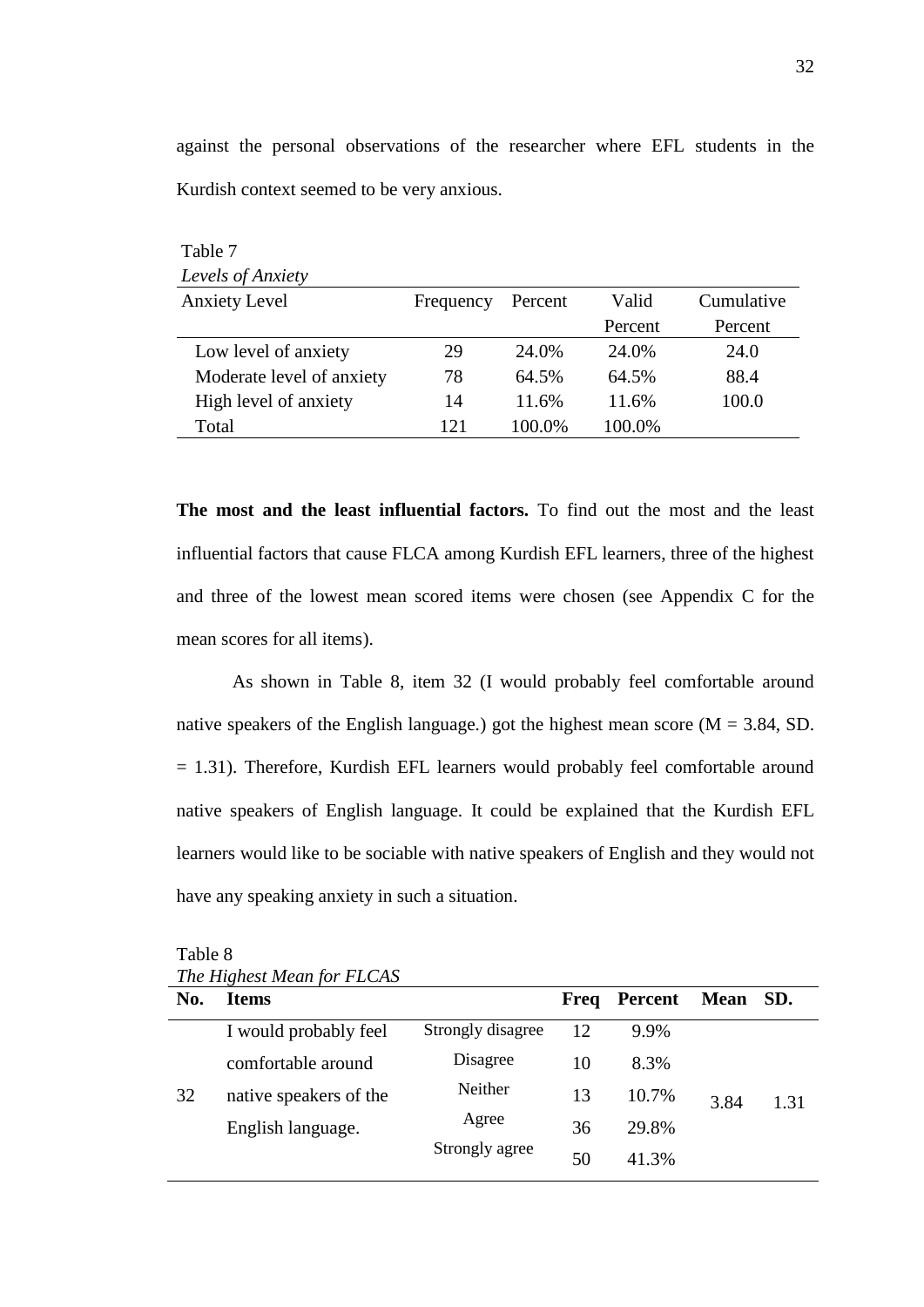|    |                        | Strongly disagree | 15 | 12.4% |      |      |
|----|------------------------|-------------------|----|-------|------|------|
|    | I feel confident when  | Disagree          | 14 | 11.6% |      |      |
| 18 | I speak in English in  | Neither           | 21 | 17.4% | 3.58 | 1.40 |
|    | my language class.     | Agree             | 27 | 22.3% |      |      |
|    |                        | Strongly agree    | 44 | 36.4% |      |      |
|    | I get nervous when     | Strongly disagree | 19 | 15.7% |      |      |
|    | the language teacher   | Disagree          | 18 | 14.9% |      |      |
| 33 | asks questions which I | Neither           | 13 | 10.7% | 3.39 | 1.42 |
|    | haven't prepared in    | Agree             | 38 | 31.4% |      |      |
|    | advance.               | Strongly agree    | 33 | 27.3% |      |      |
|    |                        |                   |    |       |      |      |

Descriptive statistics showed that the second most influential factor that got the highest mean score was item 18, in which the Kurdish EFL learners expressed that they felt confident when they spoke in English in their language classes ( $M =$ 3.58, SD.  $= 1.40$ ). In a way, supports the first item, where they expressed that they did not feel uncomfortable around native speakers and in this case they point out that they may not fear negative evaluation and are not afraid of their peers while they are speaking in their English classes. Therefore, it can be said that they do not have communication apprehension, since they are not afraid of talking with native speakers of English language and feel confident when they speak in English.

The third most influential factor that causes FLCA is teacher's question with preparation. The results of FLCAS showed that item 33. (I get nervous when the language teacher asks questions which I haven't prepared in advance), has got the third highest mean score ( $M = 3.39$ , SD. = 1.42). Therefore, the participants get nervous when their English teacher asks questions which they have not prepared in advance. The reason for this may be because when the students may answer such questions wrongly, their teachers may underestimate them, where their anxiety may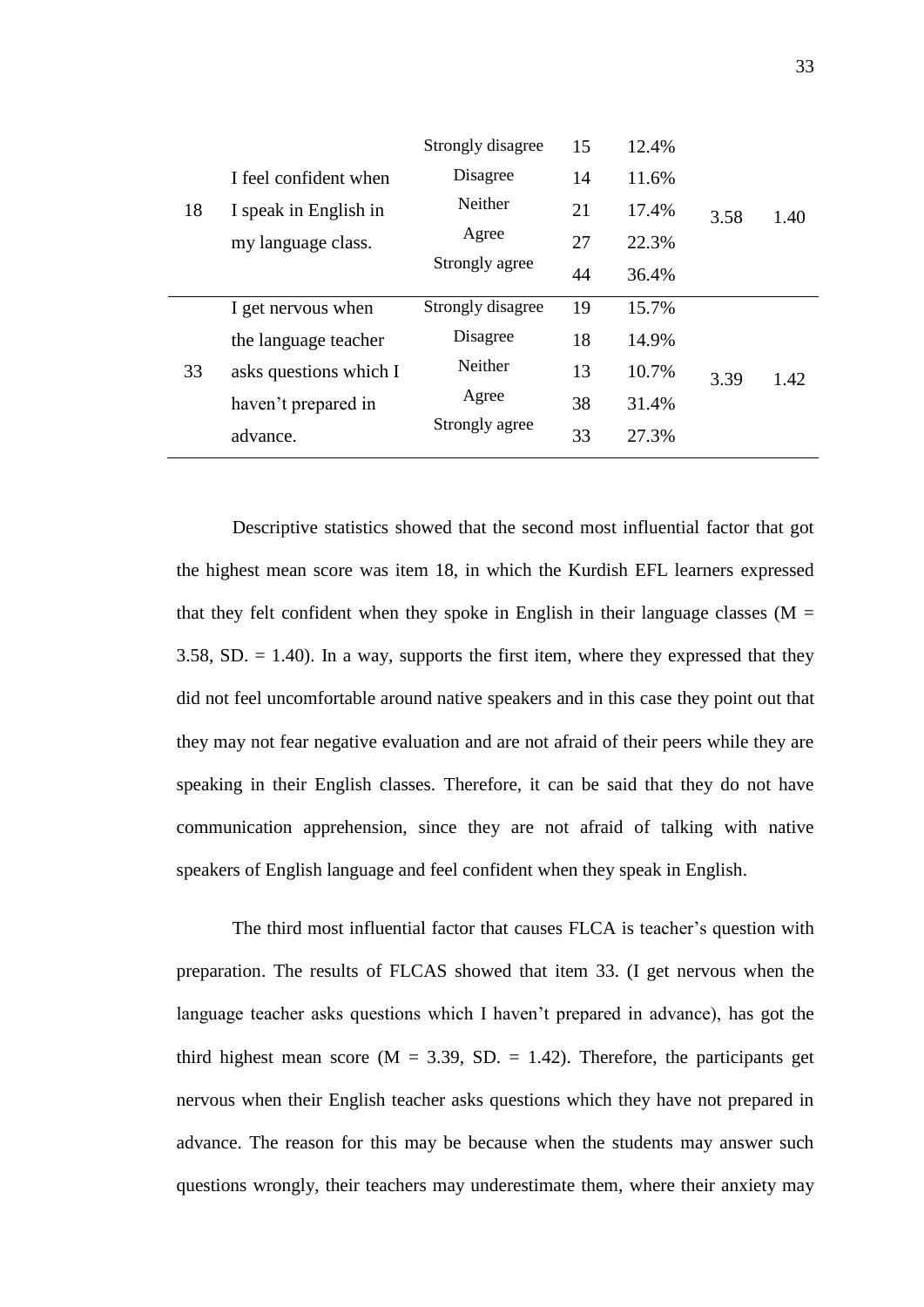rise and they fear of answering questions that they have not already prepared for. This, together with the earlier findings, shows the perceptions of the Kurdish EFL learners of their teachers as evaluators of language performance and therefore a factor for increasing their FLCA.

As displayed in Table 9, most (71.9%) of the Kurdish EFL learners chose strongly disagree and disagree for item 17 (I often feel like not going to my language class.). Despite that this was an item that received the lowest mean score, it indicated positive attitudes towards English language classes  $(M = 2.00, SD = 1.25)$ . The reason for this may be the curiosity of EFL learners towards English language learning. What is more, Kurdish EFL learners showed that they wanted to use English as much as possible.

Another factor that caused FLCA the least among Kurdish EFL learners was confusion due to over-studying for a language test. For this item, 64.4 % of the participants chose strongly disagree and disagree (The more I study for a language test, the more confused I get.) ( $M = 2.34$ , SD. = 1.43). This may lead to the interpretation that Kurdish EFL learners expect to get good results in the exam by studying more. To support this, they showed that for reducing FLCA they used practicing more English. As opposed to this, they claimed that they did not like quizzes because quizzes are usually associated with unannounced tests for which they cannot study for. This in turn provokes their FLCA. This finding supports the earlier presented finding, where students were found to feel uncomfortable when teachers asked them questions without giving them a chance to prepare for (item 33).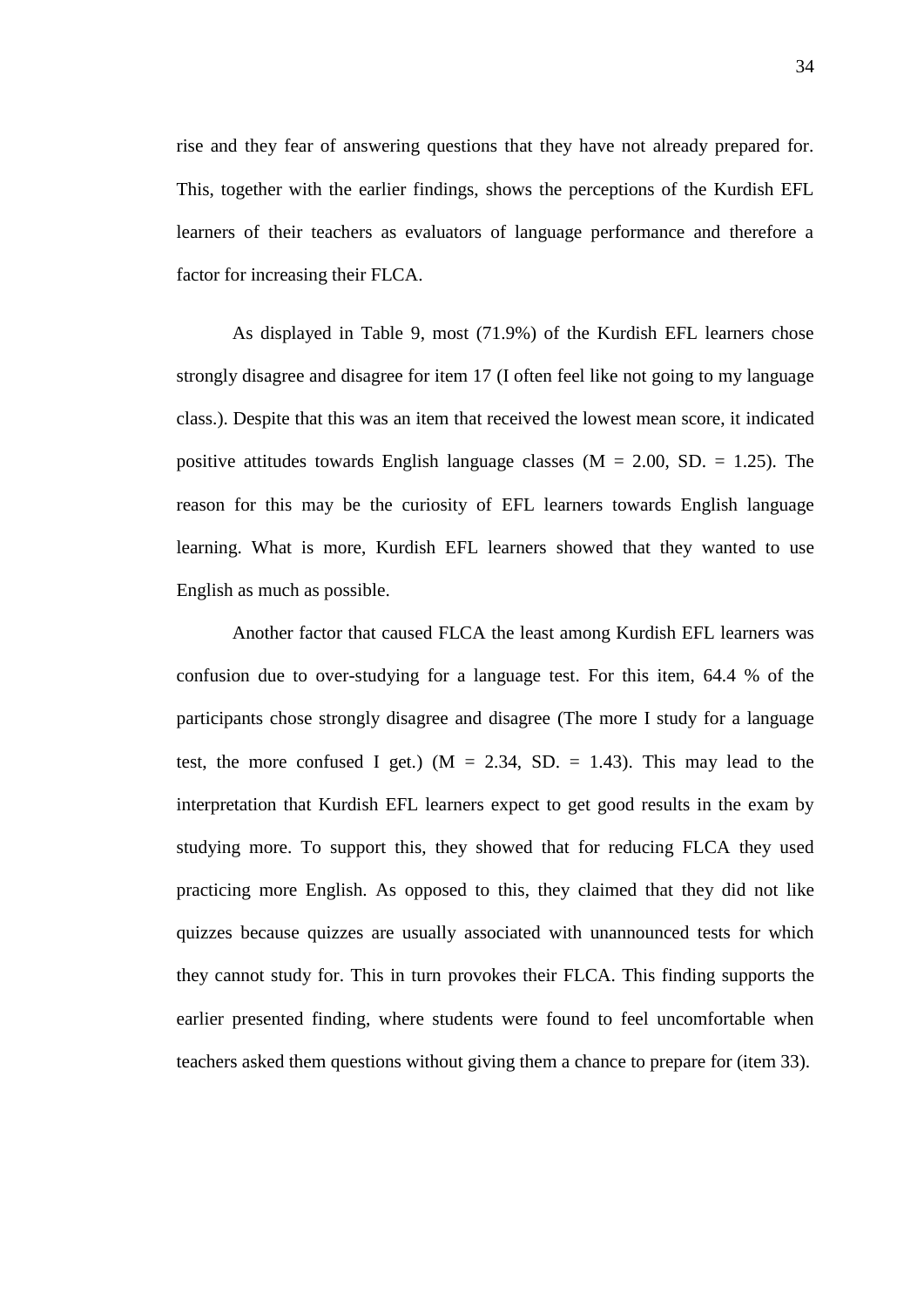# Table 9

*The Lowest Mean for FLCAS*

|    | <b>Items</b>                                                         |                   | Freq           | <b>Percent</b> | <b>Mean</b> | SD.  |
|----|----------------------------------------------------------------------|-------------------|----------------|----------------|-------------|------|
|    | I often feel like not going to                                       | Strongly disagree | 60             | 49.6%          |             |      |
| 17 | my language class.                                                   | Disagree          | 27             | 22.3%          |             |      |
|    |                                                                      | Neither           | 14             | 11.6%          | 2.00        | 1.25 |
|    |                                                                      | Agree             | 13             | 10.7%          |             |      |
|    |                                                                      | Strongly agree    | $\overline{7}$ | 5.8%           |             |      |
|    |                                                                      | Strongly disagree | 47             | 38.8%          |             |      |
|    | The more I study for a<br>language test, the more<br>confused I get. | Disagree          | 31             | 25.6%          |             |      |
| 21 |                                                                      | Neither           | 14             | 11.6%          | 2.34        | 1.43 |
|    |                                                                      | Agree             | 12             | 9.9%           |             |      |
|    |                                                                      | Strongly agree    | 17             | 14%            |             |      |
|    |                                                                      | Strongly disagree | 39             | 32.2%          |             |      |
|    | I am afraid that my                                                  | Disagree          | 27             | 22.3%          |             |      |
| 19 | language teacher is ready                                            | Neither           | 20             | 16.5%          | 2.54        | 1.40 |
|    | to correct every mistake I                                           | Agree             | 20             | 16.5%          |             |      |
|    | make.                                                                | Strongly agree    | 15             | 12.4%          |             |      |

Fear of teacher's correction is one of the other least influential factors that cause FLCA ( $M = 2.54$ , SD. = 1.40). More than a half of participants (54.4%) chose strongly disagree and disagree for item 19, which means most of the Kurdish EFL learners are not afraid of teacher's correction when they make mistakes. This is very unexpected considering the earlier findings about them expressing that they were uncomfortable with the teacher's unexpected question. This shows that the participants may have positive attitudes towards mistakes as a form of learning and progress.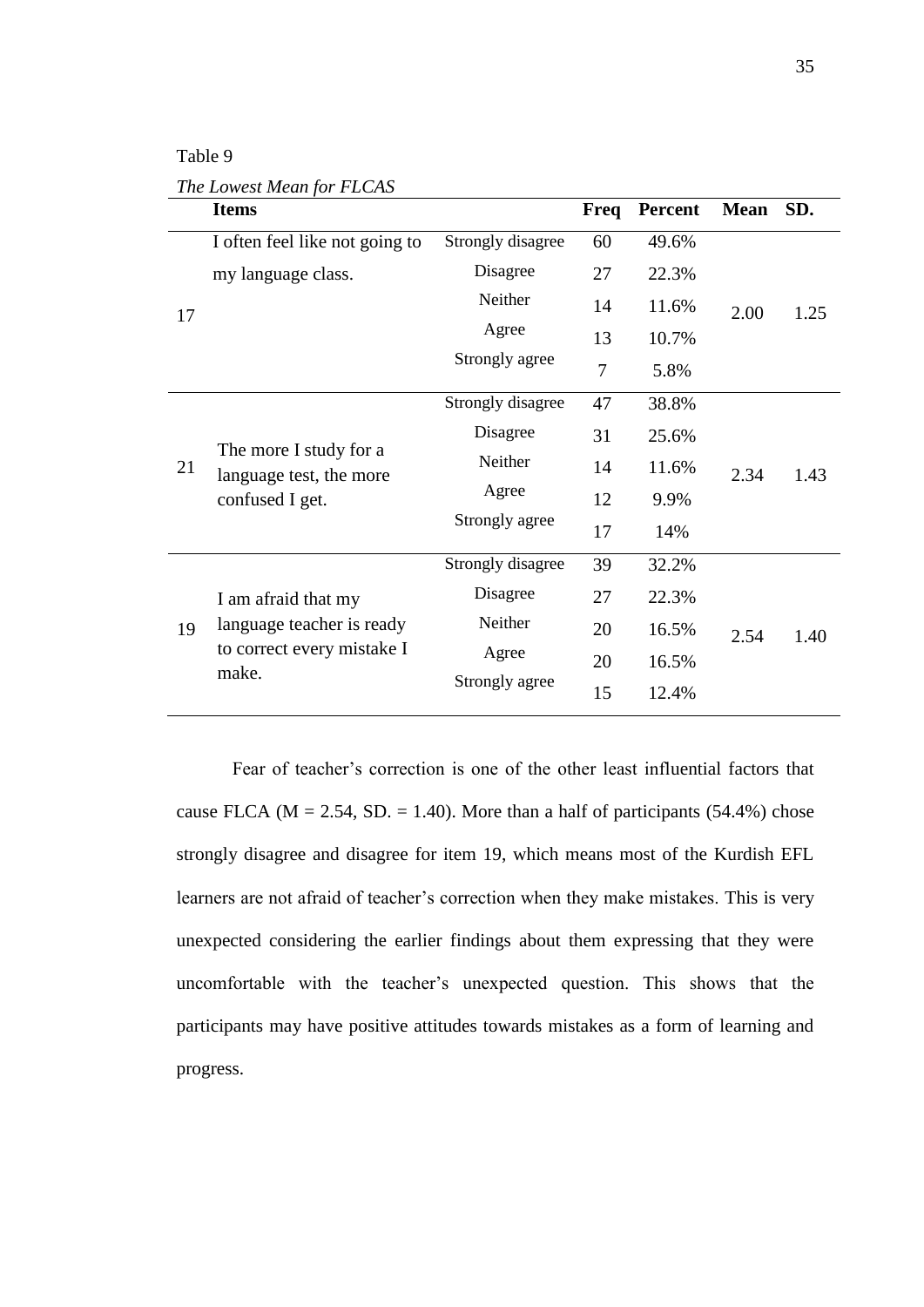**Some factors that provoke FLCA***.* In addition to the questionnaire items, some participants provided other factors that evoked FLCA among them when they were answering item 34. Below is an analysis of these factors identified by the participants as causing FLCA.

*First language anxiety.* The factor of feeling shyness and anxiety in the first language may also show itself in foreign language as well. One of the participants stated "I do not have only foreign language speaking anxiety, but also anxiety in my first language". It may appear that first language speaking anxiety could trigger some level of the foreign language anxiety, especially in speaking. This may support the belief that one source that causes FLA is anxious personality (Chan & Wu, 2004).

*Little knowledge of English language.* Not Having advanced knowledge of English language can be another factor to arouse FLCA, since one of the participants reported that he did not have enough knowledge in English to speak with and use it for speaking and that "sometime I do not find a word in English". It can be said that the students who do not have enough knowledge about the English language, may feel increased levels of FLCA. This is in line with Chan and Wu's (2004) finding that one of the factors contributed to FLA is low profeciency. This is also in line with Sparks and Ganschow (as cited in Ozcan, 2007) who believe that someone with poorer ability of EFL will face more FLA. According to Hamaidi (2007), one of the reasons that make students anxious is when they have difficulties in finding words in mind to express themselves.

*Quizzes.* Quizzes could be categorized as one of the factors which increases FLCA since one of the participants claimed "Quizzes are the main source of my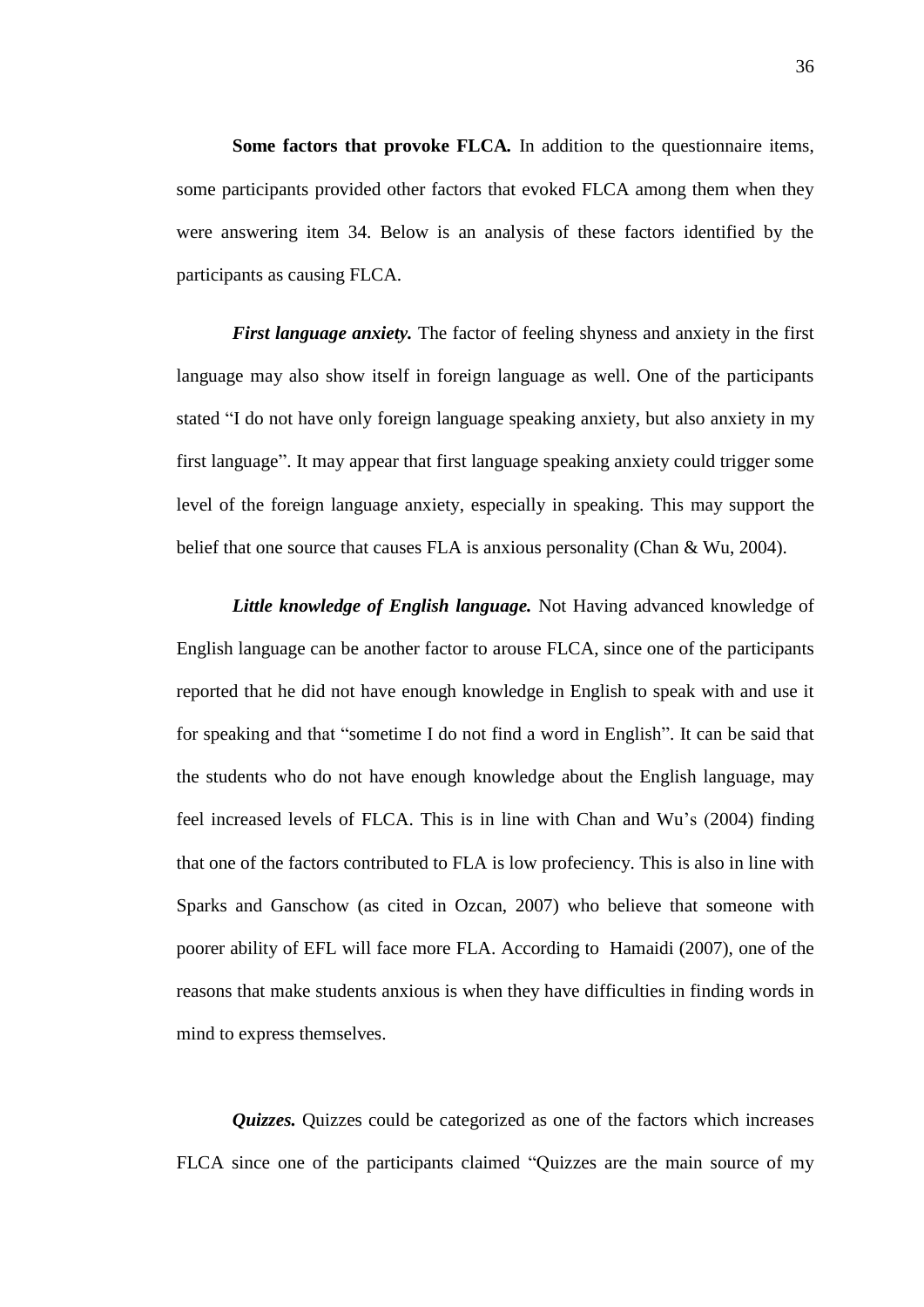speaking anxiety since it has become a fashionable model by the instructors. When they like, they ask us to do a quiz." Therefore, it is classified as one of the factors to provoke FLCA among Kurdish EFL learners. This is also consistent with the results of the questionnaire, where one of the highest scoring items was about quizzes as the major factor causing FLCA among students.

*Underestimating students.* When teachers say bad words and underestimate students, it is regarded as a reason for the participants to feel high levels of FLCA. One learner reported that "When you make a mistake, some teachers directly tell you bad words for the mistake and they underestimate you instead of correcting you with nice words which makes me never participate." This finding is consistent with Deyuan's (2011) finding that one of the reasons of FLCA is perhaps the learners of English worrying about being looked down on for making mistakes when speaking in English language. Again, when this underestimation comes from the teacher, who is perceived as an assesor in the classroom environment, it is very detrimental for learners' levels of FLCA. They may even not want to attend the class as the participant also mentioned in th above quote.

**Strategies to cope with FLCA.** Concerning the fourth research question, that is to know the strategies Kurdish EFL learners use to cope with FLCA, the researcher has categorized the answers into several subgroups and subcategories in order to be able to report them.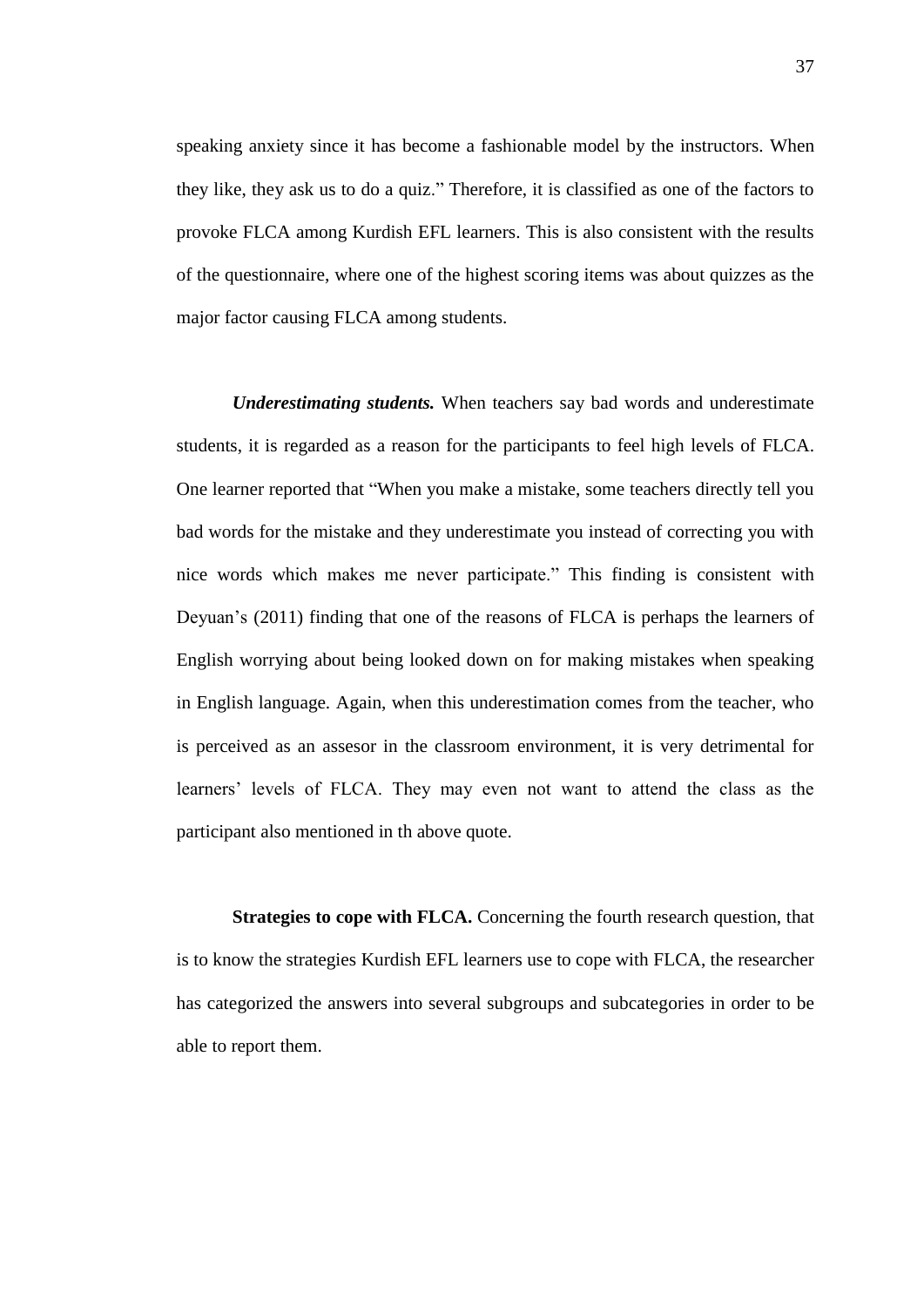*Making mistakes is a part of learning.* The first strategy suggested by the participants was that making mistakes is a part of learning. Here, mistakes are identified as a source of FLCA and they think that if learners accept mistakes as part of the natural learning process, then they can reduce their levels of FLCA and increase their performances in class. Similarly, a few of the participants reported that they think "that I am thinking of that I am still at the beginning of learning a new language, so that I can cope with speaking anxiety." Not only that, one reports that "we did not know anything at the beginning, but now we have at least learned something in English." Confidence that comes with having some knowledge in the foreign language seems to boost their performance and positive thinking and at the same time reduce their FLCA. This finding supports the argument that Deyuan (2011) reported where one strategy to cope with FLCA is to think that committing mistakes is a part of foreign language learning process and everyone makes mistakes.

*Creating self-confidence.* Related to the previous item, creating selfconfidence can be named as the third strategy that Kurdish EFL learners use it to cope with anxiety while are in the foreign language classroom. Furthermore, they try to create self-confidence among themselves when they feel FLCA. A learner says: "When I want to speak in English I increase confidence and build positive belief in myself and I say that I can speak in English." Not only that, another learner states: "For coping with anxiety, I make a good relationship with teachers, which makes me feel confident while I am with the teachers, and everyone makes mistakes." This final quote shows that students' rapport with the teachers is an important factor in both increasing their self-confidence and also in decreasing their FLCA.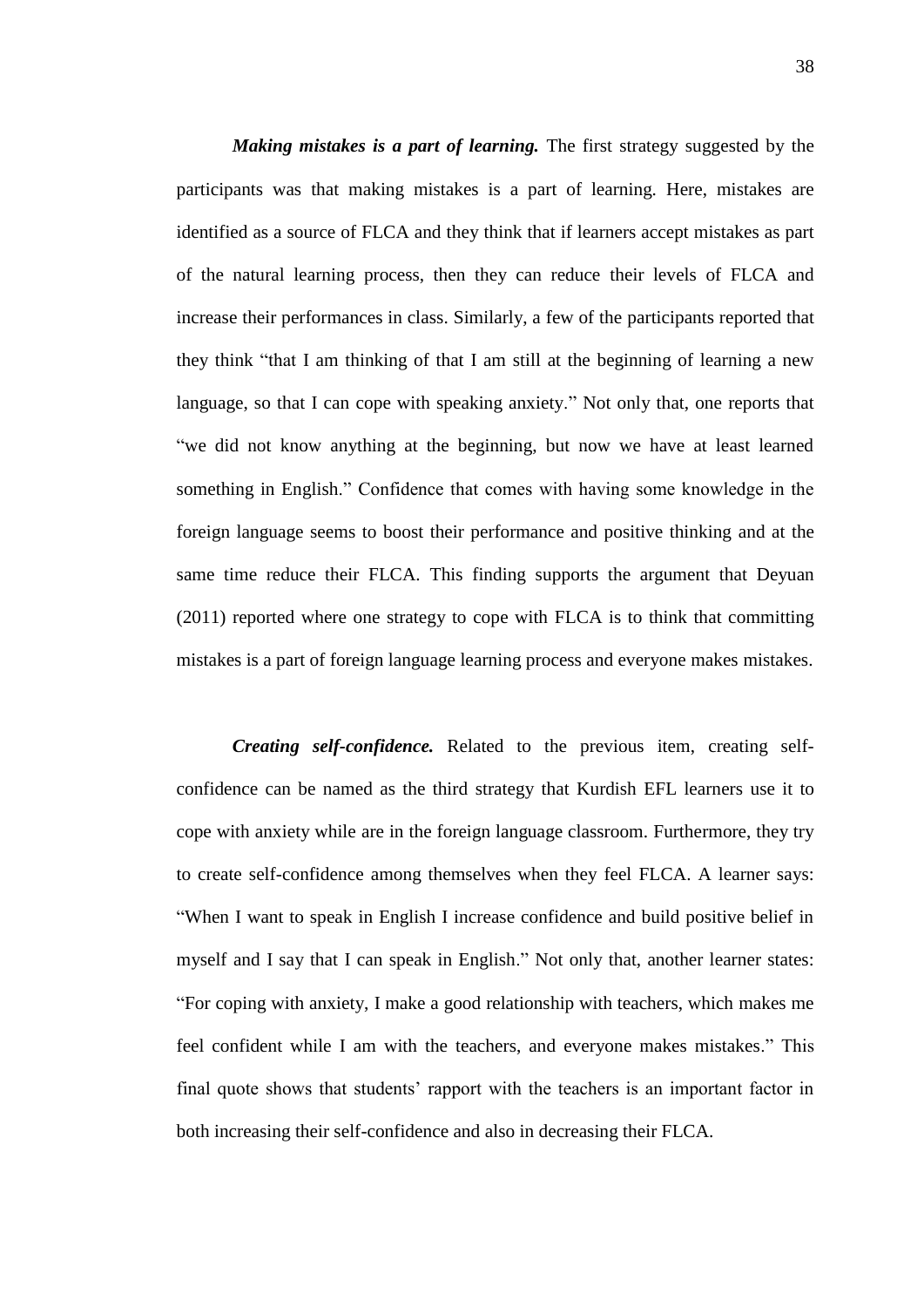*Practicing and using more foreign language (FL).* Using more FL to cope with FLCA is another strategy that Kurdish EFL learners at the University of Raparin utilized. In addition, the learners report to use different activities to learn English and to have inducing speaking anxiety. Significantly, one participant claimed that it is very important to try and participate in the FL class "Trying to speak is very effective to lower the level of speaking anxiety, and participating even if it is a little will trigger to more participation which makes less speaking anxiety." Another activity that the students used was reading English sources since an English learner reports that "I read English books such as novels, newspapers, magazines and etc.… in order to lower the stress and anxiety that I have". Another EFL learner pointed out that "To cope with anxiety I will listen to English podcasts, watching English movies, and sometimes using English programs on the computer to learn more English."

Another activity that students use to lower their FLCA, especially in relation to speaking, is to speak in English with each other and create arguments and discussions in English among themselves. A student reveals this strategy by saying "We speak with each other outside of the class in English and we have created a community in which every student takes turn to prepare something to talk in the community outside the class". This finding lends support to Keramida's (2009) finding which is to reduce FLCA by establishing a learning community and a supportive classroom atmosphere.

In addition, another one reports that "We speak at the university in English to lower our FLCA". Using Facebook chatting and video calling and writing messages and mails can also lower FLCA since some students apply them to learn more English and turn their anxiety down. One of the participants claimed that "I speak in English with my friends through Facebook". Furthermore, another one states that "I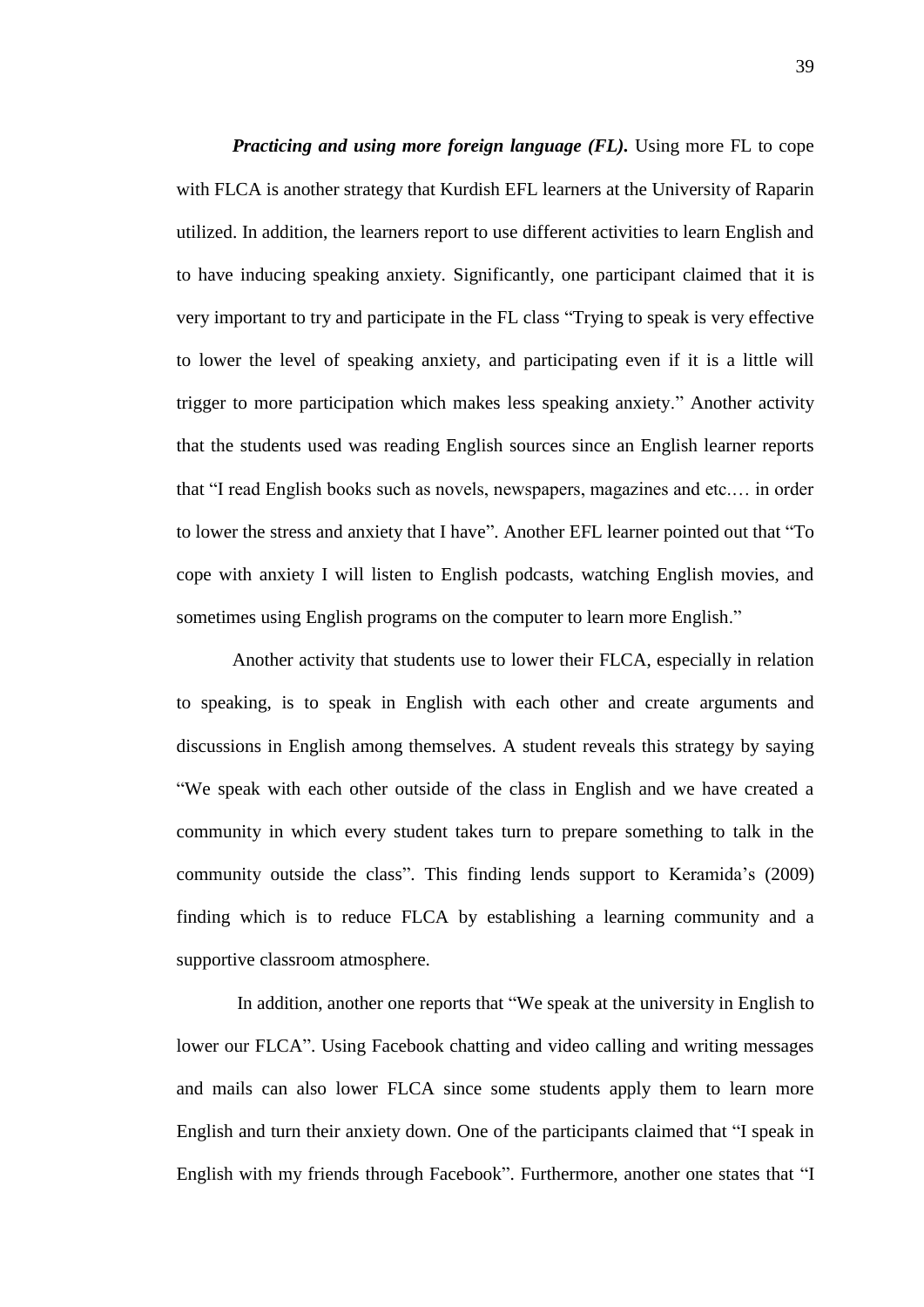write messages in English to my friends to practice English in which it helps me know more English in daily life and lower my speaking anxiety." According to Young (1990) if the students practice more in English, they will feel more confident about speaking in the classroom. This finding lends support to Deyuan's (2011) findings that one of the plans to lower FLCA is to use FL more. So, using English not only in class but outside seems to have a positive impact on reducing the students' FLCA levels.

*Preparing well before class.* Preparing well before class starts, is a good way to cope with anxiety or at least to lower anxiety. Many students stated that to cope with anxiety, they prepare English lesson before it starts. This finding is consistent with Kondo and Ling's (2004) findings that preparation is a stratiegy to cope with FLA. One of the learners reported that: "Whenever I enter the class, I have already prepared for the lesson, so that I could not be underestimated by the teacher and my classmates." It is significant how this student focuses on being underestimated by the teacher and avoiding this by being prepared for the class beforehand. Another participant revealed that: "When I have an exam, I will study redundantly, because if I get good marks, it will affect me and my speaking anxiety positively." This finding is in line with earlier findings where quizzes and unexpected questions by the teachers were found to trigger FLCA. Hence, being prepared is an important strategy for Kurdish EFL learners to reduce anxiety.

*Using body language.* Using body language can be an effective way to reduce FLCA while speaking. Some participants claimed that "To make my message more understandable and feel less anxiety, I use body language while speaking in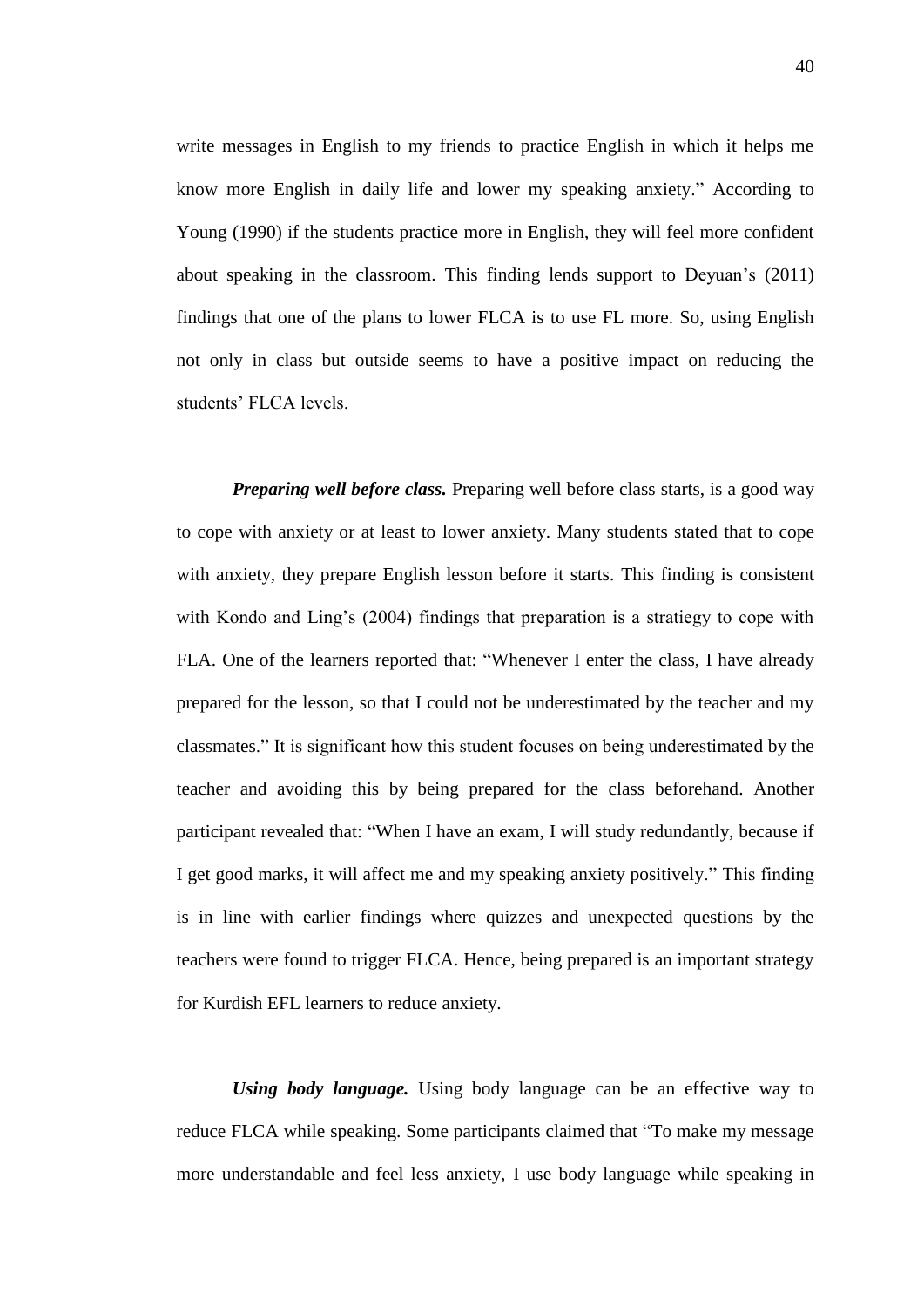English." Therefore, body language can be a good strategy in order to decrease FLCA, because body language can change the mind, and it would be a simple technique to relieve and boost confidence (Geertsen, 2013). What is more, Wood (2007) believes that one of the strategies to lower speech anxiety is to practicing speech out loud using body language. Since body language complements verbal langauge and helps communicate the message across, it helps reduce anxiety at many levels.

*Reminding oneself to be calm.* Trying to remind oneself to be calm is a strategy that learners claimed to use to cope with anxiety. A learner reported that: "Before I need to speak in English, I will calm my feelings by breathing deeply in order to cope with anxiety," while another one said: "When I want to speak in English I will calm myself, and after speaking, I remain in silence to feel good and affects me positively." All of these show how anxiety is closely related to bodily/physical senses and how one can calm himself/herself to avoid the negative effects of anxiety by controlling his/her feelings. This finding supports that one of the tactics for coping with language anxiety is trying to calm down (Kondo  $&$  Ling, 2004).

*Using the first language.* Using the first language in necessity is a way that the participants reported to use to lower FLCA, and a learner explained that: "When I am in danger of anxiety, I use some Kurdish phrases to complete my speech and to get rid of feeling anxiety." Although this strategy does not always help with the communication process, it seems to help the participants in reducing their levels of anxiety when they are in FL classes.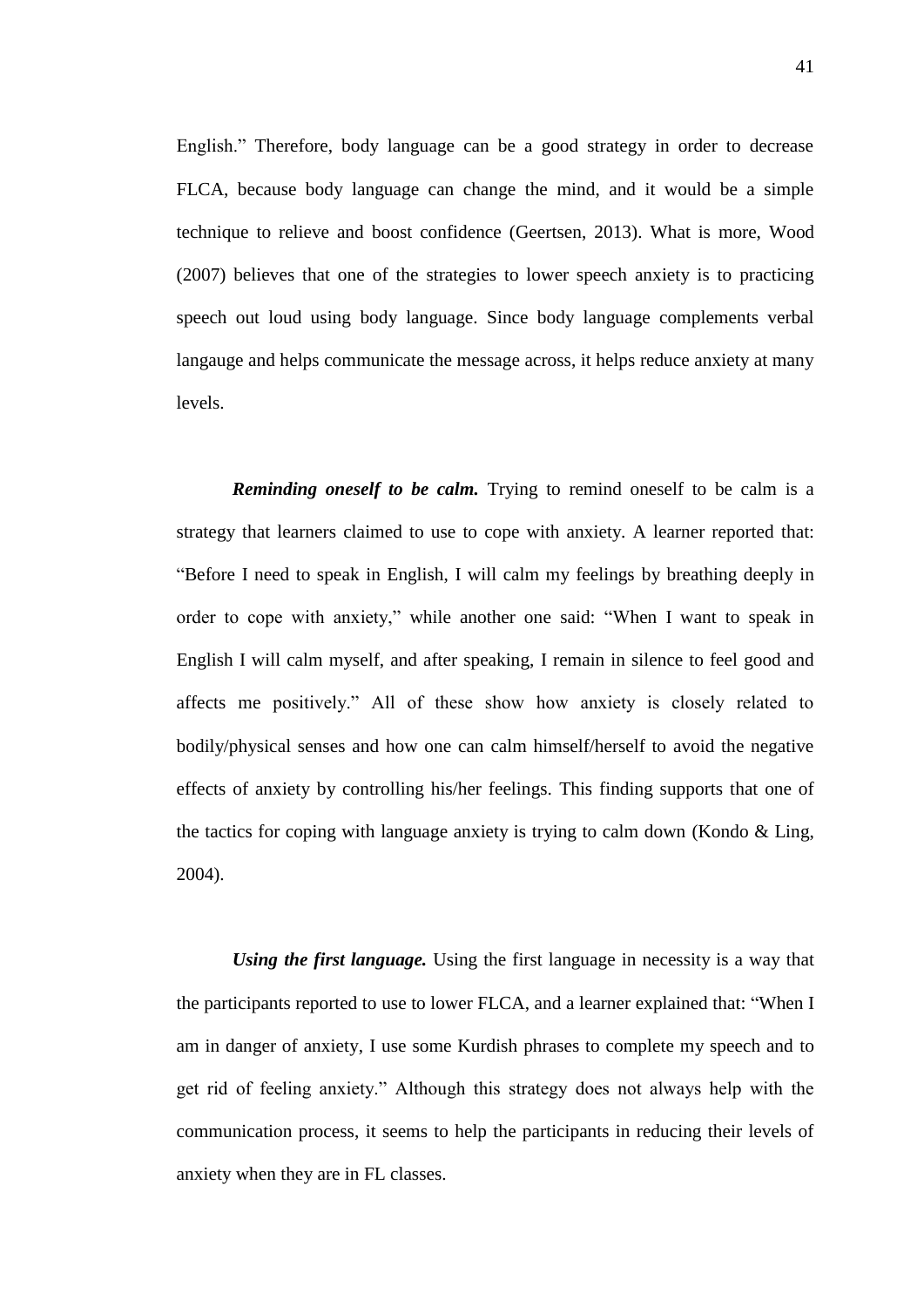*Ignoring being laughed at and thinking of loneliness.* Hamaidi (2007), through students' perspectives, states that learners worry of peers' satire. Hence, ignoring of being laughed at and thinking of loneliness appeared to be a strategy that Kurdish EFL learners used to cope with FLCA especially while speaking in English. A student stated that: "I ignore my classmates around me when I make mistakes and when they laugh at me." Another one revealed that "I only focus on my speech, not the others around me." This could be a good strategy for those who have anxiety while speaking in English, since learners of English focus only on their speech regardless of their environment. Therefore, one of the reasons of provoking FLCA could be fear of negative evaluation, i.e. the satire of the classmates, may be eliminated.

*Nothing to decrease FLCA.* The last category is for those learners who do not know what to do, and they do not use any kind of strategies to cope with FLCA. Furthermore, some learners get very frustrated that they even forget things that they already know. One of the participants reported that: "I cannot sometimes say anything and at that moment I stand silently". This finding is similar to Subaşı's (2010) finding in which she believed that "Turkish EFL students mostly avoided speaking and preferred to remain silent" (p. 34) because of FLCA. Another participant explained that "Although I have tried to overcome shyness, most of the time I could not. Therefore, I do nothing." Some other participants highlighted the role of the teacher in causing FLCA in which they reported that: "If the teachers create a friendly environment and a close relationship we will not feel anxiety, so it is not under our control and we do nothing to cope with FLCA'. Similar to this finding, Wörde (2003) signified that the most anxious students had nothing to help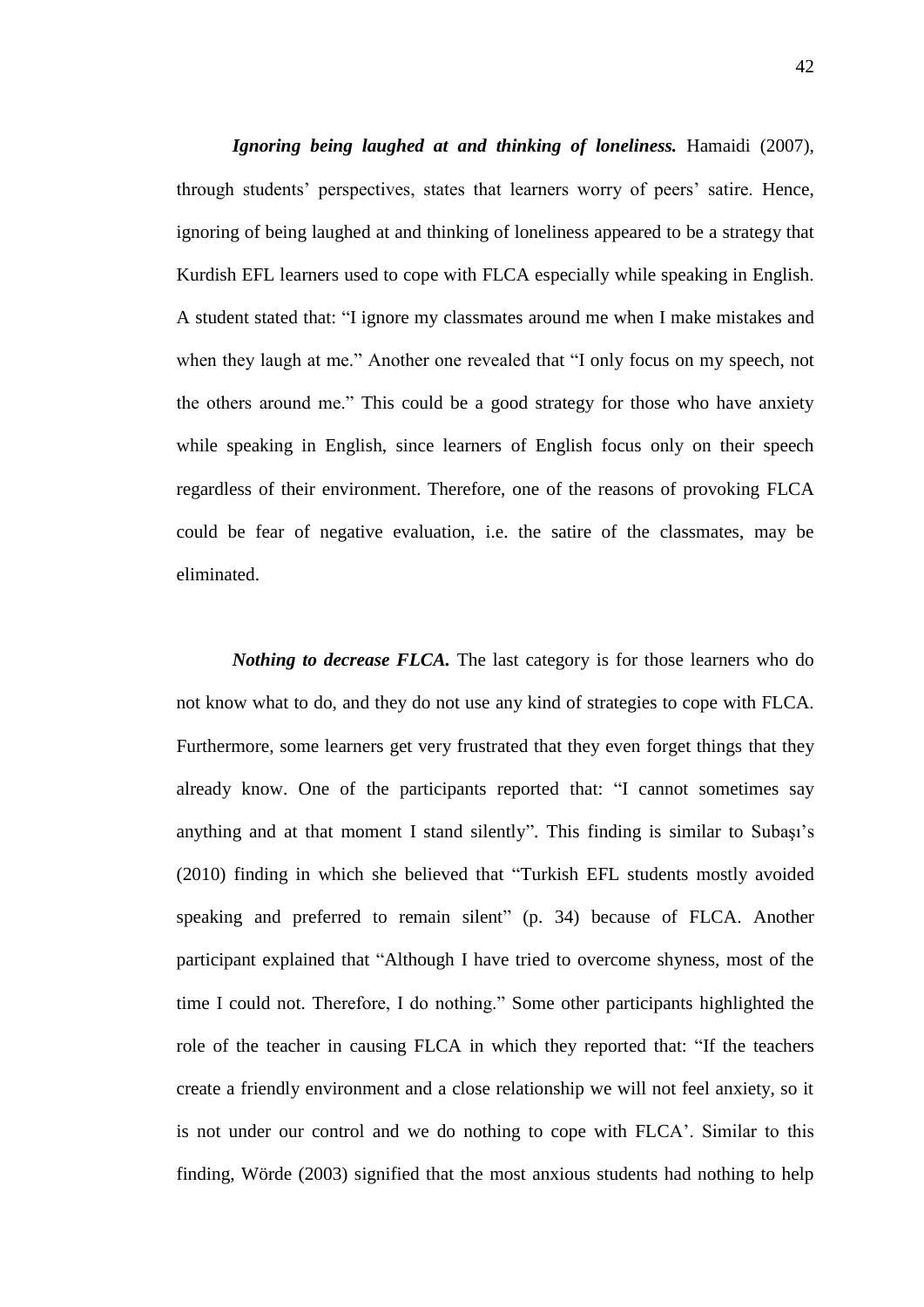themselves. To sum up, unfortunately some Kurdish EFL learners do nothing to cope with FLCA. In fact, they seem not not aware of those strategies which boost confidence and decrease FLCA and tend to blame the teachers for not creating a friendly and welcoming amosphere in the class.

#### **Discussion**

FLCA is negatively influencing the achievement and learning a new language (Awan, Azher, Anwar, & Naz, 2010). Therefore, the FLCA levels of Kurdish EFL learners should be comprehensively identified. The average mean scored of the participants showed that they have a moderate level of FLCAS, which is consistent with recent research studies carried out from a variety of socio-cultural contexts (Abed & Mohammed, 2011; Lian & Budin, 2014).

The results of the present study showed that there were three different levels of foreign language speaking anxiety in which 24-% of the Kurdish EFL learners stated to have a low level of FLCA. This may be considered as a good level of FLCA, because it may have the less FLCA for the students. Most of the participants showed that they had a moderate level of FLCA (64-%). A moderate level of FLCA is considered by most of researchers as a positive thing and they claim that the existence of high levels of anxiety may create a bad effect on the process of learning a new language. In accordance with Boonrat, Wisessuwan, and Tubsree's (2012) findnings, the average level of FLCA of all different grade levels was found to be at the moderate level. What is more, the anxiety level should be lowered in order for the process of learning a foreign language to become successful, since it was found out that FLA was negatively related to achievement in a new language (Awan, Azher,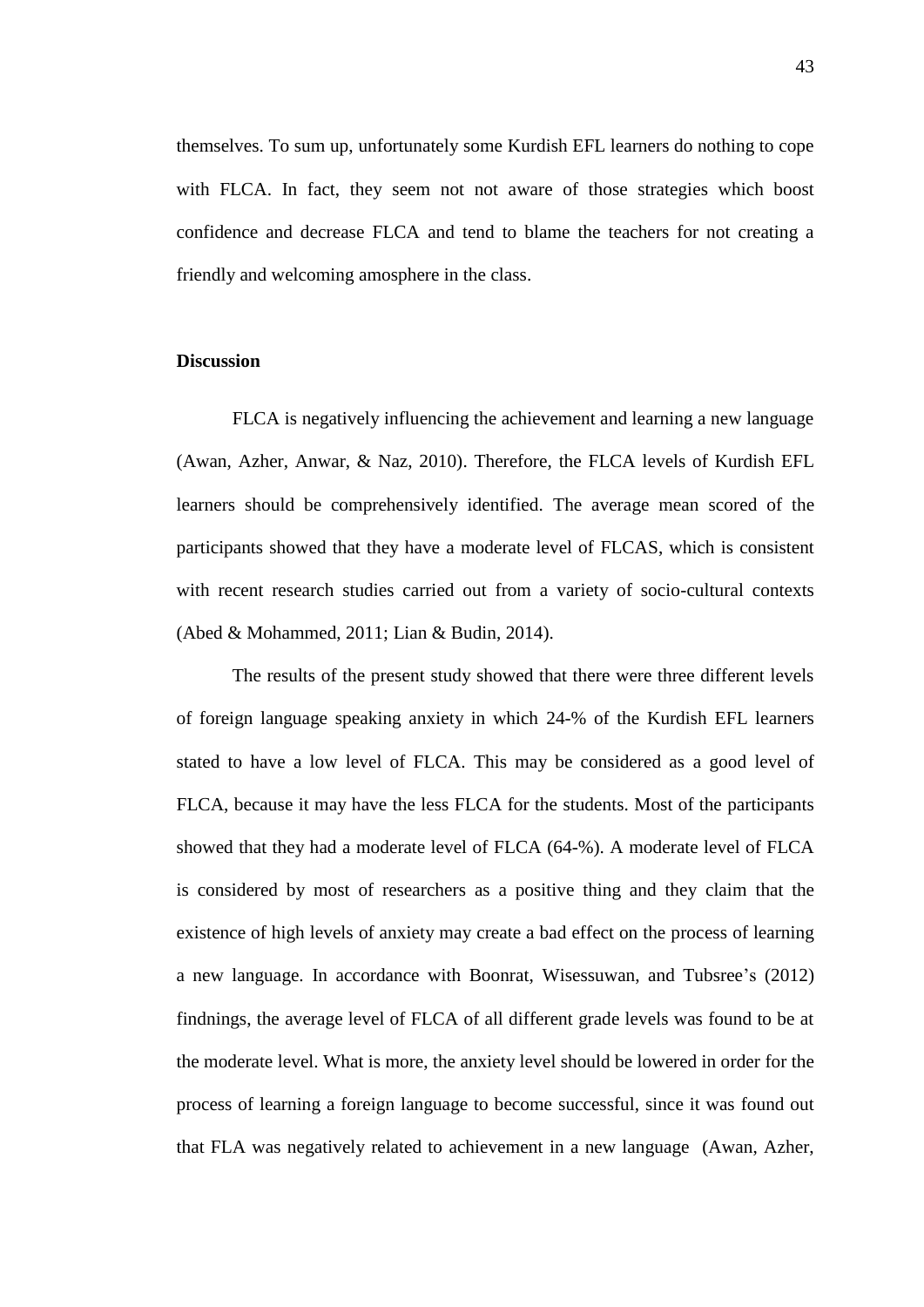Anwar, & Naz, 2010). Generally, only 11.6 % of the Kurdish EFL learners indicated a high level of anxiety. Therefore, the lowest percentage of participants showed to have a high level of FLCA.

According to the results from the questionnaire, most of the Kurdish EFL learners feel comfortable around native speakers of the English, however it may be because of the strategeis that they claimd to use them when they feel FLCA in which one of them is reminding onself to be calm. Another explanation should be discussed as the results showed that the Kurdish EFL learners probably feel comfortable around native speakers of the English language, can be supported by their own perspectives, since one strategy to cope with FLCA is practicing and using more FL, therefore they use the current strategy to feel comfortable.

The results also showed that the Kurdish EFL learners feel confident when they speak in English which is in line with the strategy of creating self-confidence to deal with FLCA. The Kurdish EFL learners also feel confident when they speak in English in their language classes. In this respect, they claimed that they were able to use body language or first language to overcome their FLCA. This is appropriate in their case because the FL classroom in this case is culturally bound within the confines of the Kurdish culture due to the fact that most teachers and students are from Kurdish background. In other words, using a word in Kurdish would not impede communication in such a context. This can be further explained by Mohammad's (2013) findings, where students showed to have positive attitudes towards the use of Kurdish language in English classes. Hence, the use of the first language may reduce FLCA in FL classes. Using first language was also reported as a strategy to cope with FLA among Japanese EFL learners (Iizuka, 2010). Additionally, they may not feel the fear of negative evaluation by their peers, since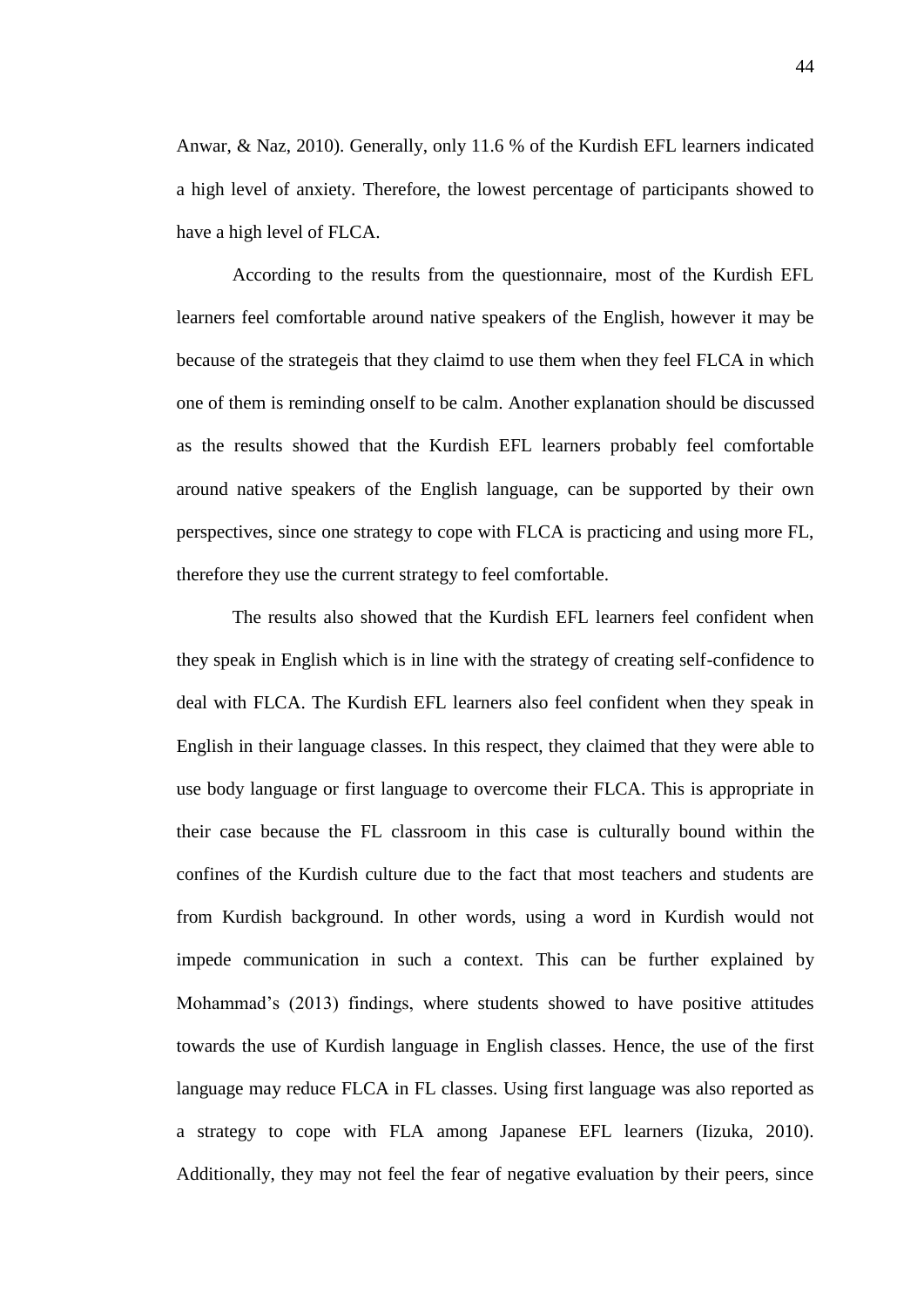some of the Kurdish EFL learners reported that they did not care about being laughed at and thought of being alone in the class.

Generally, the Kurdish EFL learners get nervous when the language teacher asks questions which they have not prepared for in advance. This provokes FLCA among them. This can be in accordance with their own thinking that one of the sources that cause FLCA is the factor of quizzes as they reported earlier. Another explanation could be the reason that the Kurdish EFL learners are looked down and underestimated by their teachers when they make mistakes and get low degrees. In conclusion, they reported that to decrease FLCA, they prepared and practiced more FL, since one of the factors that cause FLCA is lack of preparation (Marwan, 2008). In addition, they feel that if they study more for English language test, they may face better consequences. As they think that little knowledge of English language makes them feel FLCA, they want to prepare and study more in order to avoid provoking FLCA. What is more, they are not afraid of teacher's correction, since they think that one of the strategies to reduce FLCA is to think that making mistakes is a part of learning. Therefore, they do not need to worry about making mistakes. This is in line with Marwan's (2007) finding that no learners showed fear of making mistakes in the process of learning of FL.

The results showed that there are many strategies that Kurdish EFL learners use to cope with their FLCA while they are speaking in English. Some of these strategies support other researchers' findings, such as using body language, using more FL, preparing well, and reminding oneself to be calm (Deyuan, 2011). Therefore, these strategies are very important to be used by Kurdish EFL learners in order to decrease FLCA. The findings also support Marwan's (2007) results that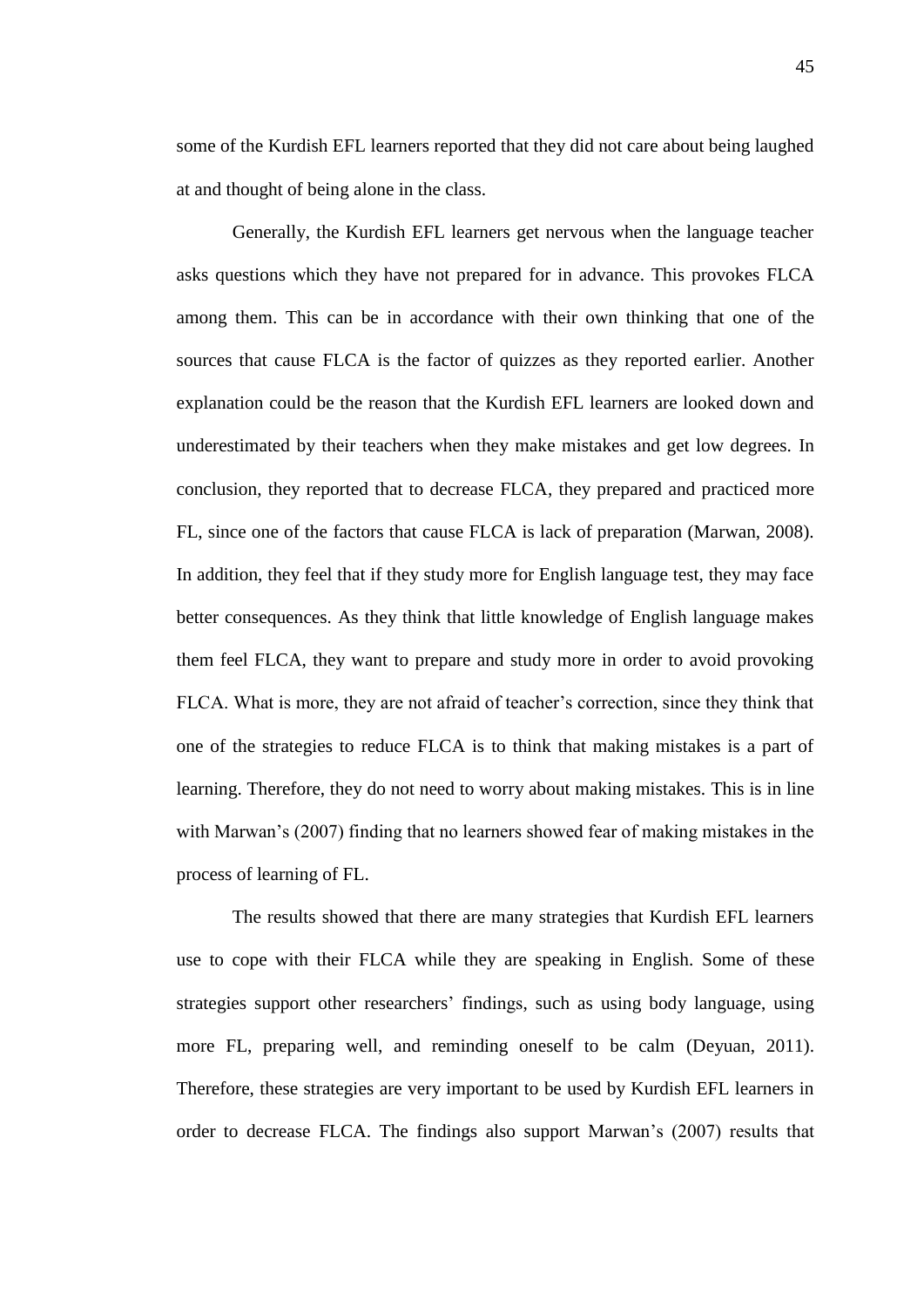preparation, relaxation, and positive thinking are good strategies that the learners use to cope with FLA.

Since one of the sources that cause Foreign Language Anxiety in general is lack of confidence (Marwan, 2008), creating self-confidence could be a very good strategy to lower FLCA, since the Kurdish EFL learners reported that they can cope their FLCA they felt self-confidence.

# **Conclusion**

This chapter persented the results of the current study. Firstly, it showed Kurdish EFL learners' levels of FLCA by using FLCAS. Second, it presented the most and the least influential factors according to the highest and lowest mean scores that Kuridsh EFL learners chose in the FLCAS. Third, some other factors that caused FLCA according to the participants were listed and discussed.Finally, the strategies that Kurdish EFL learners use to cope with their FLCA were discussed.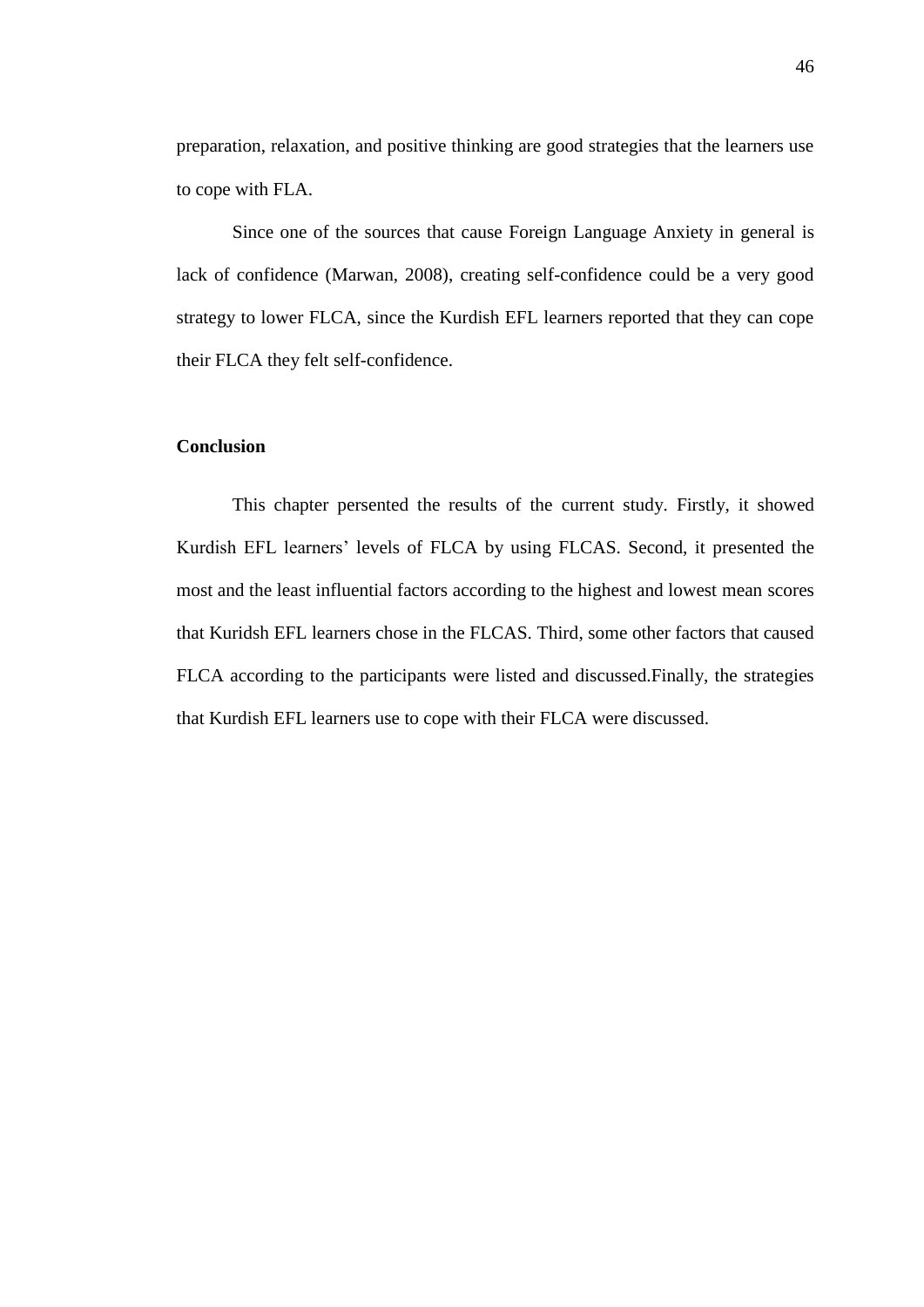### **CHAPTER V**

### **CONCLUSION AND RECOMMENDATIONS**

In this chapter, summary of the findings is presented. Then how the findings can be used by teachers in education in dealing with learners' foreign language classroom anxiety (FLCA) issues in learning English is presented under implications for practice. Finally, recommendations for further research in the same area are given.

### **Summary of Findings**

This study was designed to investigate the students' level of foreign language classroom anxiety among Kurdish EFL learners at university level in northern Iraq. It aimed to explore the most and least factors of FLCA among Kurdish EFL learners. Finally, it aimed to study the strategies used to cope with FLCA among Kurdish EFL learners.

**Foreign language classroom anxiety levels.** The results presented that FLCA was pervasive phenomenon among Kurdish EFL learners at university level, but it was not severe. FLCA among the participants according to FLCAS fell into 3 groups:

- Nearly a fourth of the participants tended to have low or no level of FLCA.
- Approximately 64.5 % of the Kurdish learners reported to have moderate level of FLCA.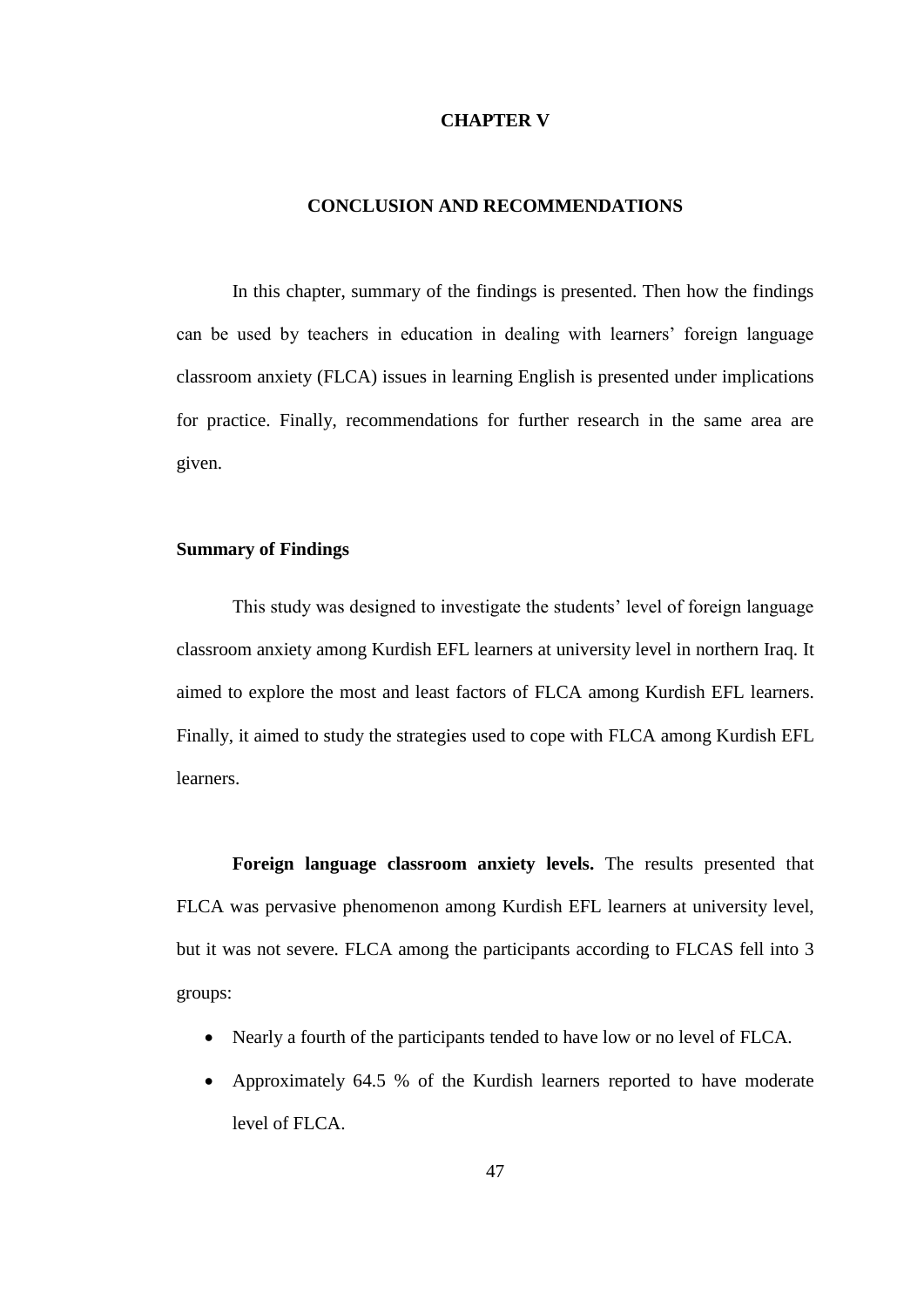For high level of FLCA, only fourteen of Kurdish EFL learners tended to have it.

**The most influential factors that cause FLCA.** According to the results the most and least factors that cause FLCA according to FLCAS among Kurdish EFL learners include:

- Language teachers asking questions which they have not prepared for.
- first language anxiety
- lack of enough knowledge of English langugae
- quizzes
- and, underestimating students' abilities.

**Issues that do not cause FLCA**. The results showed that some factors do not cause FLCA among Kurdish EFL learners including:

- Kurdish EFL learners feel likely comfortable around native speakers of the English language.
- They also feel confident when they speak in English in the class.
- Kurdish EFL learners often disagree not to go to their class.
- The more they study for a language test, the less confused they may get.
- They generally are not afraid when the language teacher corrects every mistake they make.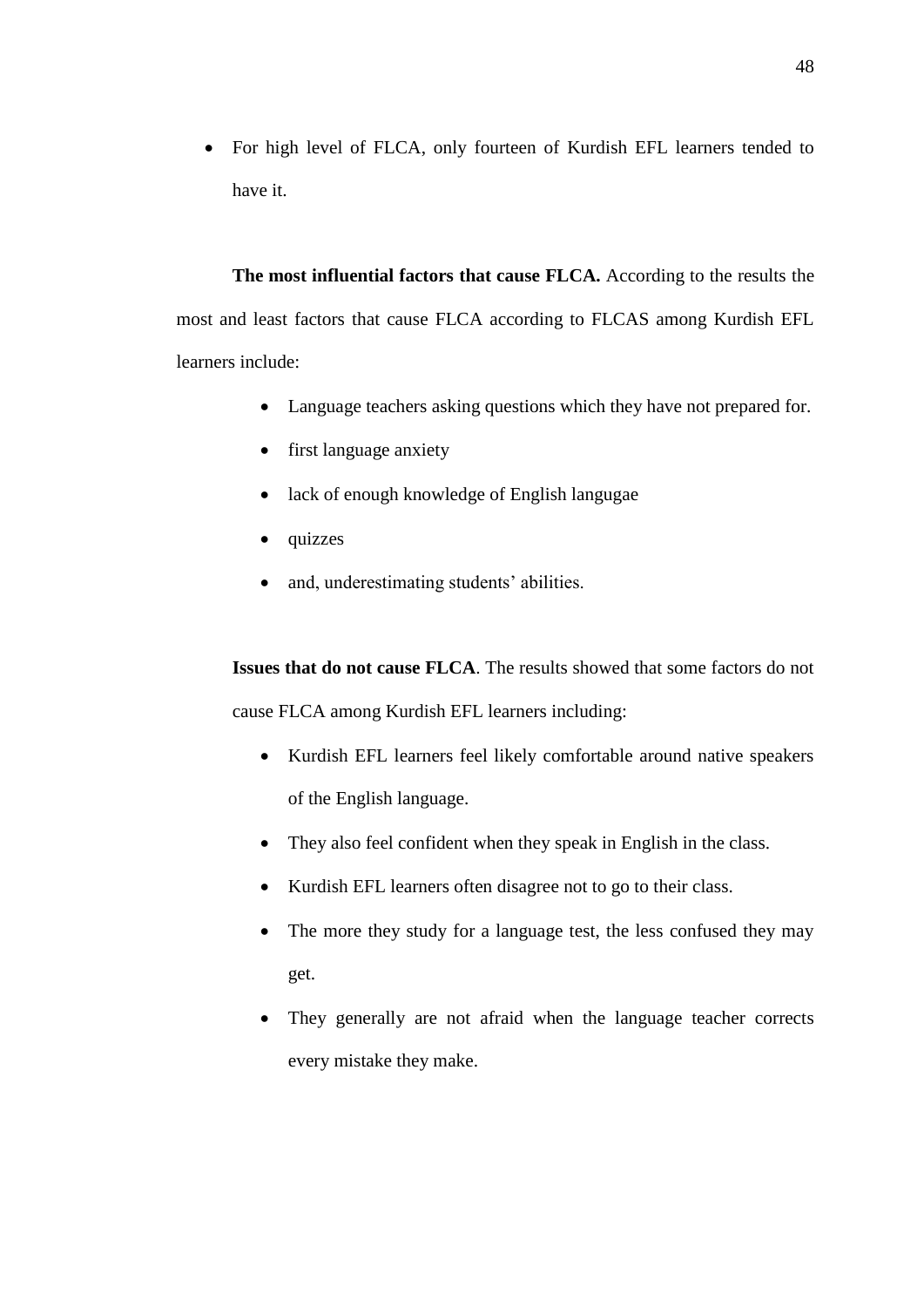**The strategies to cope with FLCA.** Through the results, Kurdish learners revealed some strategies to cope with their FLCA. These were as follows:

- Considering making mistakes as a part of language learning,
- creating self-confidence,
- using more FL,
- preparing well before class,
- using body language,
- reminding oneself to be calm,
- using first languages in necessity,
- ignoring of being laughed and thinking of loneliness,
- and some reported doing nothing to cope with speaking anxiety.

FLCA negatively affects the process of learning a new language. Al-Sibai (2005) informs that FLA is negatively linked to language performance and achievement. FLCA exists among the Kurdish EFL learners. In general, less than a half of the participants have a high level of FLCA according to this present study. As a result, teachers and instructors of English language in northern Iraq should be aware of this matter, and they should create a friendly and less stressful atmosphere for the learners of English to build a successful English community among themselves as Occhipinti (2009) states that teachers need to be friends and use good sense of humor to reduce FLA.

Finally, according to the findings of this study, most of the Kurdish EFL learners stated to have a moderate level of FLCA, and nearly a third of the participants revealed to have a high level of FLCA, while almost a tenth of the participants claimed to have a low level of the FLCA.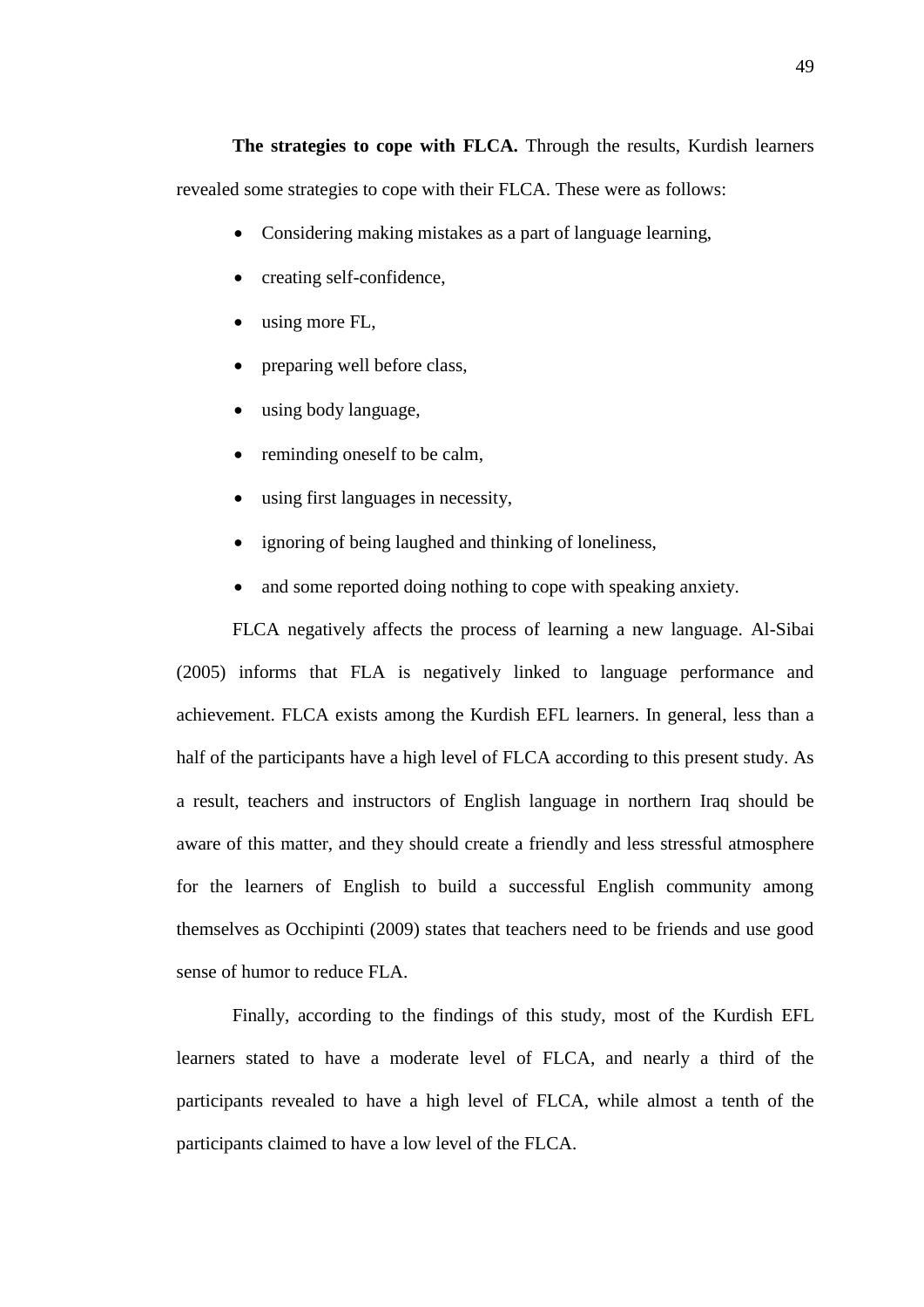## **Implications for Practice**

This study probably has estimable practical implications in Kurdistan Region of Northern Iraq, for Kurdish EFL teachers to be informed about FLCA and they should deal with FLCA among Kurdish EFL learners to be more prepared for English language in different contexts even outside the class. Generally, educators can help learners to cope with FLCA, and turn the learning context into a less stressful place. However, before that they need to admit the existence of FLCA (Horwitz, Horwitz, & Cope, 1986).

Reducing FLCA among learners of English by teachers may effectively increase achievement of the target language and the acquisition of the English language. Therefore, the sources of FLCA should be taken into consideration by the Kurdish EFL teachers in order to help their students to reduce FLCA in order to achieve the process of learning valuably. The Kurdish EFL teachers should create a less stressful environment for the sake of learnin by making sure that they give their students enough time to prepare for their classes and exams. They should also inform their students about their assessment methods and criteria in advance so that students do not feel unprepared when they come to the foreign language classroom. Wörde (2003) declares through participants' answers that having a more personal relationship with instructors may also help to lower students' anxiety during communication.

It is suggested that the Kurdish EFL teachers need to design activities that would allow their students to use English and outside the class, since one of the strategies to reduce FLCA among the participants was practicing and using more English.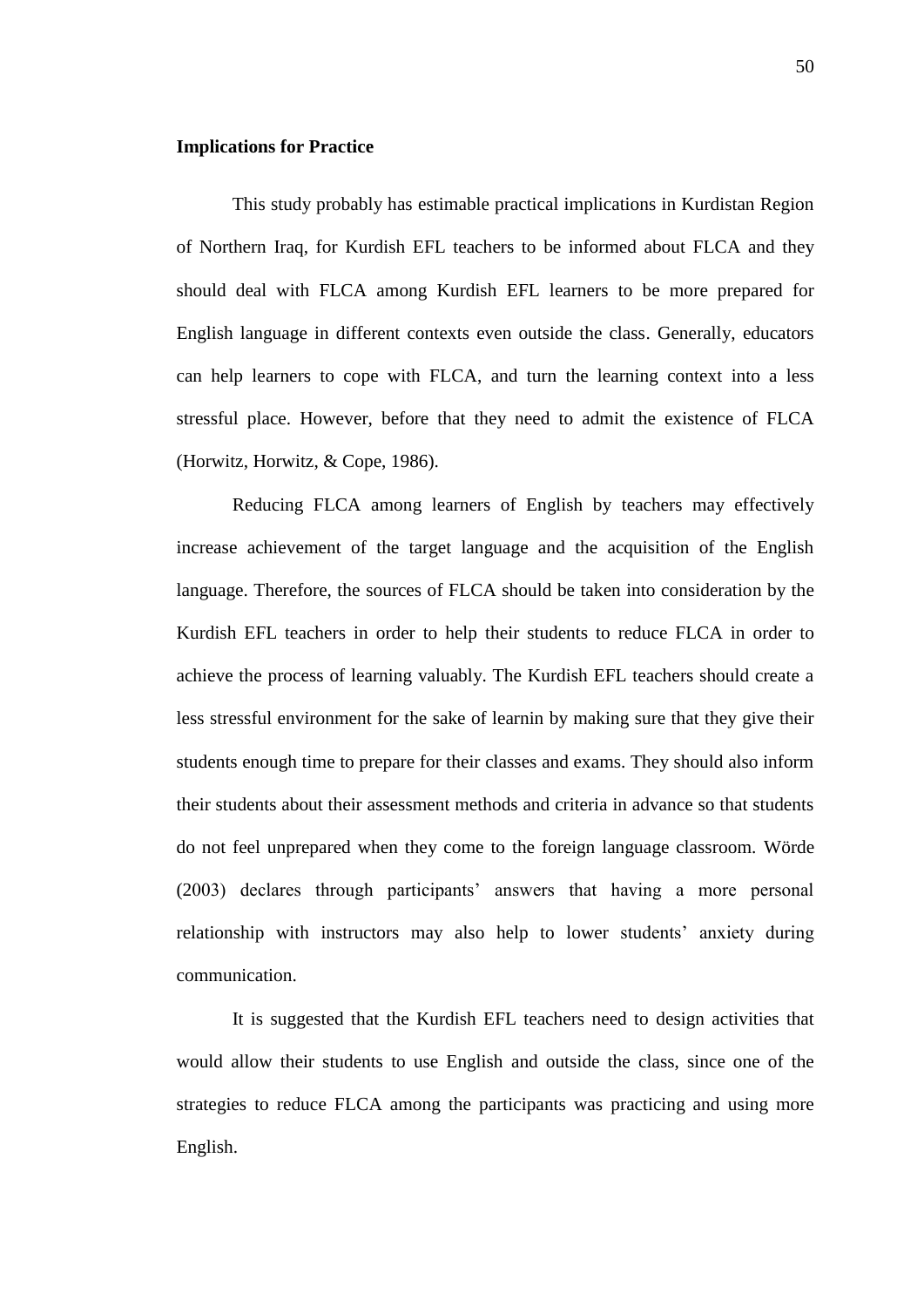The learners of English need to deal with the FLCA by first of all being informed about what FLCA is and later by using the strategies of reducing FLCA that have been discussed earlier such as practicing English as much as possible, using first language only when it is necessary, using body language, preparing well, and some others.

## **Recommendations for Further Research**

This research study was narrowed down to an individual university in Kurdistan Region of Iraq, and the population size was small. For the results to be generalized to the wider society, a further populous scale is required to develop a better interpretation of FLCA across the country because it probably needs a mass scale and population in order to constitute the whole population who are Kurdish EFL learners in Kurdistan Region (Northern Iraq). As a result, it is recommended to educators and researchers to replicate this research study in larger contexts to show the results of the whole population of Kurdish EFL learners.

It would be very fruitful to compare students' FLA level among Kurdish EFL learners in and out of the class, since most of the participants of the present study preferred being with native speakers of English and they also felt comfortable when speaking in the class. The recent study only focused on Kurdish EFL learners FLCA. Therefore, it is suggested to replicate the study on Kurdish EFL learners' foreign language speaking anxiety in the classroom as well as out of classroom.

Since FLCA may exist among Kurdish learners of English elsewhere, there should be some experimental studies to measure the effectiveness of the strategies suggested by the participants of this study in decreasing FLCA. It can also be very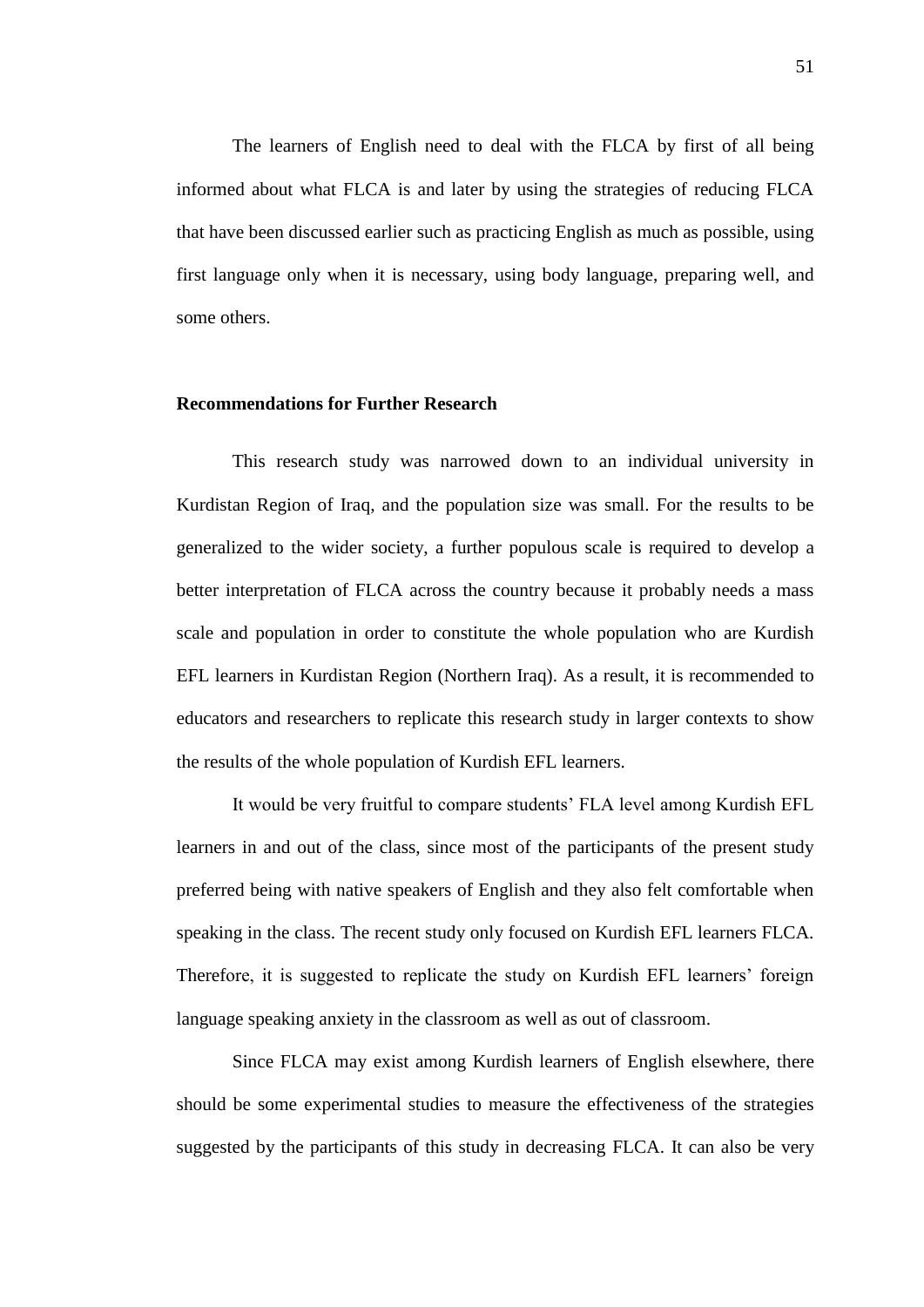useful to do a study on coping with FLCA among Kurdish EFL learners in different universities in order to have a large amount of strategies for those who have FLA.

According to the presents study's findings, the Kurdish EFL learners have the problem of anxiety. FLA does not only exist among undergraduate Kurdish students, it may also exist among the other different certificate holders. A case study was done to find out the existence of FLA among that first-year Licence-Master-Doctorate Algerian students of English who enrolled at Saad Dahlab University of Blida, it was found out that among them FLA was pervasive (Melouah, 2013). Therefore, this study is narrowed down to get data from the undergraduate students. However, further research should be done among Kurdish EFL learners of different degree holders such as Bacherlor of Arts, Diploma, Master of Arts, Doctor of Philosophy holders, to see whether in these contexts Kurdish EFL learners have anxiety or not.

Finally, this present study was limited to exploring the three research questions only. Therefore, it is recommended that other studies should be conducted through interviews and other data collection instruments to gather more data on FLCA among the Kurdish learners of English in order to better explore the nature of FLCA and search for the measures to cope with it in foreign language learning environments.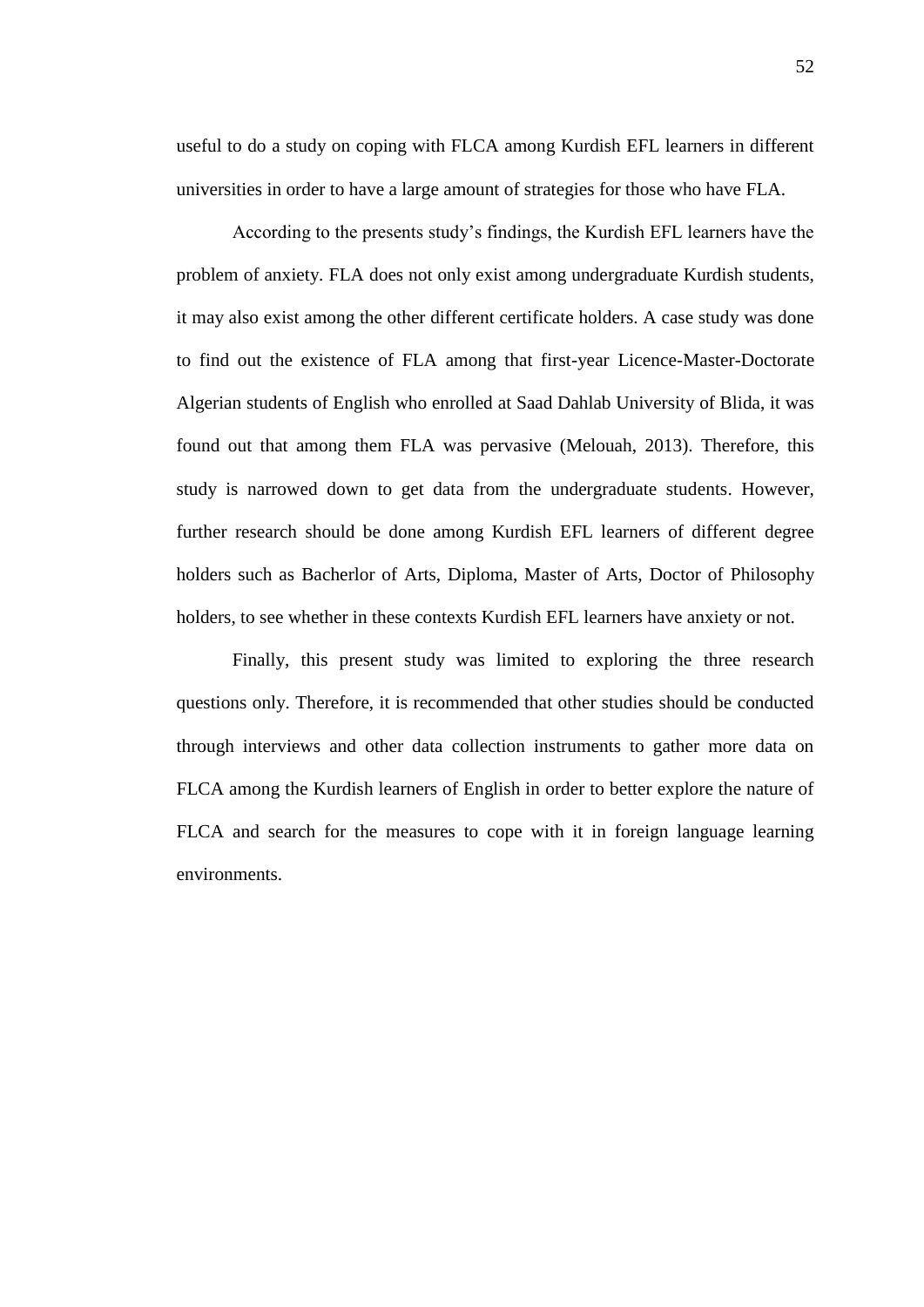### **REFERENCES**

- Abdullah, K. I., & Abdul Rahman, N. L. (2010). A study on second language speaking anxiety among UTM students. Unpublished article, Universiti Teknologi Malaysia, 1-6.
- Abed, A., & Mohammed, H. (2011). Anxiety and interpretation: A case of Iraqi students of translation. *Al-Mustansiriya Journal of Arts* (54), 1-29.
- Abu-Rabia, S. (2004). Teachers' role, learners' gender differences, and FL anxiety among seventh-grade students studying English as a FL. *Educational Psychology, 24*(5), 711-721.
- Al-Emara, F. S. (1983, January). *Techniques of testing speaking skill in intermediate and secondary schools of Basra: An analytic survey*. Unpublished master's thesis, University of Basrah.
- Al-Sibai, D. M. (2005). L2 anxiety of Saudi female university students enrolled in speaking courses, Unpublished article, 1-32.
- Arnaiz, P., & Guillén, F. (2012). Foreign language anxiety in a Spanish university setting: Interpersonal differences. *Revista de Psicodidáctica*, 17(1), 5-26.
- Attwell, K. C. (2006). *100 Questions & answers about anxiety*. Sudbury: Jones and Bartlett Publishers.
- Awan, R.-u.-N., Azher, M., Anwar, M. N., & Naz, A. (2010). An investigation of foreign language classroom anxiety and its relationship with students' achievement. *Journal of College Teaching and Learning*, 7(11), 33-40.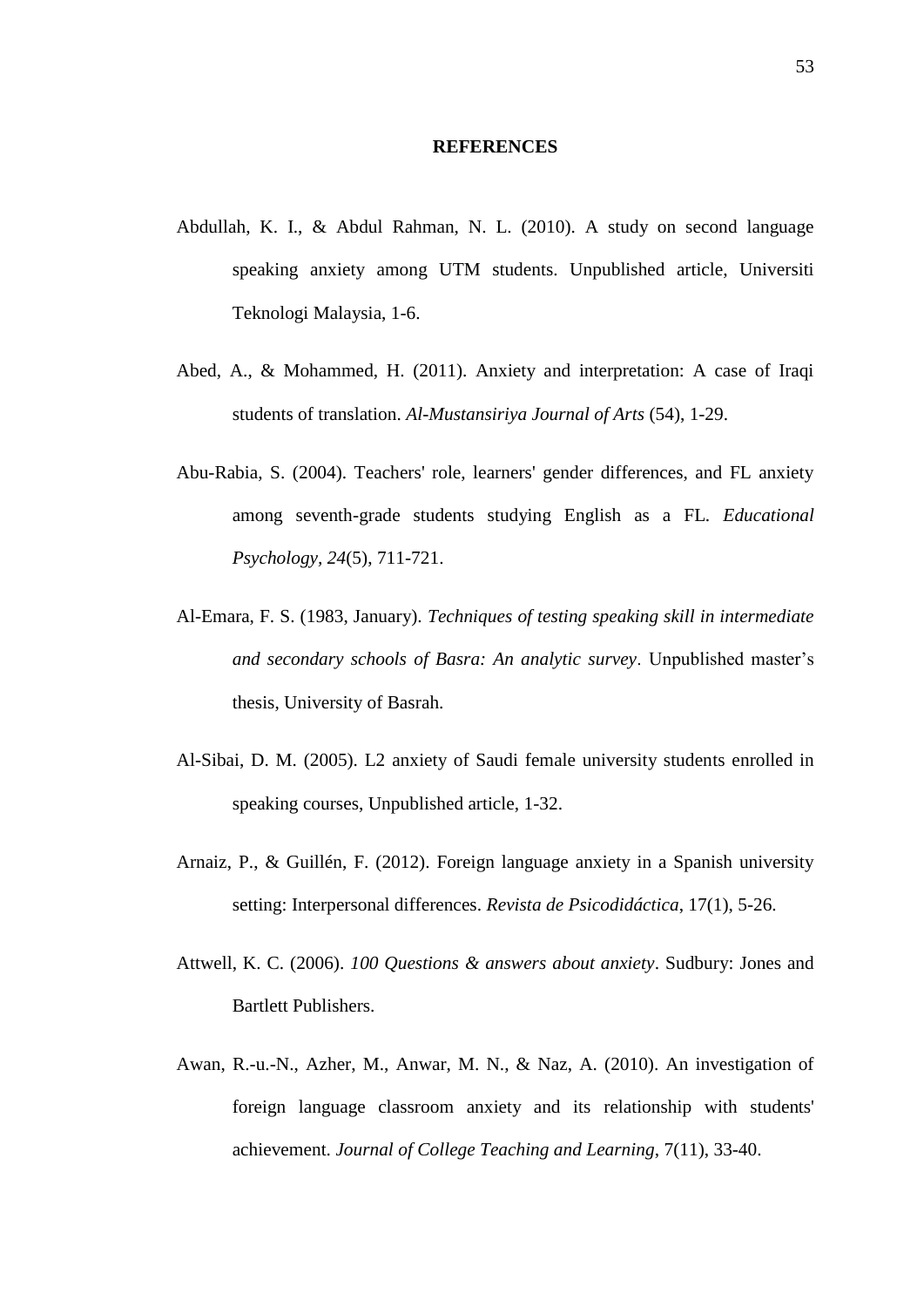- Basic, L. (2011). Speaking anxiety: An obstacle to second language learning? Högskolan I Gävle: Akademin för utbildning och ekonomi.
- Boonrat, P., Wisessuwan, A., & Tubsree, C. (2012). Foreign language classroom anxiety of secondary students of international education program for basic education, Piboonbumpen demonstration school, Burapha University. *HRD Journal, 3*(2).
- Boyce, J. S., Alber-Morgan, S. R., & Riley, J. G. (2007). Fearless public speaking: Oral presentation activities for the elementary classroom. *Childhood Education International*, 83, 1-11.
- Brown, D. H. (2000). *Principles of language learning and teaching* (4th ed.). New York, NY: Longman.
- Cao, Y. (2011). Comparison of two models of foreign language classroom anxiety scale. *Philippine ESL Journal*, 7, 73-93.
- Chan, D. Y.-c., & Wu, G.-c. (2004). A study of foreign language anxiety of EFL elementary school students in Taipei County. *Journal of National Taipei Teachers College, 17*(2), 287-320.
- Chaokongjakra, W. (2012). Speaking anxiety in foreign language learners. *Thammasat University Journal,* 31(2), 45-51. Retrieved from <http://164.115.22.24/ojs222/index.php/tuj/article/view/186/0>
- Cohen, L., Manion, L., & Morrison, K. (2007). *Research methods in education* (6th ed.). London: Routledge.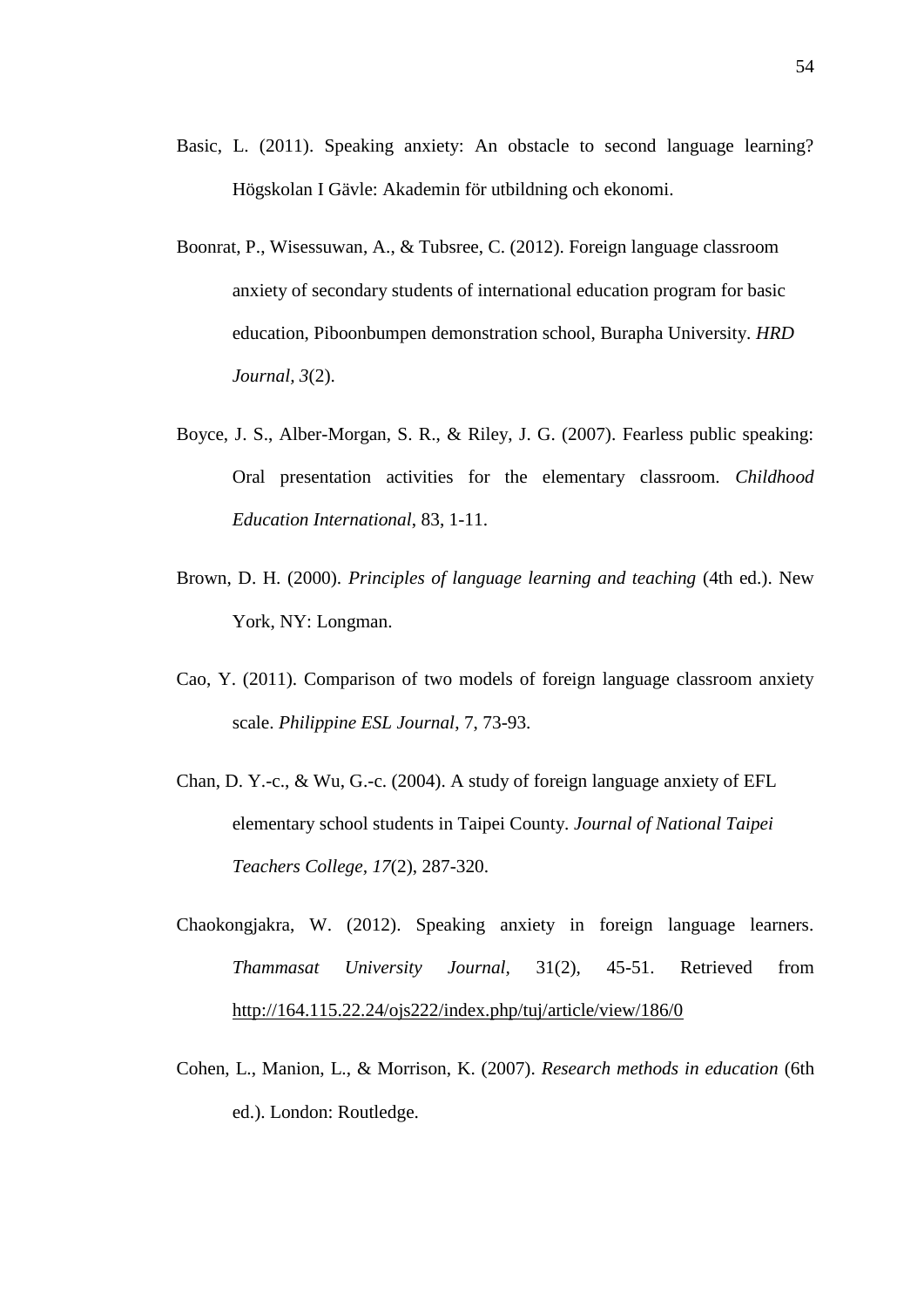- Deyuan, H. (2011). *Foreign language speaking anxiety: An investigation of non-English majors in Mainland China.* Unpublished doctoral dissertation, City University of Hong Kong,1-257.
- Fang-peng, G., & Dong, Y. (2010). A study on college students' anxiety to spoken English. *Canadian Social Science,* 6(2), 95-101.
- Ferdous, F. (2012). A case study of first-year non-English undergraduate students' English learning anxiety in Bangladesh. *Journal of Education and Practice,*  3(9), 1-12.
- Fraenkel, J. R., Wallen, N. E., & Hyun, H. H. (2012). *How to design and evaluate research in education* (8th ed.). New York: McGraw-Hill.
- Gardner, R. C., & MacIntyre, P. D. (1993). A student's contributions to second language learning. Part II: Affective variables. *Language Teaching, 26,* 1-11.
- Geertsen, L. (2013, December 13). *Instantly Relieve Stress with Power Poses!* Retrieved June 28, 2014, from empoweredsustenance.com:

<http://empoweredsustenance.com/power-poses-relieve-stress/>

- Glossophobia. (n.d.). (the Wikimedia Foundation, Inc.) Retrieved December 13, 2013, from Wikipedia.org:<http://en.wikipedia.org/wiki/Glossophobia>
- Hamaidi, A. (2007). *Academic second/foreign language speaking anxiety in TESOL/TEFL content areas.* Unpublished master's thesis*,*Near East University, Nicosia,1-143.
- Horwitz, E. K. (1986, September). Preliminary evidence for the reliability and validity of a foreign language anxiety scale. *TESOL QUARTERLY*, *20*(3), 559-562.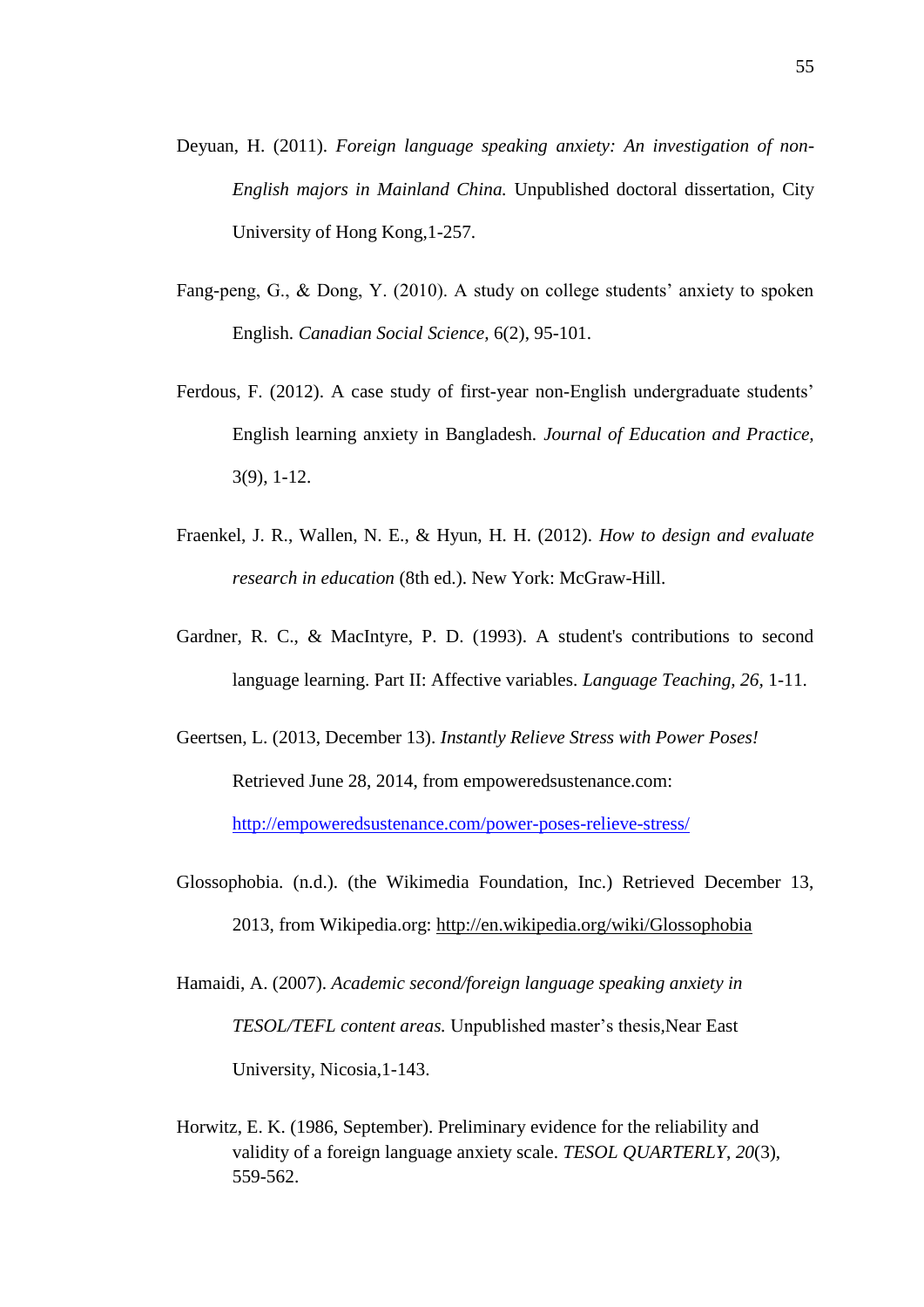- Horwitz, E. K., Horwitz, M. B., & Cope, J. (1986). Foreign language classroom anxiety. *The Modern Language Journal, 70*(2), 125-132.
- Iizuka, k. (2010). Learner coping strategies for foreign language anxiety. *JALT 2009 Conference Proceedings*.
- Karkaş, A. (2012). How to cope with speaking anxiety in EFL classrooms. *ELT Weekly, 4*(26), 1-4.
- Kennedy, B. (Ed.). (2010). *Anxiety disorders.* Detroit, USA: Greenhaven Press.
- Keramida, A. (2009). Helping students overcome foreign language speaking anxiety in the English classroom: Theoretical issues and practical recommendations. *International Education Studies, 2*(4), 39-44.
- Kondo, D. S., & Ling, Y. Y. (2004). Strategies for coping with language anxiety: The case of students of English in Japan. *ELT Journal, 58*(3), 258-265.
- Lian, L. H., & Budin, M. B. (2014). Investigating the relationship between English language anxiety and the achievement of school based oral English test among Malaysian form four students. *International Journal of Learning, Teaching and Educational Research, 2*(1), 67-79.
- Lindsay, C., & Knight, P. (2006). *Learning and teaching English.* Oxford: Oxford University Press.
- MacIntyre, P. D., & Gardner, R. C. (1989). Anxiety and second-language learning: Toward a theoretical classification. *Language Learning, 39*(2), 251-275.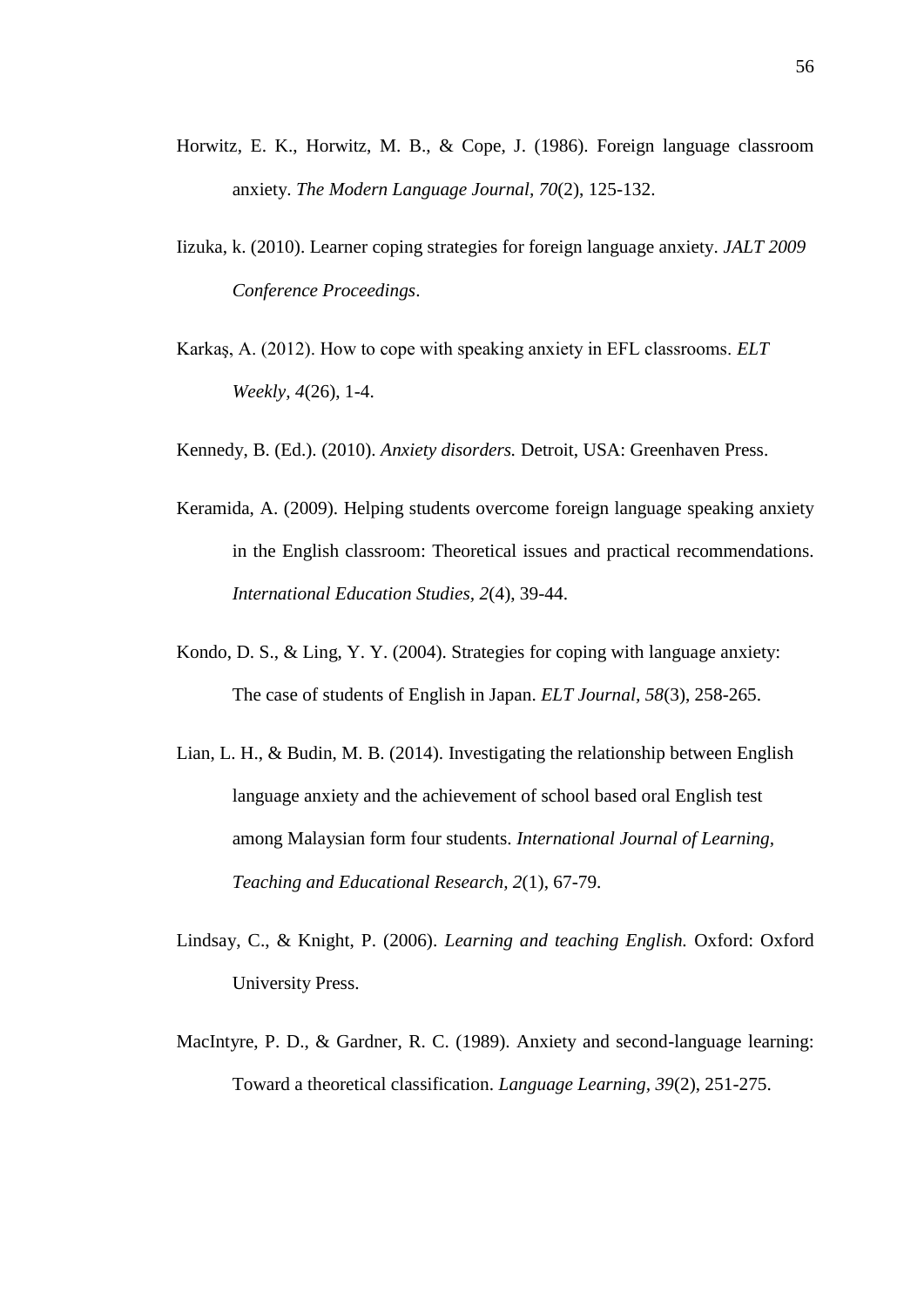- MacIntyre, P. D., & Gardner, R. C. (1991). Language anxiety: Its relationship to other anxieties and to processing in native and second languages. *Language Learning, 41*(4), 513-534.
- Mak, B. (2011). An exploration of speaking-in-class anxiety with Chinese ESL learners. *System, 39,* 202-214.
- Marwan, A. (2007). Investigating students' foreign language lnxiety. *Malaysian Journal Of ELT Research, 3*, 37-55.
- Marwan, A. (2008, August). The exploration of factors triggering foreign language anxiety: Learners' voice. *TEFLIN Journal, 19*(2), 119-126.
- McCroskey, J. C., Booth-Butterfield, S., & Payne, S. K. (1989). The Impact of communication apprehension on college student retention and success. *Communication Quarterly, 37*(2), 100-107.
- Melouah, A. (2013). Foreign language anxiety in EFL speaking classrooms: A case study of first-year LMD students of English at Saad Dahlab University of Blida, Algeria. *Arab World English Journal, 4*(1), 64-76.
- Merriam-Webster Dictionaries. (2013). Retrieved April 18, 2013, from merriamwebster.com:<http://www.merriam-webster.com/dictionary/anxiety>
- Mesri, F. (2012). The Relationship between gender and Iranian EFL learners' foreign language classroom anxiety (FLCA). *International Journal of Academic Research in Business and Social Sciences, 2*(6), 147-156.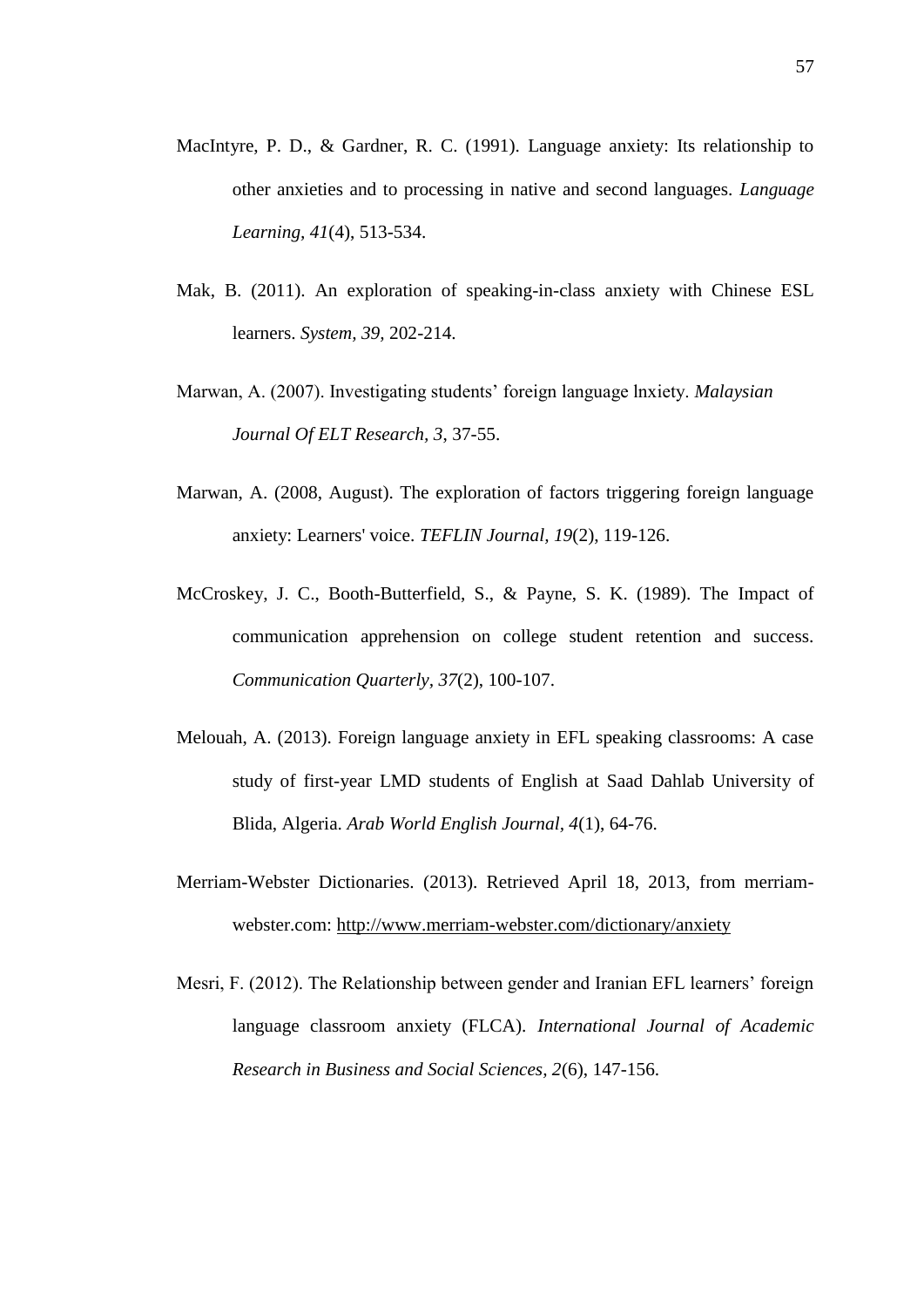- Mohammad, R. I. (2013). *Teachers' and students' attitudes towards the use of L1 (Kurdish) in EFL classroom in computer institutes in nothern Iraq.* Unpublished master's thesis, Near East University, Nicosia.
- Nazarova, O. (2013). *Improving public speaking competence of low-achieving students using several NLP techniques: A mixed-methods approach.* Unpublished master's thesis, University of Near East, Nicosia.
- Occhipinti, A. (2009). *Foreign language anxiety in in-class speaking activities: Two learning contexts in comparison.* Unpublished master's thesis, University of Oslo, Oslo, Norway, 1-112.
- Orsillo, S. M., & Roemer, L. (2005). *Acceptance and mindfulness-based approaches to anxiety: Conceptualization and treatment.* New York, NY: Springer.
- Oxford advanced learner's dictionary. (2011). Retrieved April 18, 2013, from oald8.oxfordlearnersdictionaries.com:

<http://oald8.oxfordlearnersdictionaries.com/dictionary/anxiety>

- Ozcan, C. (2007, July 18). Anxiety in learning a language. Retrieved May 28, 2014, from articlesbase.com: [http://www.articlesbase.com/self-help](http://www.articlesbase.com/self-help-articles/anxiety-in-learning-a-language-183990.html)[articles/anxiety-in-learning-a-language-183990.html](http://www.articlesbase.com/self-help-articles/anxiety-in-learning-a-language-183990.html)
- Öztürk, G., & Gürbüz, N. (2014). Speaking anxiety among Turkish EFL learners: The case at a state university. *Journal of Language and Linguistic Studies*, *10*(1), 1-17.
- Qian, L. (2012). *Cooperative learning using jigsaw activities in college English*. Unpublished master's thesis, Suranaree University of Technology.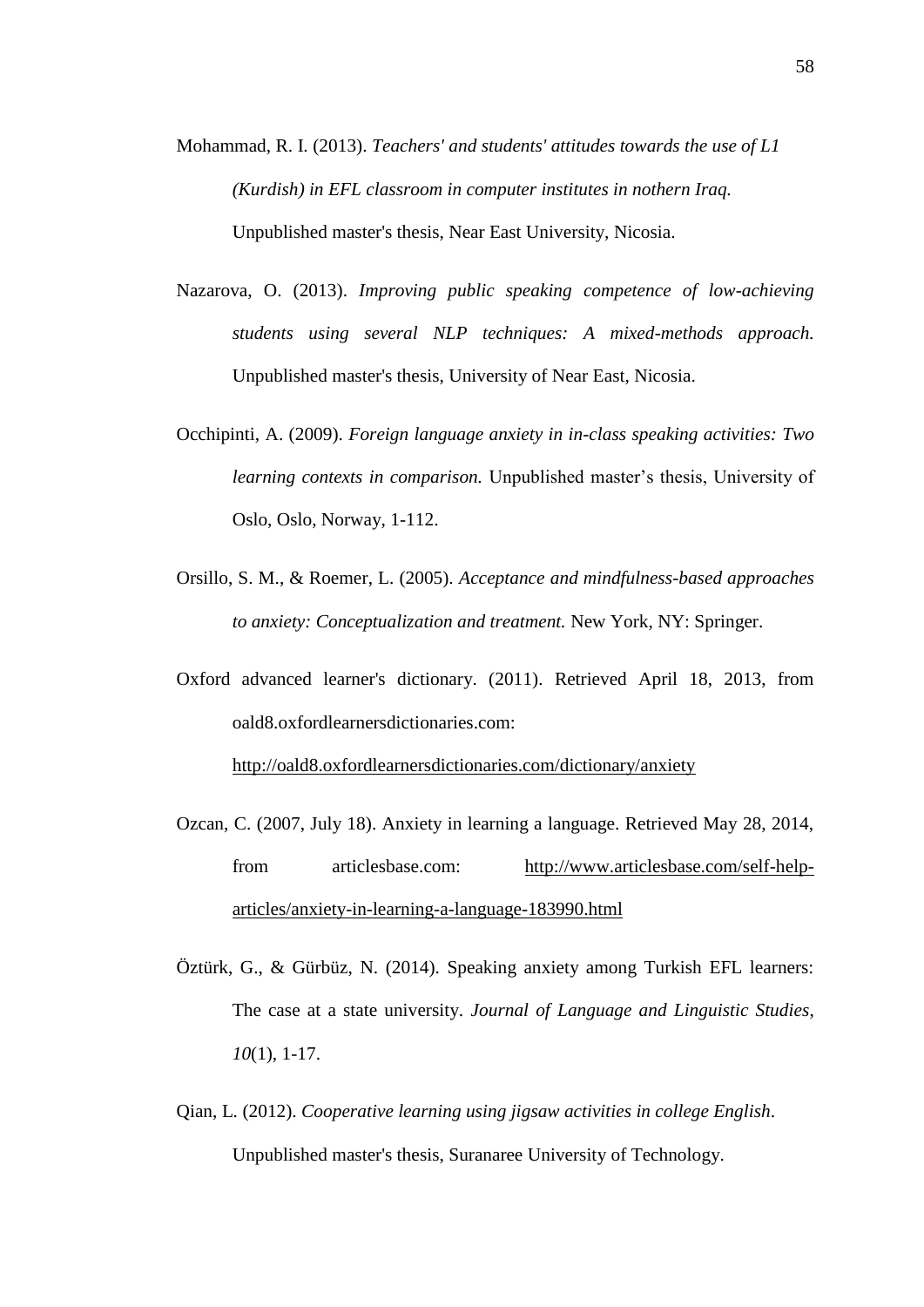- Richards, J. C., Schmidt, R., Kindricks, H., & Kim, Y. (2002). *Longman dictionary of language teaching and applied linguistics* (3rd ed.). Harlow: Pearson Education Limited.
- Scovel, T. (1978). The effect of affect on foreign language learning: A review of the anxiety research. *Language Learning, 28,* 129-142.
- Subaşı, G. (2010). What are the main sources of Turkish EFL students' anxiety in oral practice? *Turkish Online Journal of Qualitative Inquiry,* 1(2), 29-49.
- Suleimenova, Z. (2013). Speaking anxiety in a foreign language classroom in Kazakhstan. *Procedia - Social and Behavioral Sciences*, 1860 – 1868. doi:10.1016/j.sbspro.2013.10.131
- Tanveer, M. (2007). *Investigation of the factors that cause language anxiety for ESL/EFL learners in learning speaking skills and the influence it casts on communication in the target language.* Unpublished master's thesis, University of Glasgow.
- Wan Mustapha, W. Z., Ismail, N., & Ratan Singh, D. S. (2010). ESL students communication apprehension and their choice of communication activities. *AJTLHE, 2*(1), 22 -29.
- Wood, P. (2007). *Reducing Speech Anxiety: 10 Memory Tools For Remembering Your Speech*. Retrieved June 28, 2014, from pattiwood.net: <http://www.pattiwood.net/article.asp?PageID=6236>
- Woodrow, L. (2006). Anxiety and speaking English as a second language. *RELC Journal, 37*(3), 308-328.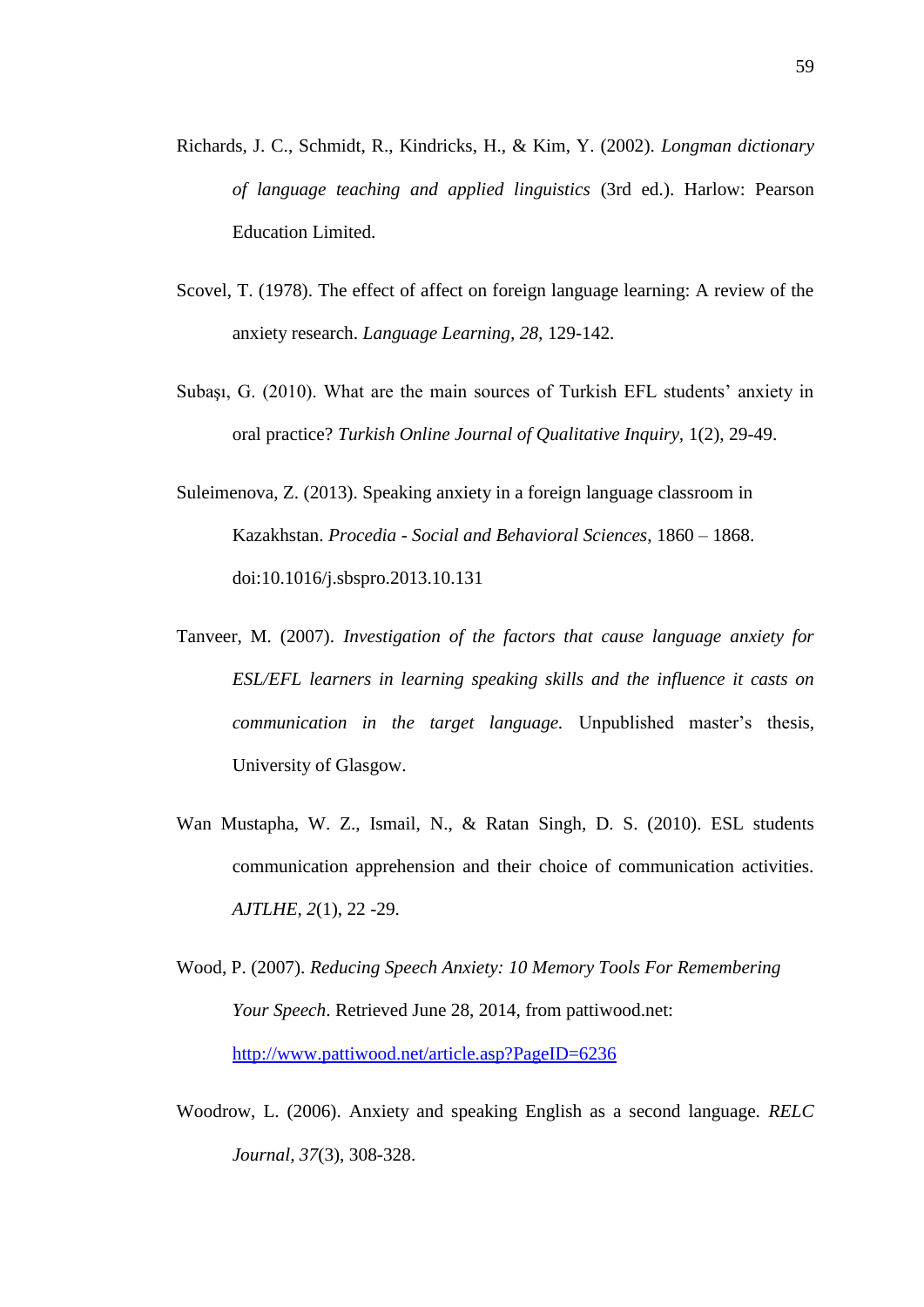- Wörde, R. v. (2003). Students' perspectives on foreign language anxiety. *Virginia Community College System, 8*(1), 1-15.
- Young, D. J. (1990, December). An investigation of students' perspectives on anxiety and speaking. *Foreign Language Annals, 23*(6), 539-567.
- Young, D. J. (1991). Creating a low-anxiety classroom environment: What does language anxiety research suggest? *The Modern Language Journal, 75*(4), 426-429.
- Young, D. J. (1992). Language anxiety from foreign language specialist's perspective: Interviews with Krashen, Omaggio Hadley, Terrell, and Rardin. *Foreign Language Annals, 25,* 157-172.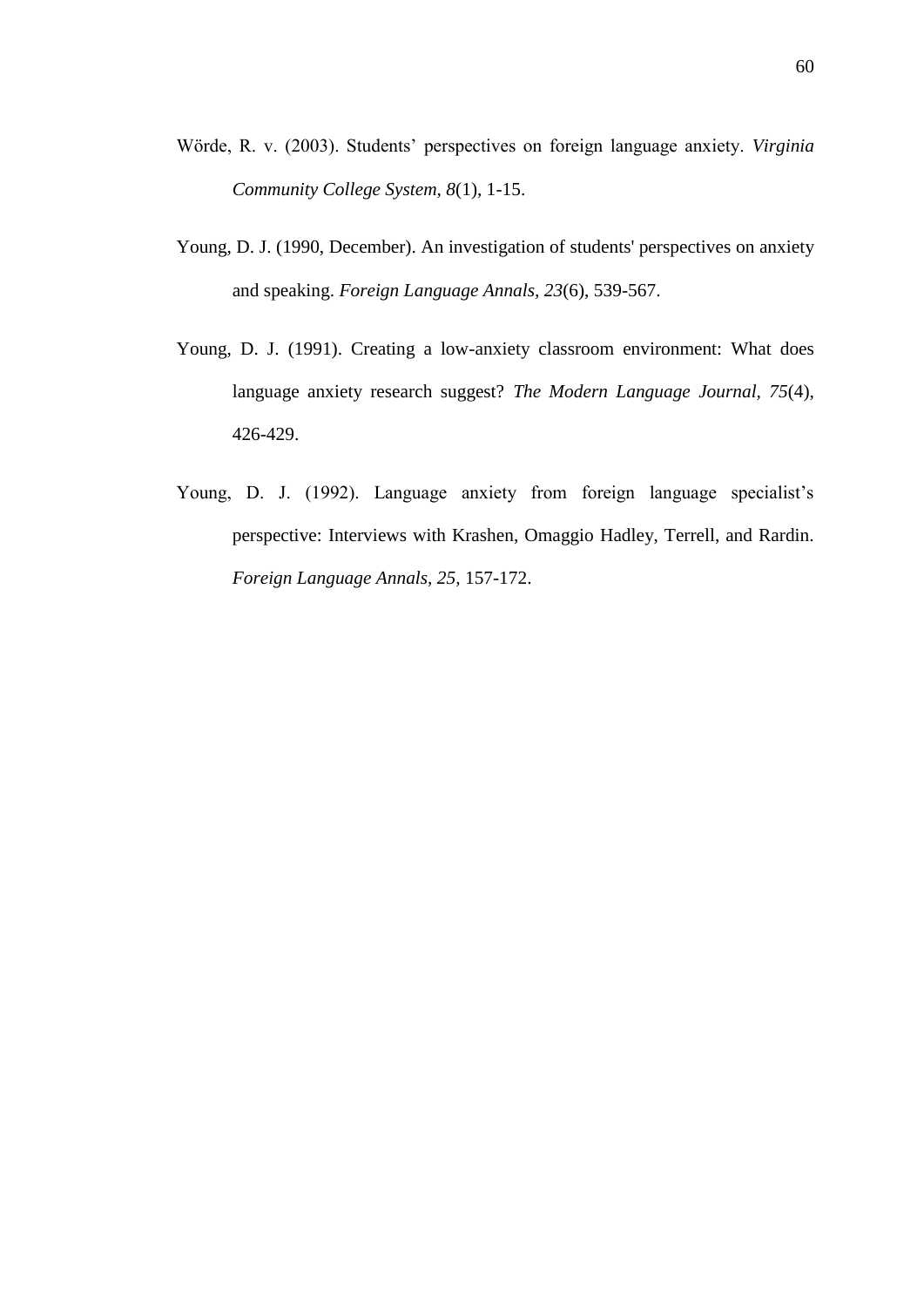## **APPENDICES**

## **Appendix A**

## **English Version of the Questionnaire**

#### **Dear Student,**

This questionnaire is designed to collect information about your anxiety in learning and speaking English as a foreign language. Please respond sincerely to all items. Your responses will be used for research purposes only and will never be used for any other purposes.

Thank you for your participation.

## **Personal Information**

Mark appropriate box with X.

| Age: | Years |                                                                                                | Gender: Male: | <b>Female:</b> |
|------|-------|------------------------------------------------------------------------------------------------|---------------|----------------|
|      |       | Grade: $1^{st}$ year $ $ $ $ $2^{nd}$ year $ $ $ $ $3^{rd}$ year $ $ $ $ $4^{th}$ year $ $ $ $ |               |                |

# **FOREIGN LANGUAGE CLASSROOM ANXIETY SCALE**

(Horwitz, Horwitz, & Cope, 1986)

#### **Directions:**

Each of the following items refers to how you feel about your English language class. Please mark the most appropriate option with (X).

(Strongly Disagree = **SD**)  $(Disagree = **D**)$ (Neither Agree nor Disagree = **N**)  $(A\text{gree} = \mathbf{A})$ (Strongly Agree = **SA**)

| No. | Items                                                                      | <b>SD</b> | N |  |  |
|-----|----------------------------------------------------------------------------|-----------|---|--|--|
|     | I never feel quite sure of myself when I am speaking in English.           |           |   |  |  |
|     | I DON'T worry about making mistakes in language class.                     |           |   |  |  |
|     | I tremble when I know that I'm going to be called on in language<br>class. |           |   |  |  |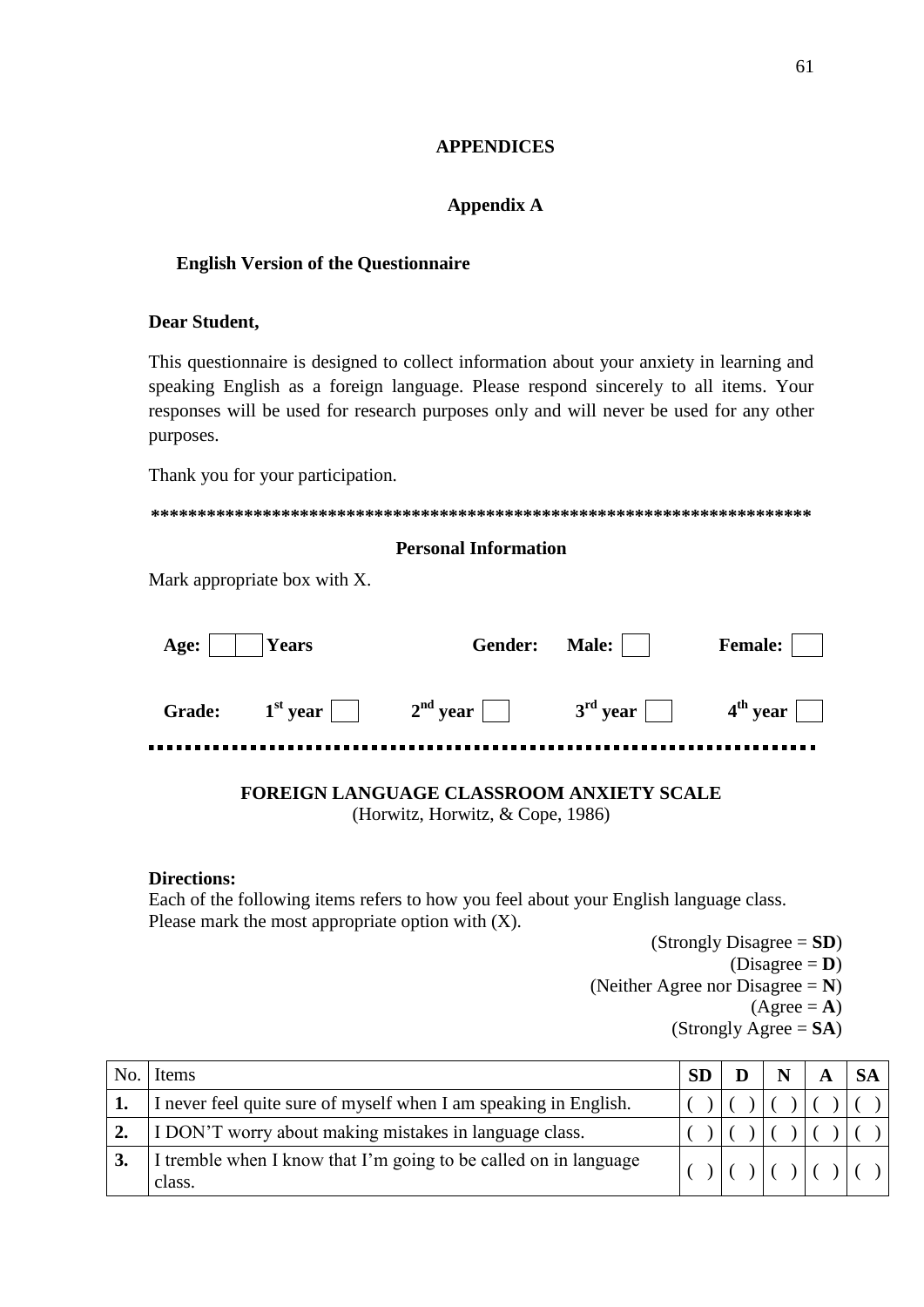| 4.  | It frightens me when I don't understand what the teacher is saying in<br>the English language.         |                |     |           |          |     |          |  |
|-----|--------------------------------------------------------------------------------------------------------|----------------|-----|-----------|----------|-----|----------|--|
| 5.  | It wouldn't bother me at all to take more English language classes.                                    |                | ( ) | ( )       |          | ( ) | $\left($ |  |
| 6.  | During language class, I find myself thinking about things that have<br>nothing to do with the course. | ( )            |     | $\lambda$ |          | ( ) | ( )      |  |
| 7.  | I keep thinking that the other students are better at language than I<br>am.                           |                |     |           |          |     |          |  |
| 8.  | I am usually at ease (comfortable) during tests in my language class.                                  |                |     |           |          |     |          |  |
| 9.  | I start to panic when I have to speak without preparation in language<br>class.                        |                |     |           |          |     |          |  |
| 10. | I worry about the consequences of failing my language class.                                           |                |     |           |          |     |          |  |
| 11. | I don't understand why some people get so upset over language<br>classes.                              |                |     |           |          |     |          |  |
| 12. | In language class, I can get so nervous I forget things I know.                                        |                |     |           |          |     |          |  |
| 13. | It embarrasses me to volunteer answers in my language class.                                           |                |     |           |          |     |          |  |
| 14. | I would NOT be nervous speaking the English language with native<br>speakers.                          |                |     |           |          |     |          |  |
| 15. | I get upset when I don't understand what the teacher is correcting.                                    |                |     |           |          |     |          |  |
| 16. | Even if I am well prepared for language class, I feel anxious about it.                                |                |     |           |          |     |          |  |
| 17. | I often feel like not going to my language class.                                                      |                |     |           |          |     |          |  |
| 18. | I feel confident when I speak in English in my language class.                                         |                |     |           |          |     |          |  |
| 19. | I am afraid that my language teacher is ready to correct every mistake<br>I make.                      |                |     |           |          |     |          |  |
| 20. | I can feel my heart pounding when I'm going to be called on in<br>language class.                      |                |     |           |          |     |          |  |
| 21. | The more I study for a language test, the more confused I get.                                         |                |     |           |          |     |          |  |
| 22. | I DON'T feel pressure to prepare very well for language class.                                         |                |     |           |          |     |          |  |
| 23. | I always feel that the other students speak the English language better<br>than I do.                  | $\left($       |     |           |          |     |          |  |
| 24. | I feel very self-conscious about speaking English in front of the other<br>students.                   |                |     |           |          |     |          |  |
| 25. | Language class moves so quickly I worry about getting left behind.                                     |                |     |           |          |     |          |  |
| 26. | I feel more tense and nervous in my language class than in my other<br>classes.                        | €              |     |           |          |     |          |  |
| 27. | I get nervous and confused when I am speaking in my language class.                                    |                |     |           |          |     |          |  |
| 28. | When I'm on my way to language class, I feel very sure and relaxed.                                    |                |     |           |          |     |          |  |
| 29. | I get nervous when I don't understand every word the language<br>teacher says.                         | $\left($       |     |           | $\left($ |     |          |  |
| 30. | I feel overwhelmed by the number of rules you have to learn to speak<br>the English language.          | $\overline{(}$ |     |           |          |     |          |  |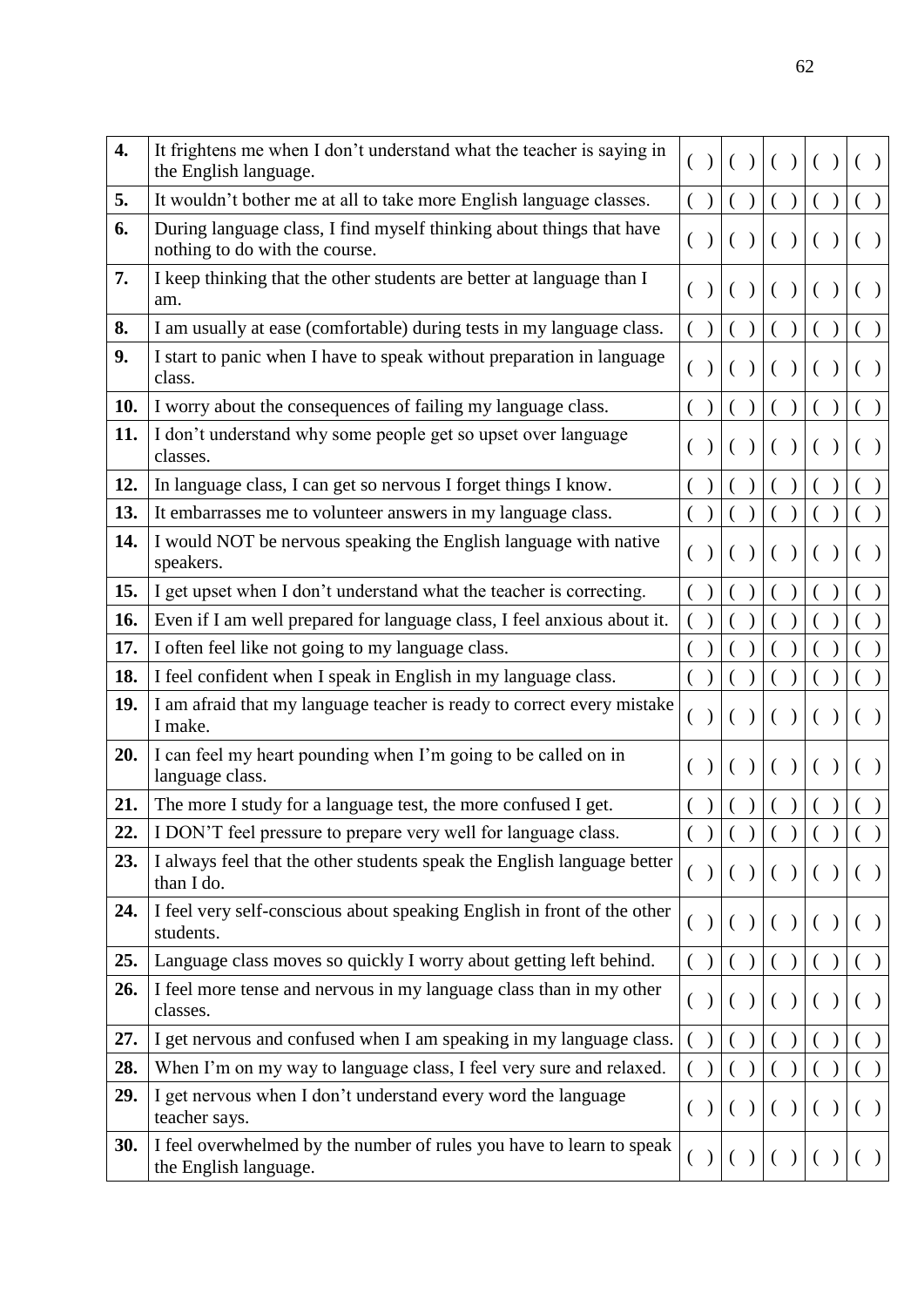|     | 31. I am afraid that the other students in the class will laugh at me when $\begin{bmatrix} 1 & 0 \\ 0 & 1 \end{bmatrix}$ ( ) ( ) ( ) ( )<br>speak in English. |  |  |  |  |               |  |
|-----|----------------------------------------------------------------------------------------------------------------------------------------------------------------|--|--|--|--|---------------|--|
| 32. | I would probably feel comfortable around native speakers of the<br>English language.                                                                           |  |  |  |  | ) $ () () ()$ |  |
| 33. | I get nervous when the language teacher asks questions which I<br>haven't prepared in advance.                                                                 |  |  |  |  |               |  |

**34.** What do you do to cope with your foreign language anxiety?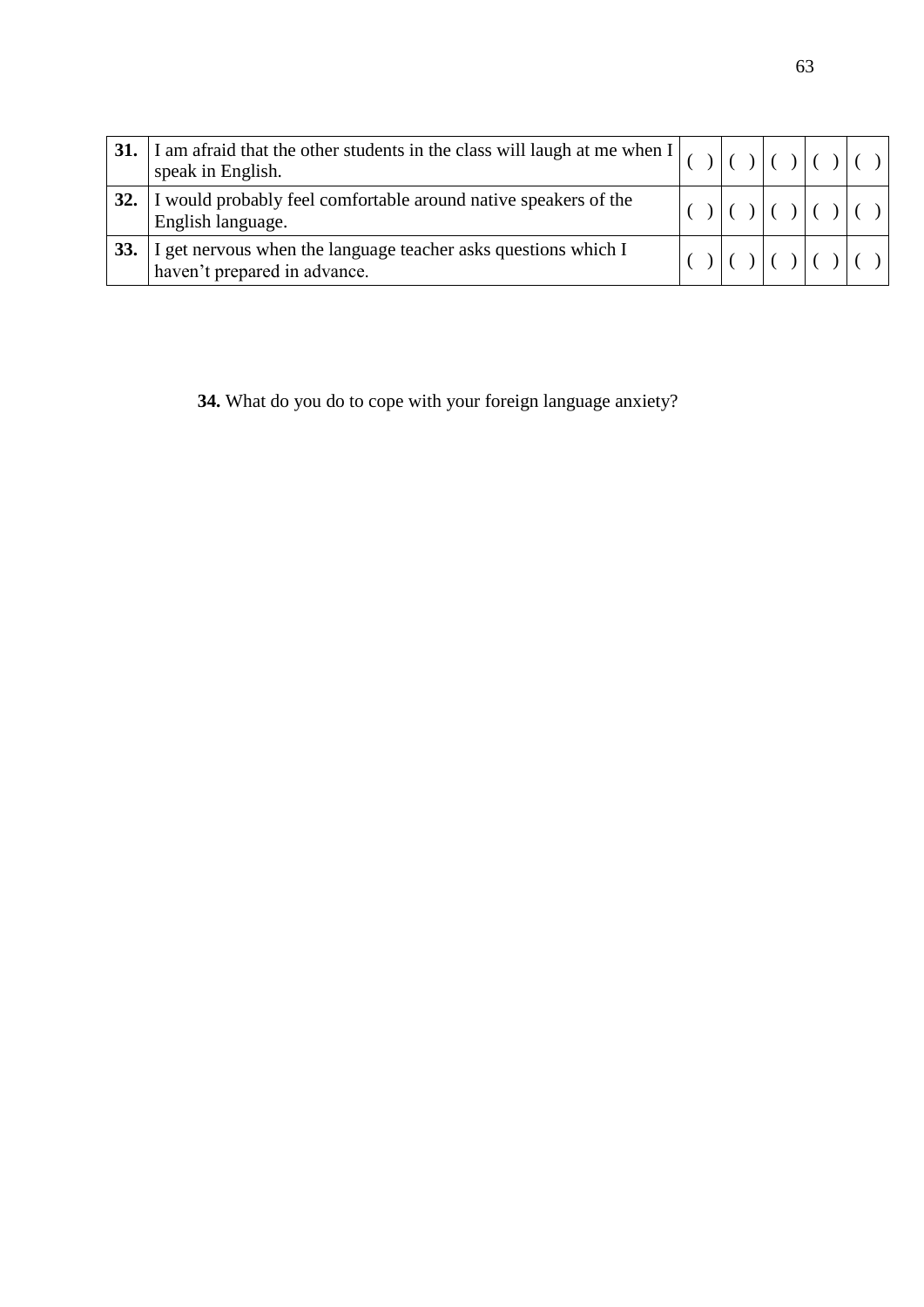# **Appendix B**

#### **Kurdish Version of the Questionnaire**

#### **خوێندکاری ئازیز**،

ئەم ڕاپرسیە ڕێکخراوە بۆ کۆکردنەوەی زانیاری لەبارەی دڵەڕاوکێ ی فێربوون و قسەکردن بە ئینگلیزی وەك زمانێکی بیانی. تکایە، دڵسۆزانە وەاڵمی گشت بڕگەکان بدەرەوە. وەاڵمەکانت تەنها بۆ مەبەستی توێژینەوە بەکاردەهێنرێت و هەرگیز بۆ هیچ مەبەستێکی تر بەکار ناهێنرێت.

سوپاس بۆ بەژداربوونت.

\*\*\*\*\*\*\*\*\*\*\*\*\*\*\*\*\*\*\*\*\*\*\*\*\*\*\*\*\*\*\*\*\*\*\*\*\*\*\*\*\*\*\*\*\*\*\*\*\*\*\*\*\*\*\*\*\*\*\*\*\*\*\*\*\*\*\*\*

## **زانیاری کەسی**

(x (لە بۆکسی گونجاو دابنێ:

| $\sim$<br>$\overline{\phantom{a}}$ | $\mathbf{v}$<br>$\cdots$<br>v. | --- | مسسلا |  | АA<br>æ<br>$-1$ |
|------------------------------------|--------------------------------|-----|-------|--|-----------------|
|                                    |                                |     |       |  |                 |

|  | حه ۱۱ | المامر" | ده ه | سەك | قة ڏ |
|--|-------|---------|------|-----|------|
|  |       |         |      |     |      |

# **پێوەری دڵەڕاوکێی زمانی بیانی لە پۆلدا**

ڕێنوێنی:

هەر یەك لەم بڕگانەی خوارەوە ئاماژە بە چۆنیەتی هەستی تۆ دەکات لە بارەی زمانی ئینگلیزی لە پۆلدا.

تکایە، بە x ئاماژە بەو هەڵبژاردەیە بدە کە گونجاوترینیانە.

**)بەتەواوی ناڕازیم = ب ن( )ناڕازیم = ن( )نە ڕازیم نە ناڕازیم = نە( )ڕازیم = ڕ( )بەتەواوی ڕازیم = ب ڕ(**

| بر گەكان                                                                     |  |  |  |
|------------------------------------------------------------------------------|--|--|--|
|                                                                              |  |  |  |
| همرگیز بهتمواوی له خوّم دلّنیا نیم کاتی به نینگلیزی قسه دهکم                 |  |  |  |
| نیگیرانی ئەو ھەلانە نیم كە لە وانەي زمان دەيانكەم                            |  |  |  |
| دمشلَّــفرْنِم کاتـی کـه دمز انم بـه ئینـگلیز ی پرسیار م لـی دمکر ی لـه پول  |  |  |  |
| توشی دلْهِر اوکی دهبم کاتیک ماموْستاکهم به نینگلیزی قسهدمکات و لیّی تیّناگهم |  |  |  |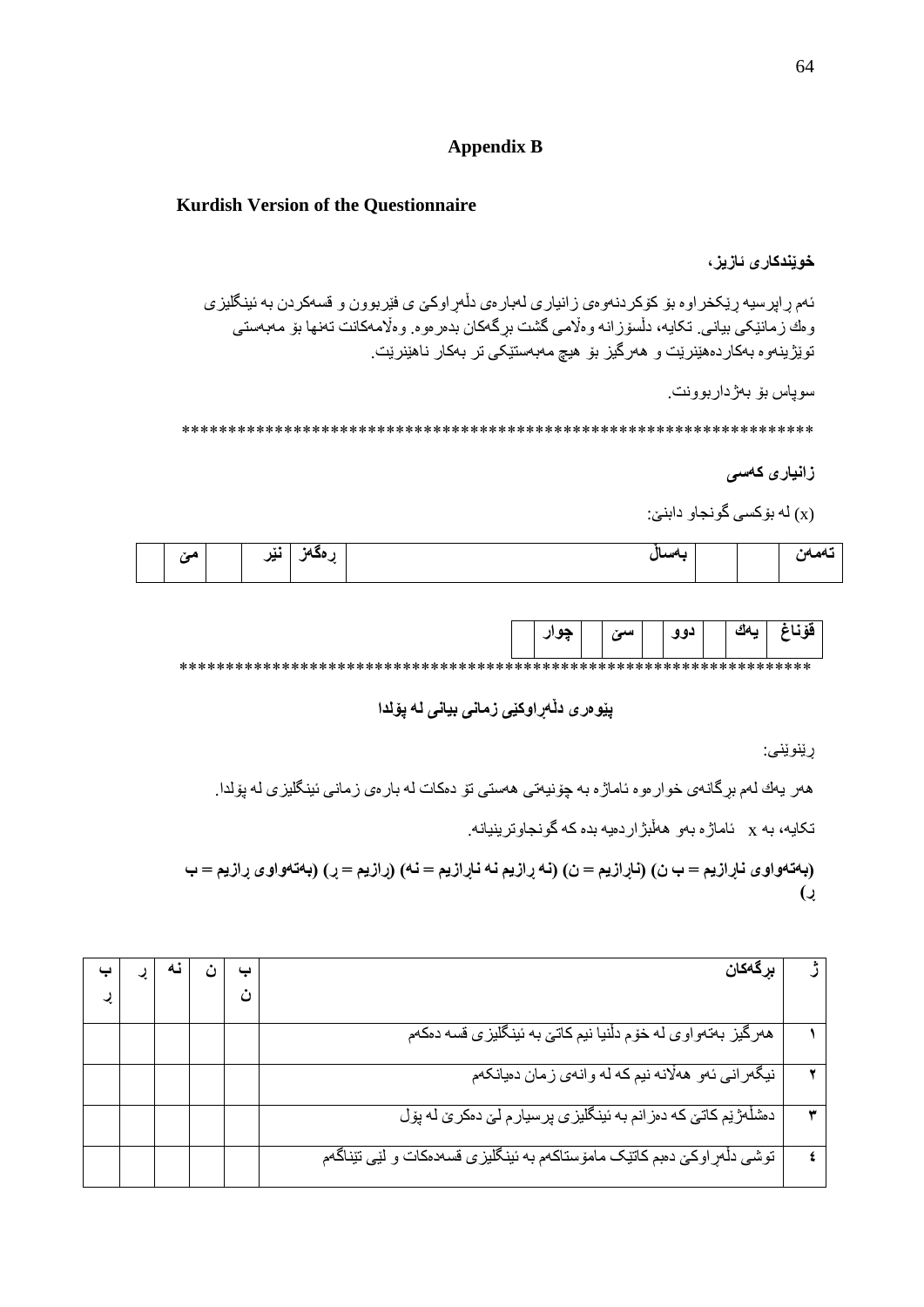|                          | همرگیز له ومرگرتنی کورسی زیادهی زمانی ئینگلیزی بێزارنابم                                        |  |  |
|--------------------------|-------------------------------------------------------------------------------------------------|--|--|
| ٦                        | له ناو پول، دهكهومه بيركردنموه له ههنديّ شت كه هيچ پهيومندي به وانهكهوه نيه                     |  |  |
| ٧                        | بهردموام وا بیر دمکهمهوه که خویندکار مکانی تر له من باشترن له زماندا                            |  |  |
| ٨                        | عادهتهن ئاساييم (ئاسودهم) له تاقيكردنهوهي بابهتي زمان                                           |  |  |
| ٩                        | دەپەشۆكێم كاتى كە پێويستە قسە بكەم بىّ ئەوەي خۆم بۆ ئامادە كردېێت                               |  |  |
| $\mathbf{L}$             | نیگیر انم له بار می دمر منجامهکانی کموتن له وانهی زمان                                          |  |  |
| $\overline{\mathcal{L}}$ | تيّ ناگهم بوّ ههنديّ خطّك زوّر بيّز ار دهبن له وانهكاني زماندا                                  |  |  |
| $\overline{\mathbf{y}}$  | له وانهي زماندا، ئەوەندە قەلەق دەبم ئەو شتانە لە بير دەكەم كە دەيانزانم                         |  |  |
| $\gamma$                 | بِيِّم شَهرمه ههر لهخوّمهوه وهلَّام بدهمهوه له وانهي زمان                                       |  |  |
| $\sqrt{6}$               | توشی دلْهِراوکی٘ (قطعقی) نابم که قسه لهگهلْ کهسانیٰ بکمم که زمانی دایکیان ئینگلیزیه             |  |  |
| $\lambda$                | بێزار دهبم کاتێ تێ ناگهم که مامۆستا چی راست دهکاتهوه                                            |  |  |
| $\mathcal{L}$            | تعنانعت ئەگەر خۆشم باش بۆ وانەي زمان ئامادە كردبى، ھەر ھەست بە دلْەر اوكىي<br>دەكەم             |  |  |
|                          |                                                                                                 |  |  |
| $\sqrt{2}$               | زۆر جار بير له نەچوونه پۆل دەكەمەوە لەوانەي زماندا                                              |  |  |
| ۱۸                       | ههست به متمانه به خوّ بوون دمکهم کاتیّ که له وانهی زماندا به ئینگلیزی قسه دمکهم                 |  |  |
| $\sqrt{4}$               | دمترسم ماموستاي زمان بيەوێ هەموو هەڵەكانم بۆ ڕاستكاتەوه                                         |  |  |
| $\mathbf{y}$ .           | هەست بە خێرا لێدانی دڵم (دڵە کوتە) دەکەم کاتیّ کە خەریکە پرسیار م لیّ بکر یّ لە<br>وانەي زماندا |  |  |
| $\overline{Y}$           | تا زوّرتر بخويْنم بوّ تاقيكردنـهوءي زمان، زياتر توشي سـهرلـيّ تێكجوون دهبم                      |  |  |
| $\mathbf{y}$             | هەست بە هیچ فشارتِك ناكەم بۆ خۆ ئامادە كردن بەشنوەيەكى زۆر باش بۆ وانەي زمان                    |  |  |
| $\pmb{\curlyvee}$        | هەردەم وا هەست دەكەم كە خويندكار ەكانى تر لە من باشتر بە زمانى ئېنگلېزى قسە<br>دمكەن            |  |  |
| $Y$ ź                    | هەست بە شەرمێکى زۆر دەكەم كە بە ئېنگلېزى لەبەردەم خوێندكارەكانى تر قسە بكەم                     |  |  |
| $\mathbf{y}$             | وانهي زمان زور به خێرايي دهروات، لموه دهترسم دواكهوم                                            |  |  |
| $\mathbf{y}$             | به بهر اورد لهگهل وانهکانی تردا له وانهی زمان ههست به گرژی و دلْهراوکیّ یهکی<br>زياتر دمكهم     |  |  |
| $\overline{Y}$           | توشي دلْمِر اوكيّ و سەرليّ نێكچوون دەبم كاتيّ له وانەي زمان قسه دەكەم                           |  |  |
|                          |                                                                                                 |  |  |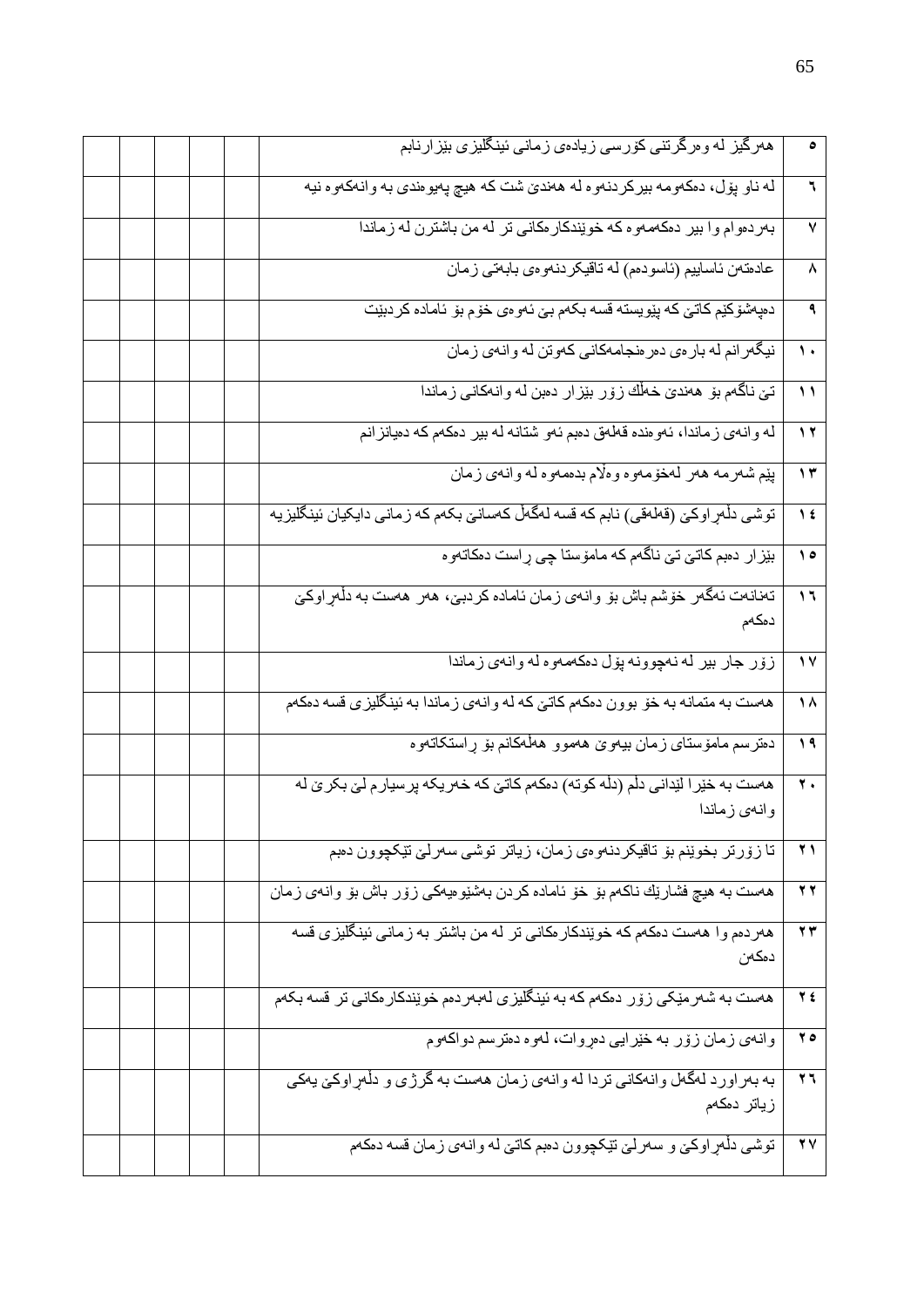| ٢٨             | کاتیٌ که له ړێگام بهر مو وانهي زمان ههست به دلْنيايي و ئاسودميي دمکهم                                      |  |  |  |
|----------------|------------------------------------------------------------------------------------------------------------|--|--|--|
| 29             | توشی دلْمر اوکیّ دمبم کاتیّ له هەموو شتیّ (وشەیەك) تیّ ناگەم که ماموّستای زمان                             |  |  |  |
| $\mathbf{r}$ . | ههست به پهریشانی دمکهم به دمست ژمار میهك ړیسا كه دمبیّ فیری ببی بو قسهکردن به<br>ئ <b>ینگلیز <i>ی</i></b>  |  |  |  |
| ۳١             | دمتر سم که خوێندکار مکانی تر له پۆلدا پێم پێ بکعنن کاتێ به ئینگلیزی قسه دمکهم                              |  |  |  |
| $\tau$ $\tau$  | ړ منگه ههست به ناسوودهيي بکهم له دهوروبهري نهو کهسانهي که زماني دايکيان<br>ئینگلیز یه                      |  |  |  |
| $\mathbf{r}$   | توشی دلٰہرِ اوکی٘ دمبم کاتی٘ که مامو٘ستای زمان ھەندیٚ پرسیار م لیّ دمکا که خو٘م باش بو٘<br>ئاماده نەكردووه |  |  |  |

.٤٣چۆن مامەڵە لەگەڵ شڵەژانی دەرونی زمانی بیانی دەکەیت؟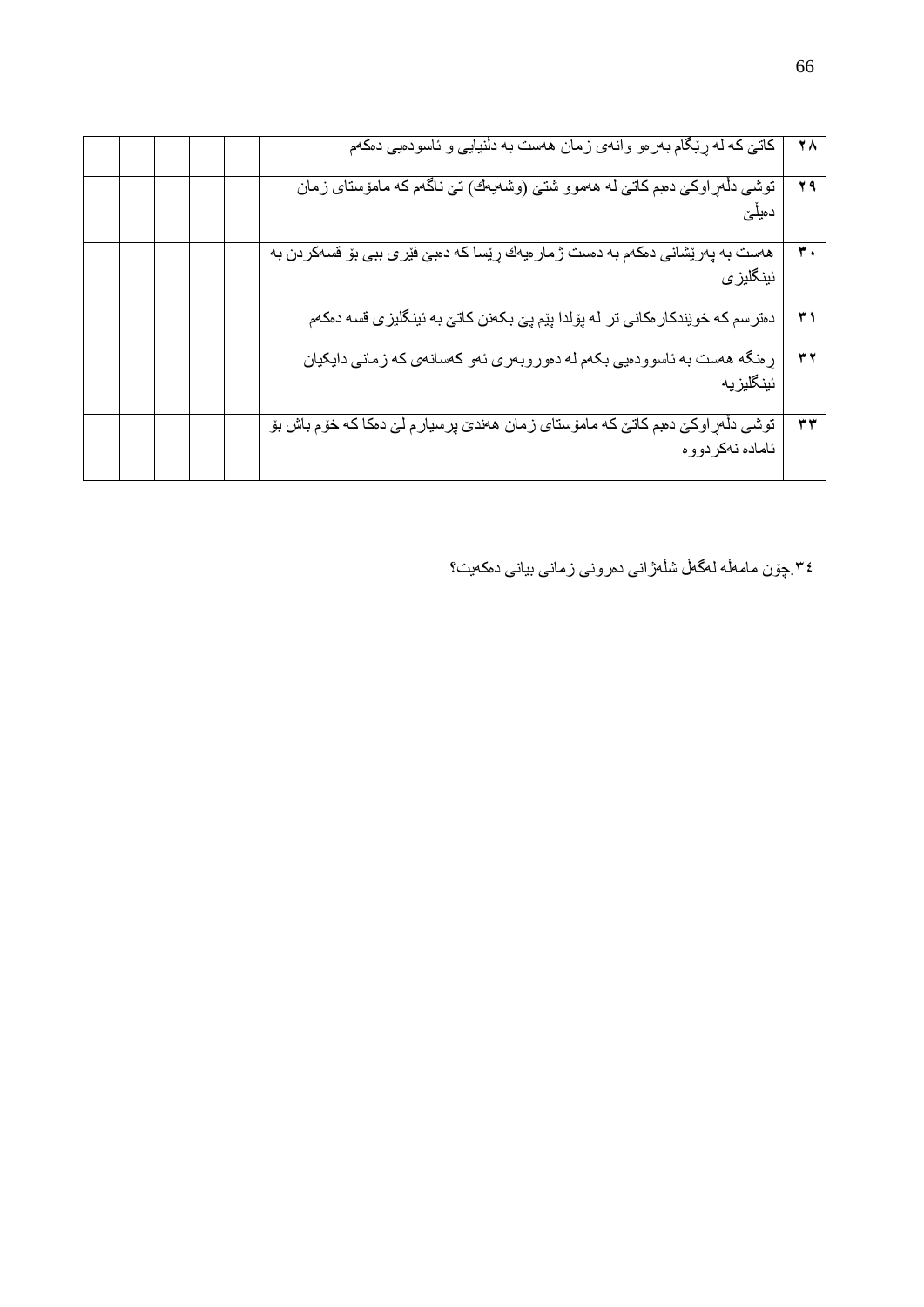# **Appendix C**

| <i>Descriptive Statistics for Mean Scores of FLCAS</i>          |     |             |      |
|-----------------------------------------------------------------|-----|-------------|------|
| <b>Items</b>                                                    | N   | <b>Mean</b> | SD.  |
| 32. I would probably feel comfortable around native speakers    | 121 | 3.84        | 1.31 |
| of the English language.                                        |     |             |      |
| 18. I feel confident when I speak in English in my language     | 121 | 3.58        | 1.40 |
| class.                                                          |     |             |      |
| 33. I get nervous when the language teacher asks questions      | 121 | 3.39        | 1.42 |
| which I haven't prepared in advance.                            |     |             |      |
| 14. I would NOT be nervous speaking the English language        | 121 | 3.37        | 1.44 |
| with native speakers.                                           |     |             |      |
| 5. It wouldn't bother me at all to take more English language   | 121 | 3.26        | 1.43 |
| classes.                                                        |     |             |      |
| 10. I worry about the consequences of failing my language       | 121 | 3.25        | 1.58 |
| class.                                                          |     |             |      |
| 29. I get nervous when I don't understand every word the        | 121 | 3.19        | 1.32 |
| language teacher says.                                          |     |             |      |
| 9. I start to panic when I have to speak without preparation in | 121 | 3.19        | 1.45 |
| language class.                                                 |     |             |      |
| 28. When I'm on my way to language class, I feel very sure      | 121 | 3.14        | 1.25 |
| and relaxed.                                                    |     |             |      |
| 15. I get upset when I don't understand what the teacher is     | 121 | 3.10        | 1.45 |
| correcting.                                                     |     |             |      |
| 25. Language class moves so quickly I worry about getting left  | 121 | 3.08        | 1.42 |
| behind.                                                         |     |             |      |
| 13. It embarrasses me to volunteer answers in my language       | 121 | 3.08        | 1.47 |
| class.                                                          |     |             |      |
| 8. I am usually at ease (comfortable) during tests in my        |     | 3.06        | 1.40 |
| language class.                                                 | 121 |             |      |
| 20. I can feel my heart pounding when I'm going to be called    | 121 | 3.04        | 1.54 |
| on in language class.                                           |     |             |      |
| 6. During language class, I find myself thinking about things   | 121 | 3.04        | 1.46 |
| that have nothing to do with the course.                        |     |             |      |
| 30. I feel overwhelmed by the number of rules you have to       |     |             |      |
| learn to speak the English language.                            | 121 | 3.03        | 1.41 |
| 11. I don't understand why some people get so upset over        |     |             |      |
| language classes.                                               | 121 | 3.03        | 1.25 |
| 22. I DON'T feel pressure to prepare very well for language     |     |             |      |
| class.                                                          | 121 | 2.91        | 1.36 |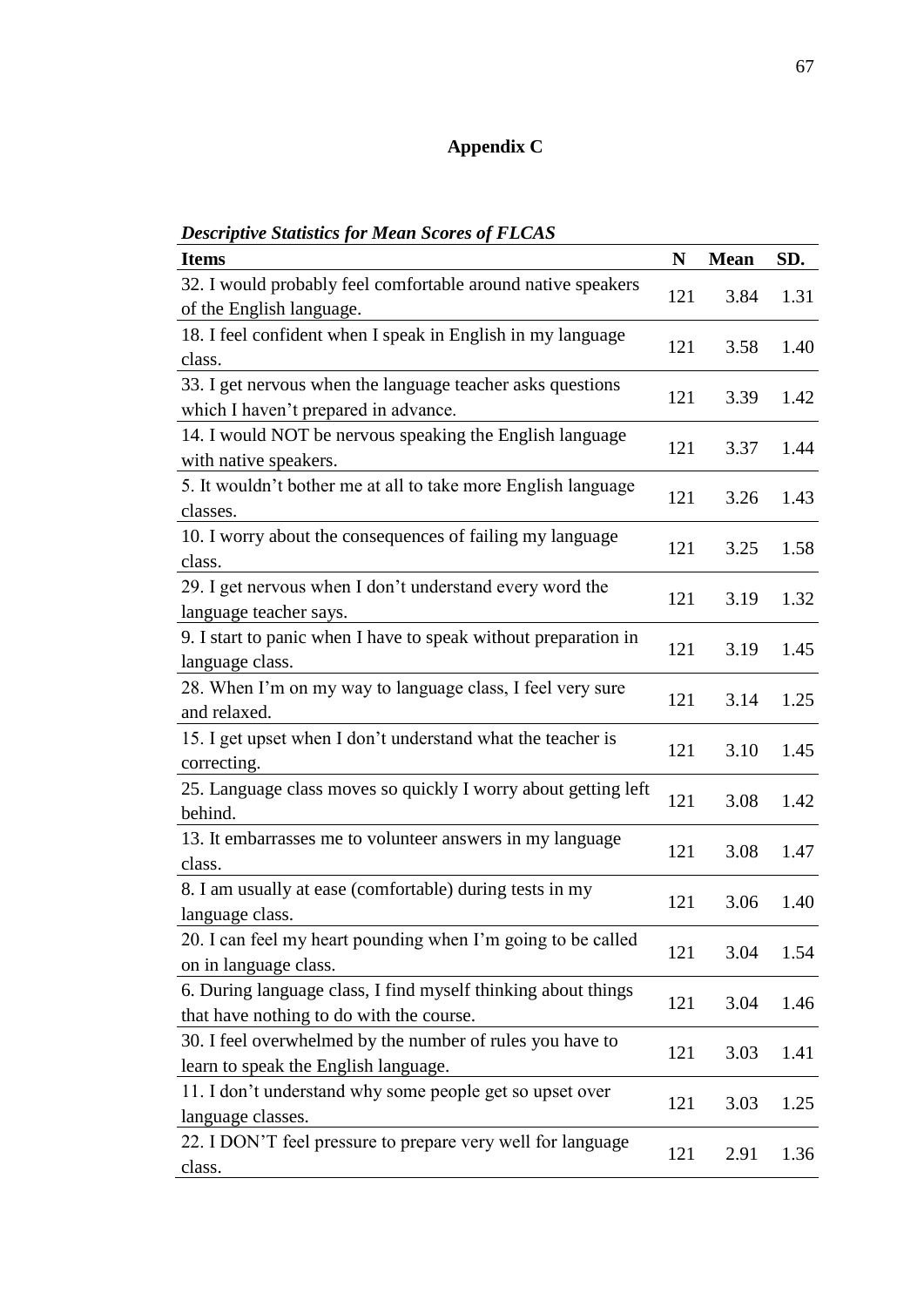| 16. Even if I am well prepared for language class, I feel<br>anxious about it. | 121 | 2.82 | 1.44 |
|--------------------------------------------------------------------------------|-----|------|------|
| 31. I am afraid that the other students in the class will laugh at             |     |      |      |
| me when I speak in English.                                                    | 121 | 2.80 | 1.52 |
| 7. I keep thinking that the other students are better at language              |     |      |      |
| than I am.                                                                     | 121 | 2.74 | 1.42 |
| 3. I tremble when I know that I'm going to be called on in                     |     |      |      |
| language class.                                                                | 121 | 2.73 | 1.48 |
| 23. I always feel that the other students speak the English                    |     |      |      |
| language better than I do.                                                     | 121 | 2.71 | 1.36 |
| 4. It frightens me when I don't understand what the teacher is                 |     |      |      |
| saying in the English language.                                                | 121 | 2.71 | 1.43 |
| 26. I feel more tense and nervous in my language class than in                 |     |      |      |
| my other classes.                                                              | 121 | 2.66 | 1.43 |
| 24. I feel very self-conscious about speaking English in front                 |     |      |      |
| of the other students.                                                         | 121 | 2.66 | 1.49 |
| 12. In language class, I can get so nervous I forget things I                  |     |      |      |
| know.                                                                          | 121 | 2.59 | 1.45 |
| 2. I DON'T worry about making mistakes in language class.                      | 121 | 2.57 | 1.43 |
| 27. I get nervous and confused when I am speaking in my                        |     |      |      |
| language class.                                                                | 121 | 2.56 | 1.40 |
| 1. I never feel quite sure of myself when I am speaking in                     |     |      |      |
| English.                                                                       | 121 | 2.54 | 1.28 |
| 19. I am afraid that my language teacher is ready to correct                   |     |      |      |
| every mistake I make.                                                          | 121 | 2.54 | 1.40 |
| 21. The more I study for a language test, the more confused I                  |     |      |      |
| get.                                                                           | 121 | 2.34 | 1.43 |
| 17. I often feel like not going to my language class.                          | 121 | 2.00 | 1.25 |

68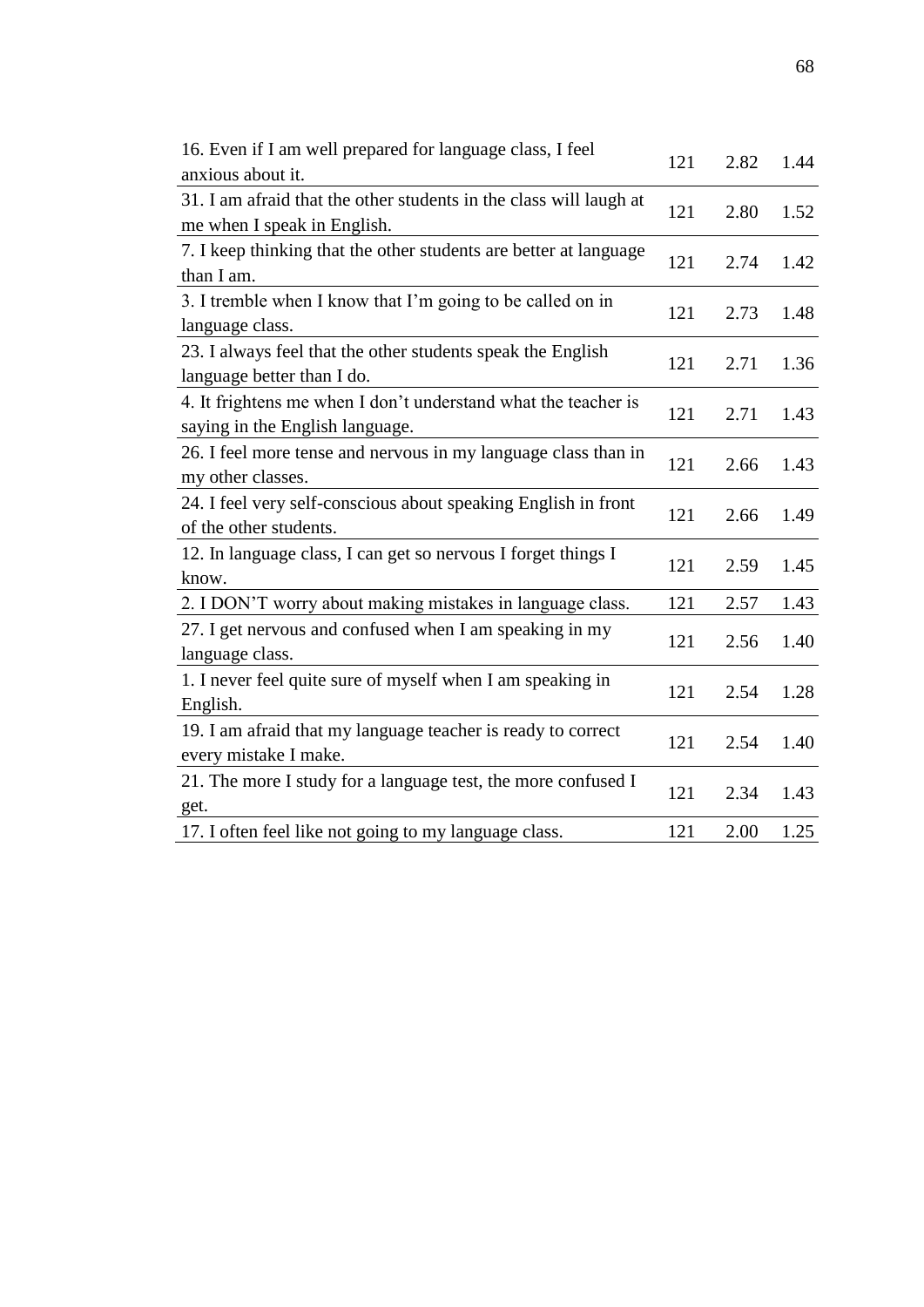#### **Appendix D**

#### **A Letter by Prof. Dr. Horwitz on Determining Students' Anxiety Level**

**From**: Horwitz, Elaine K [horwitz@austin.utexas.edu](mailto:horwitz@austin.utexas.edu)

**To**: Brwa Sharif [brwa.sharif@gmail.com](mailto:brwa.sharif@gmail.com)

Researchers have various approaches to scoring the FLCAS. This is what I say in my book. You should always score a "5" for the highest level of anxiety and a "1" for the least anxiety. Items 2, 5, 8, 11, 14, 18, 22, 28, and 32 are reverse-scored items. (Check your version of the FLCAS for these items to make sure they seem like reverse-scored items. Any item that says something like "I am not anxious" should be reverse-scored.) For these items, you will need to switch your students' responses. "5's" should be "reverse-scored to "1's," "4's" to "2's," "1's" to "5's,"and "2's to "4's." Of course, "3's" will not have to be switched. The phrase neither agree nor disagree is often used in psychological questionnaire research in the US. I interpret it as SLIGHTLY anxious especially when the participant responds to other items that indicate anxiety with an agree or strongly agree. The participant has not denied anxiety with this response.

To determine a student's anxiety level, add up their responses to all the questions, remembering to first reverse-score the items that need reverse-scoring, then divide the total by 33 (the total number of questions). Students with averages around 3 should be considered slightly anxious, while students with averages below 3 are probably not very anxious. Students who average near 4 and above are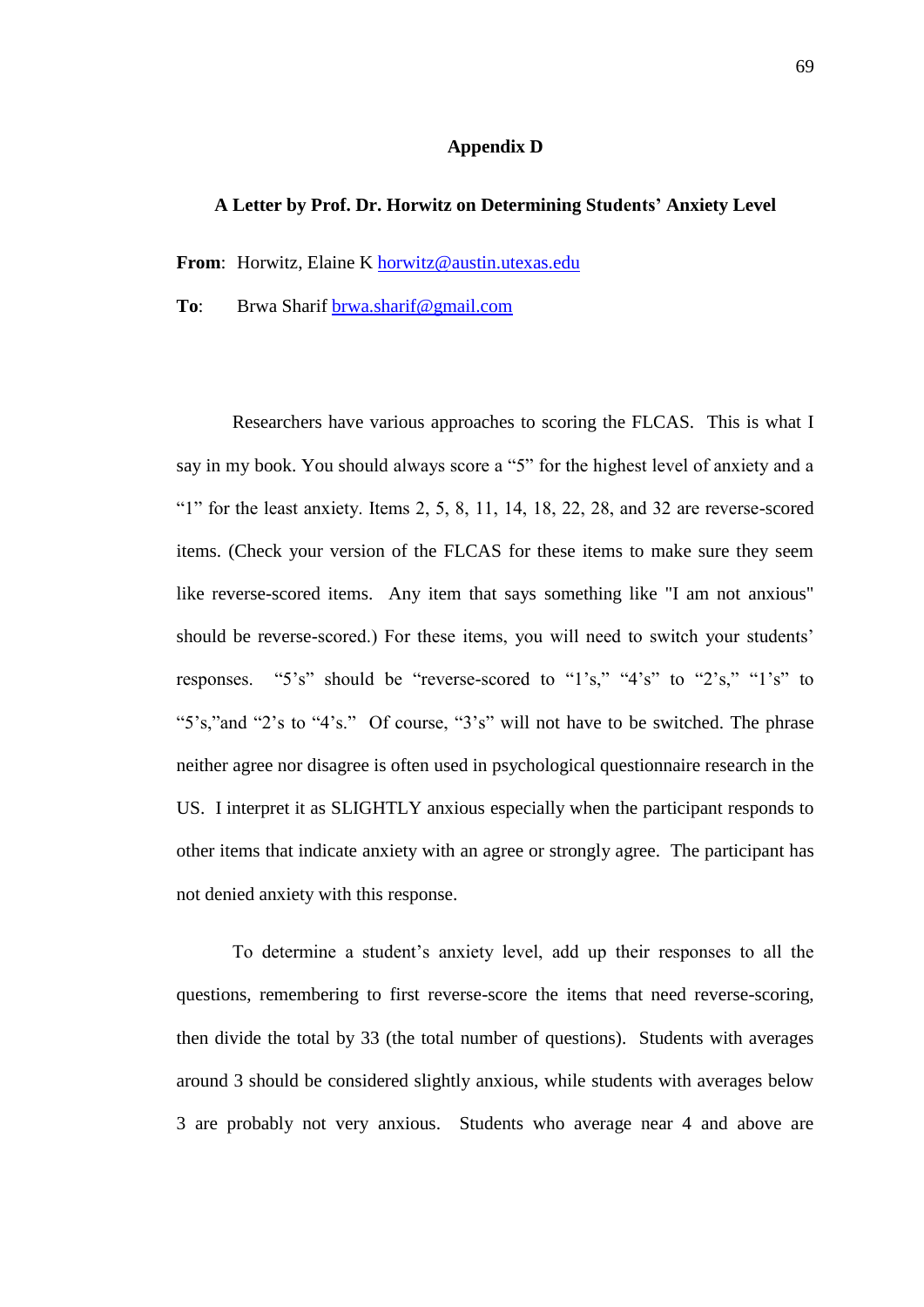probably fairly anxious, and you should begin to work with them to find a way to reduce their anxiety.

Best wishes,

Elaine Horwitz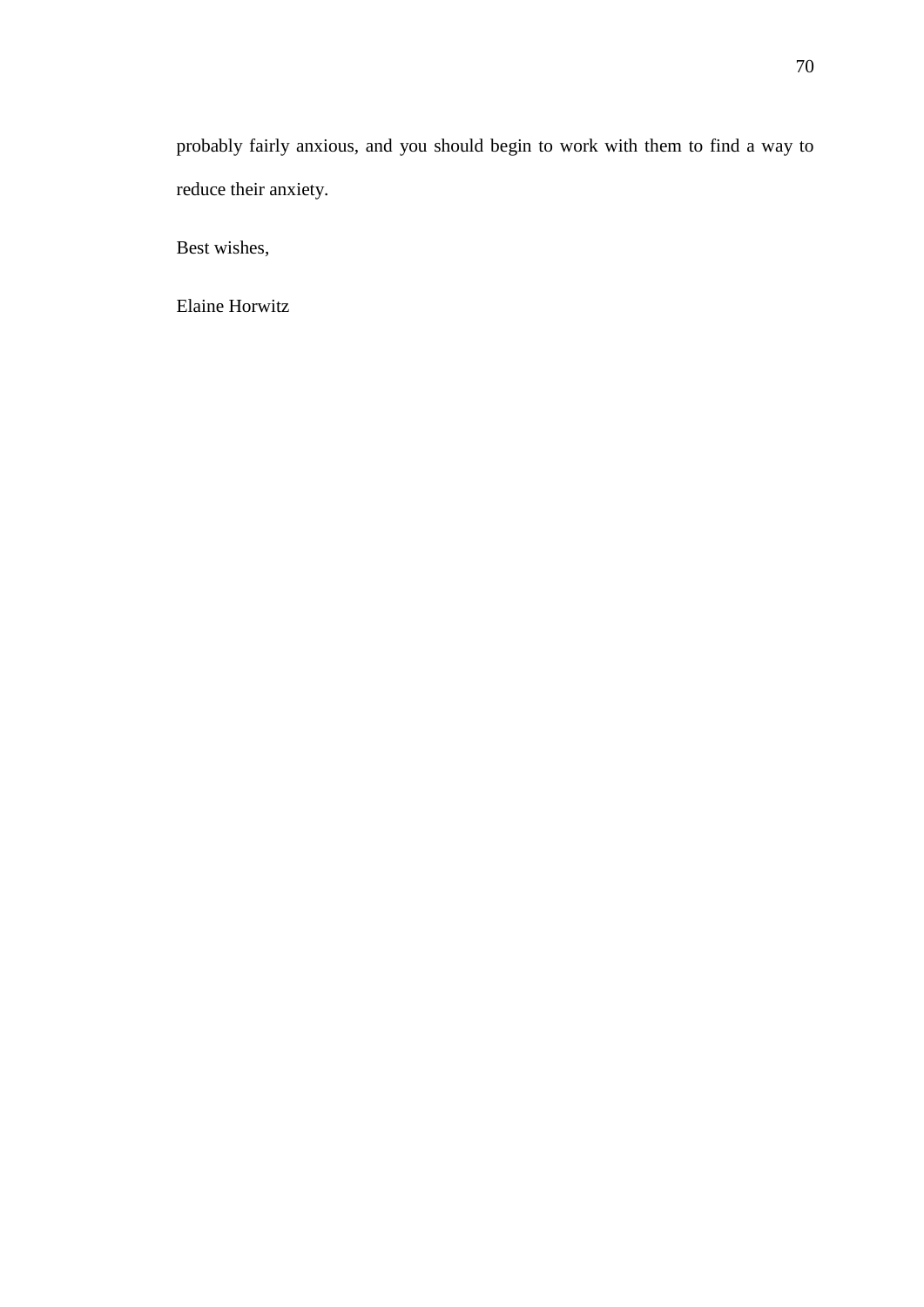#### **Appendix E**

#### **Permission for Using Foreign Language Classroom Anxiety Scale**

**From**: Brwa Sharif [brwa.sharif@gmail.com](mailto:brwa.sharif@gmail.com)

**To**: Horwitz, Elaine K [horwitz@austin.utexas.edu](mailto:horwitz@austin.utexas.edu)

Dear Prof. Dr. Elaine Horwitz,

My name is Brwa Sharif, and I am an MA student at Near East University. And now I want your permission to use Foreign Language Classroom Anxiety Scale to do a research related to foreign language anxiety.

Best regards,

Brwa Sharif

Cyprus

From: Horwitz, Elaine K [horwitz@austin.utexas.edu](mailto:horwitz@austin.utexas.edu)

**To**: Brwa Sharif [brwa.sharif@gmail.com](mailto:brwa.sharif@gmail.com)

It's nice to meet you, and I appreciate your interest in my work.

Subject to the usual requirements for acknowledgment, I am pleased to grant you permission to use the Foreign Language Classroom Anxiety Scale in your research. Specifically, you must acknowledge my authorship of the FLCAS in any oral or written reports of your research. I also request that you inform me of your findings. Some scoring information about the FLCAS can be found in my book Becoming a Language Teacher: A Practical Guide to Second Language Learning and Teaching, 2nd edition, Pearson, 2013.

Best wishes,

Elaine Horwitz